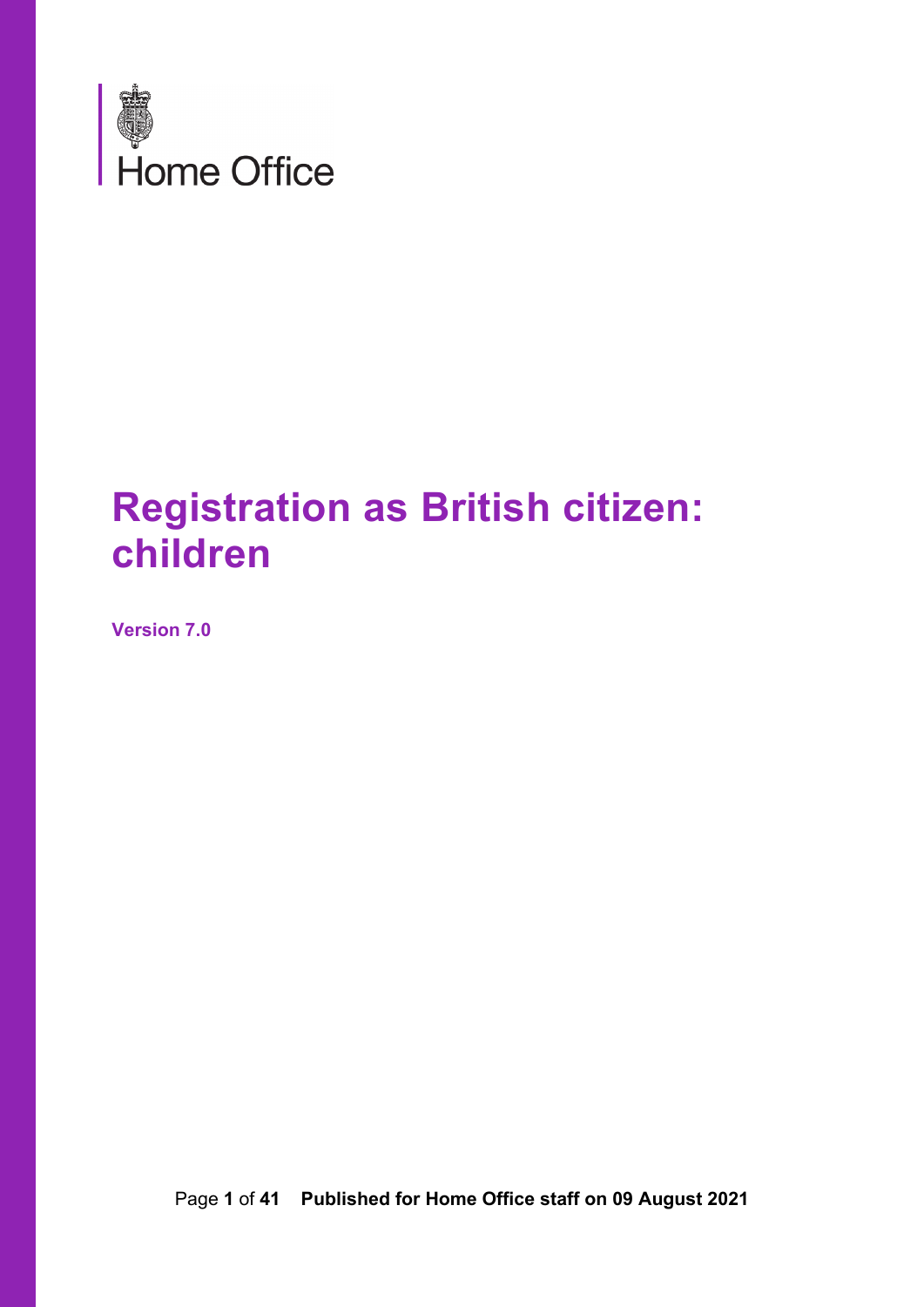# <span id="page-1-0"></span>**Contents**

| How to consider registration of minors by entitlement and discretion 6         |  |
|--------------------------------------------------------------------------------|--|
|                                                                                |  |
|                                                                                |  |
|                                                                                |  |
|                                                                                |  |
|                                                                                |  |
|                                                                                |  |
|                                                                                |  |
|                                                                                |  |
|                                                                                |  |
|                                                                                |  |
|                                                                                |  |
| Discretion to allow excess absences in the first 10 years of a child's life 10 |  |
|                                                                                |  |
|                                                                                |  |
| Parent applying for indefinite leave to remain or confirmation of permanent    |  |
|                                                                                |  |
|                                                                                |  |
|                                                                                |  |
|                                                                                |  |
|                                                                                |  |
|                                                                                |  |
|                                                                                |  |
|                                                                                |  |
|                                                                                |  |
|                                                                                |  |
|                                                                                |  |
|                                                                                |  |
| Published for Home Office staff on 09 August 2021<br>Page 2 of 41              |  |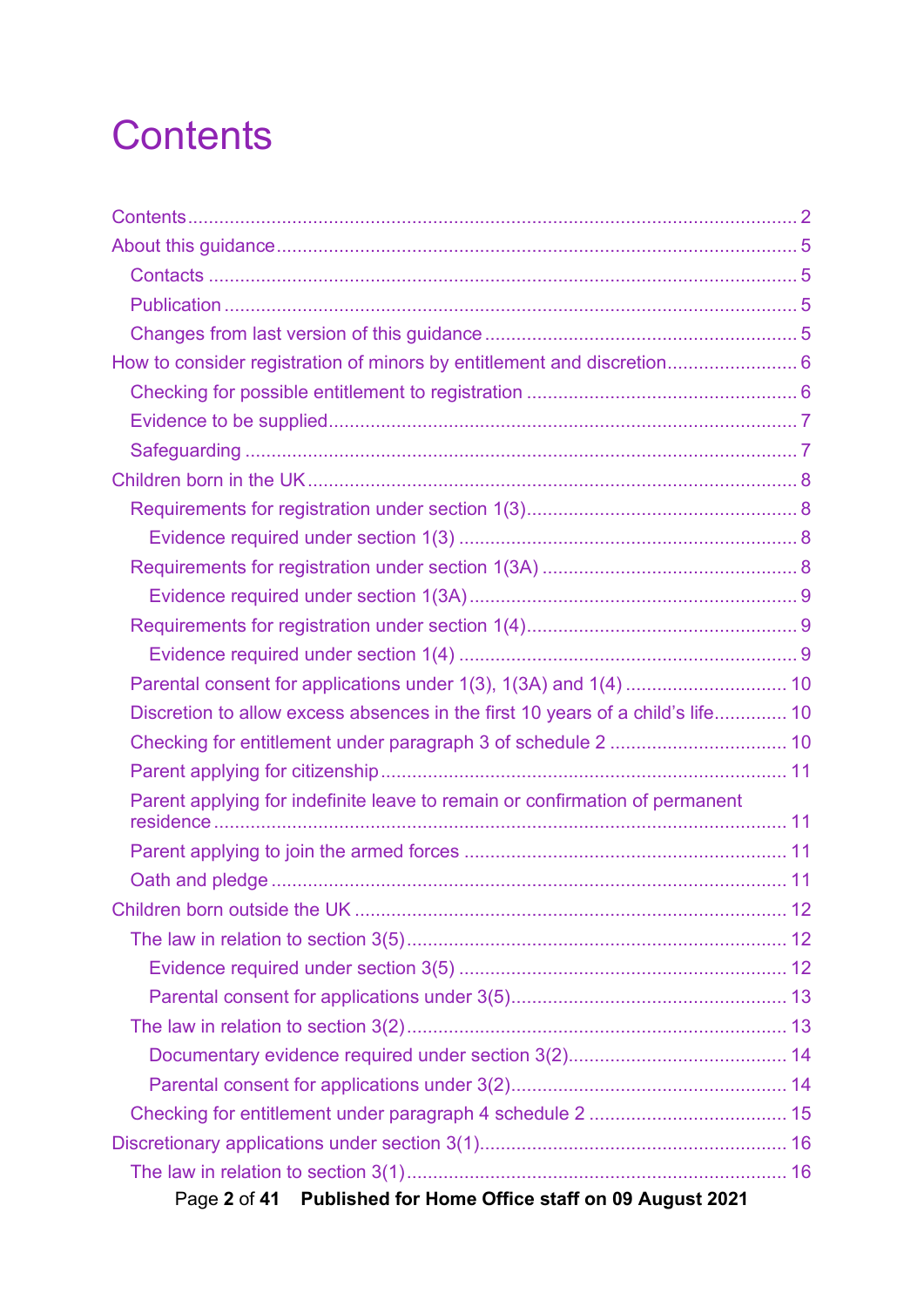| British parent in service which becomes designated or community institution      |  |
|----------------------------------------------------------------------------------|--|
|                                                                                  |  |
| Children born to a parent who has renounced and subsequently resumed British     |  |
|                                                                                  |  |
| Children born to a parent registered under section 4C, 4G, 4H, 4I of the British |  |
|                                                                                  |  |
|                                                                                  |  |
|                                                                                  |  |
|                                                                                  |  |
|                                                                                  |  |
|                                                                                  |  |
|                                                                                  |  |
|                                                                                  |  |
|                                                                                  |  |
|                                                                                  |  |
|                                                                                  |  |
|                                                                                  |  |
|                                                                                  |  |
| Where a man is not the biological father of the child and cannot meet the        |  |
| Where a woman (whether the child's biological mother or not) falls outside the   |  |
|                                                                                  |  |
|                                                                                  |  |
|                                                                                  |  |
|                                                                                  |  |
|                                                                                  |  |
|                                                                                  |  |
|                                                                                  |  |
|                                                                                  |  |
|                                                                                  |  |
|                                                                                  |  |
|                                                                                  |  |
|                                                                                  |  |
|                                                                                  |  |
|                                                                                  |  |

Page **3** of **41 Published for Home Office staff on 09 August 2021**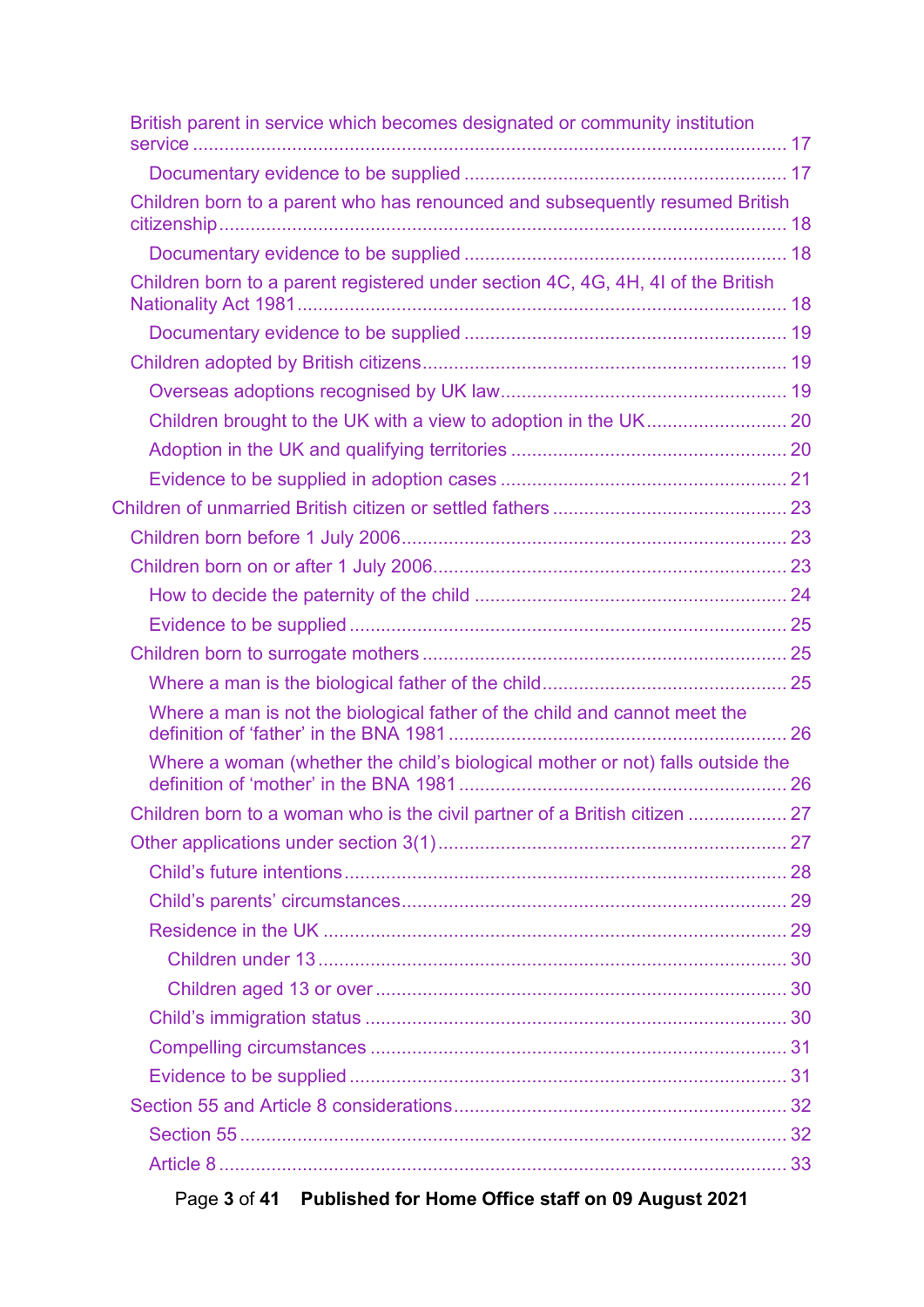| Registration of children by those sharing parental responsibility with the parents 36 |  |
|---------------------------------------------------------------------------------------|--|
|                                                                                       |  |
|                                                                                       |  |
|                                                                                       |  |
|                                                                                       |  |
|                                                                                       |  |
|                                                                                       |  |
|                                                                                       |  |
|                                                                                       |  |
|                                                                                       |  |
|                                                                                       |  |
|                                                                                       |  |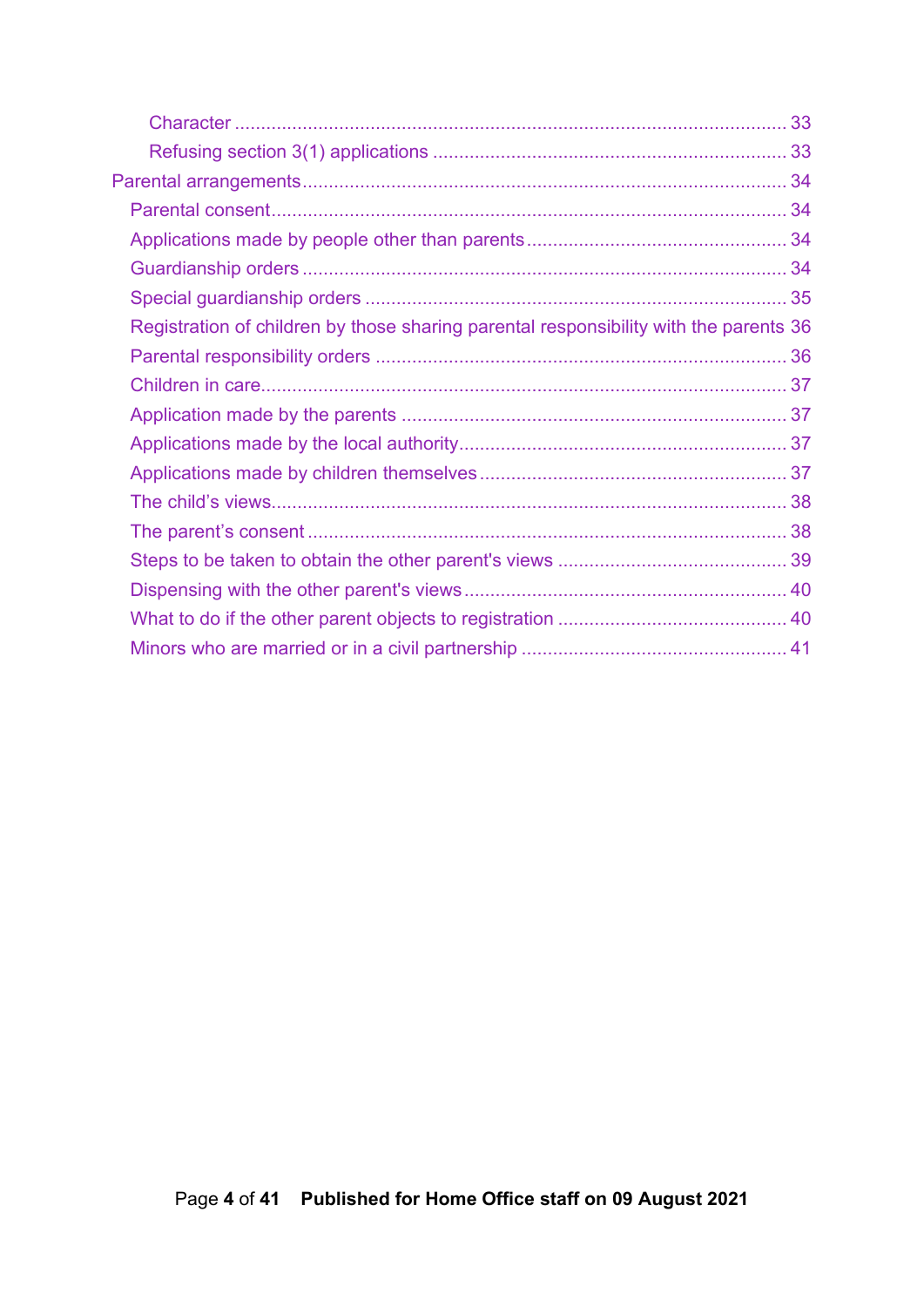# <span id="page-4-0"></span>About this guidance

This guidance tells nationality caseworkers about the registration of minors as a British citizen by entitlement and discretion.

The [British Nationality Act 1981](http://www.legislation.gov.uk/ukpga/1981/61) contains provision for children to be registered as a British citizen. The different sections of the act are:

- [sections 1\(3\), 1\(3A\) and 1\(4\)](http://www.legislation.gov.uk/ukpga/1981/61/section/1) provide registration by entitlement of people born in the UK after 1 January 1983
- [section 1\(4\)](http://www.legislation.gov.uk/ukpga/1981/61/section/1) provides an entitlement provision for either a child or an adult
- sections  $3(2)$  and  $3(5)$  provide registration by entitlement of minors born outside the UK and qualifying territories to British citizens by descent
- [section 3\(1\)](http://www.legislation.gov.uk/ukpga/1981/61/section/3) provides a discretionary provision for registration as a minor

Applicants or their parents will not necessarily know what section of the act they are applying under. You must therefore consider which section a child has an entitlement to registration under. This guidance is structured in an order to assist in the process of considering an applicant under the relevant provisions.

# <span id="page-4-1"></span>**Contacts**

If you have any questions about the guidance and your line manager or senior caseworker cannot help you or you think that the guidance has factual errors then email the Nationality Policy team.

If you notice any formatting errors in this guidance (broken links, spelling mistakes and so on) or have any comments about the layout or navigability of the guidance then you can email the Guidance Rules and Forms team.

# <span id="page-4-2"></span>**Publication**

Below is information on when this version of the guidance was published:

- version **7.0**
- published for Home Office staff on **09 August 2021**

# <span id="page-4-3"></span>**Changes from last version of this guidance**

Amended the section of [Child's Immigration Status,](#page-29-2) to remove the statement that citizenship does not give any additional benefits than ILR.

**Related content [Contents](#page-1-0)**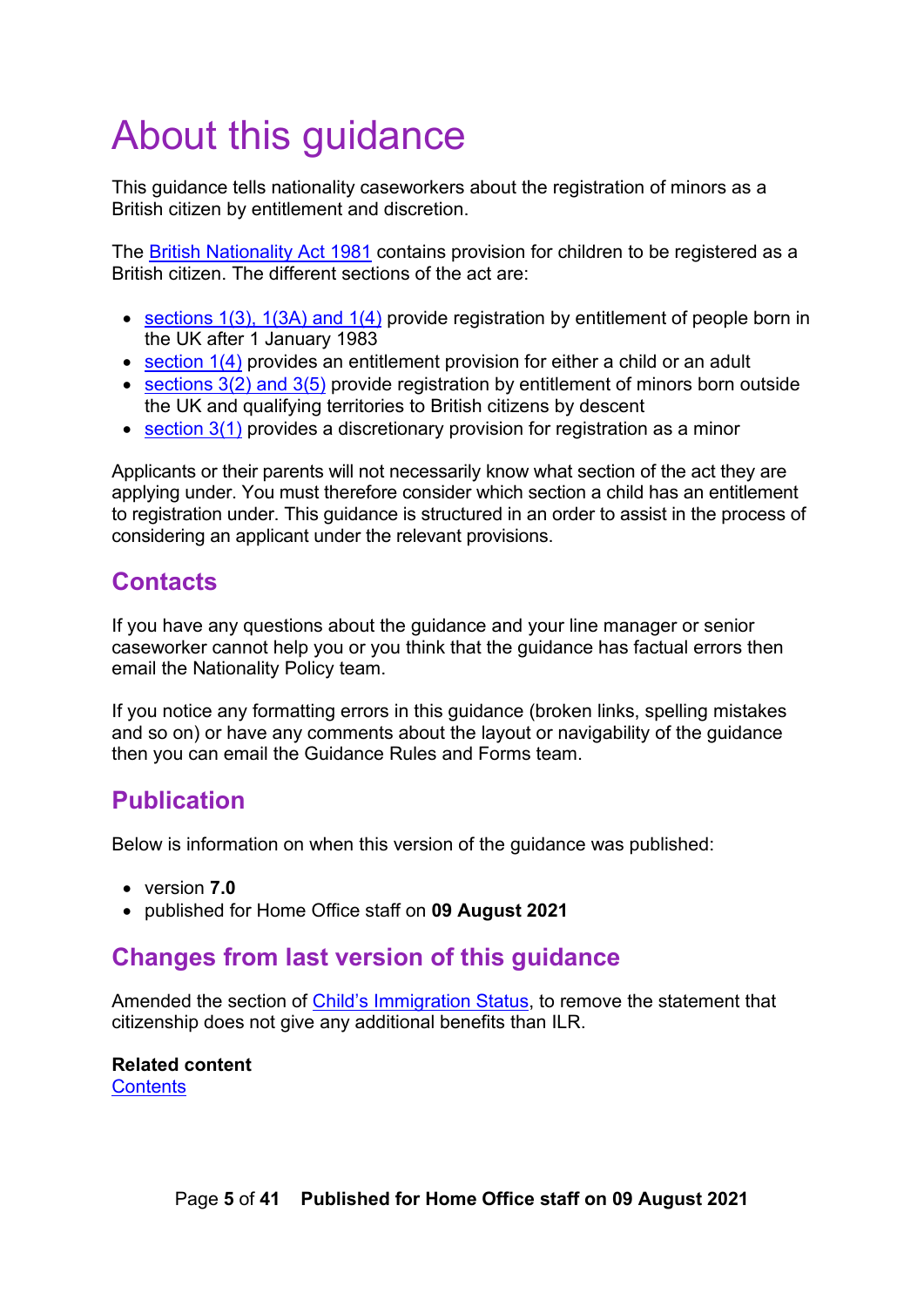# <span id="page-5-0"></span>How to consider registration of minors by entitlement and discretion

Before considering registration you must check whether the child is already a British citizen. The minor may already be a British citizen without the parents realising it, in which case there is no need to register.

If the applicant is not already a British citizen, you must consider whether:

- the child has an entitlement to registration through birth
- the child meets the normal criteria for registration at discretion
- the case is exceptionally compelling or compassionate

# <span id="page-5-1"></span>**Checking for possible entitlement to registration**

The [British Nationality Act 1981](http://www.legislation.gov.uk/ukpga/1981/61) contains a number of provisions which give minors in certain circumstances an entitlement to registration as British citizens. They are:

- [section1\(3\)](http://www.legislation.gov.uk/ukpga/1981/61/section/1) for UK born minors whose parent has become a British citizen settled here or in the armed forces
- [section 1\(4\)](http://www.legislation.gov.uk/ukpga/1981/61/section/1) for UK born minors with residence in the UK from birth to age 10
- [section 3\(2\)](http://www.legislation.gov.uk/ukpga/1981/61/section/3) born to British citizens outside the UK
- [section 3\(5\)](http://www.legislation.gov.uk/ukpga/1981/61/section/3) born to British citizens outside the UK where the family have lived in the UK for 3 years
- $\bullet$  section  $4(2)$  or [section 4B](http://www.legislation.gov.uk/ukpga/1981/61/section/4B) for people who already have some form of British nationality, including:
	- o British overseas territories citizen
	- o British overseas citizen
	- o British national overseas
	- o British subjects
	- o British protected persons
- [section 4D](http://www.legislation.gov.uk/ukpga/1981/61/section/4D) born outside the UK to a parent serving in the armed forces
- [section 4F](http://www.legislation.gov.uk/ukpga/1981/61/section/4F) born before 1 July 2006 and would have an entitlement to registration had the child's mother been married to their natural father
- [section 4G](http://www.legislation.gov.uk/ukpga/1981/61/section/4G) born between 1 January 1983 and 30 June 2006 and would have become a British citizen automatically had the child's mother been married to their natural father
- [section 5](http://www.legislation.gov.uk/ukpga/1981/61/section/5) UK nationals for European Union treaty purposes
- [schedule 2 paragraphs 3, 4 and 5](http://www.legislation.gov.uk/ukpga/1981/61/schedule/2) [stateless minors](https://horizon.fcos.gsi.gov.uk/file-wrapper/registration-british-citizen-stateless-persons)

Once you have established that a child applicant is not already a British citizen you must consider whether an entitlement to registration exists under any of the above provisions.

You must ensure that a child is registered under the appropriate provision. A child with an entitlement should be registered under that entitlement and not by use of the discretion under section  $3(1)$ . Failure to register a child under the appropriate section

Page **6** of **41 Published for Home Office staff on 09 August 2021**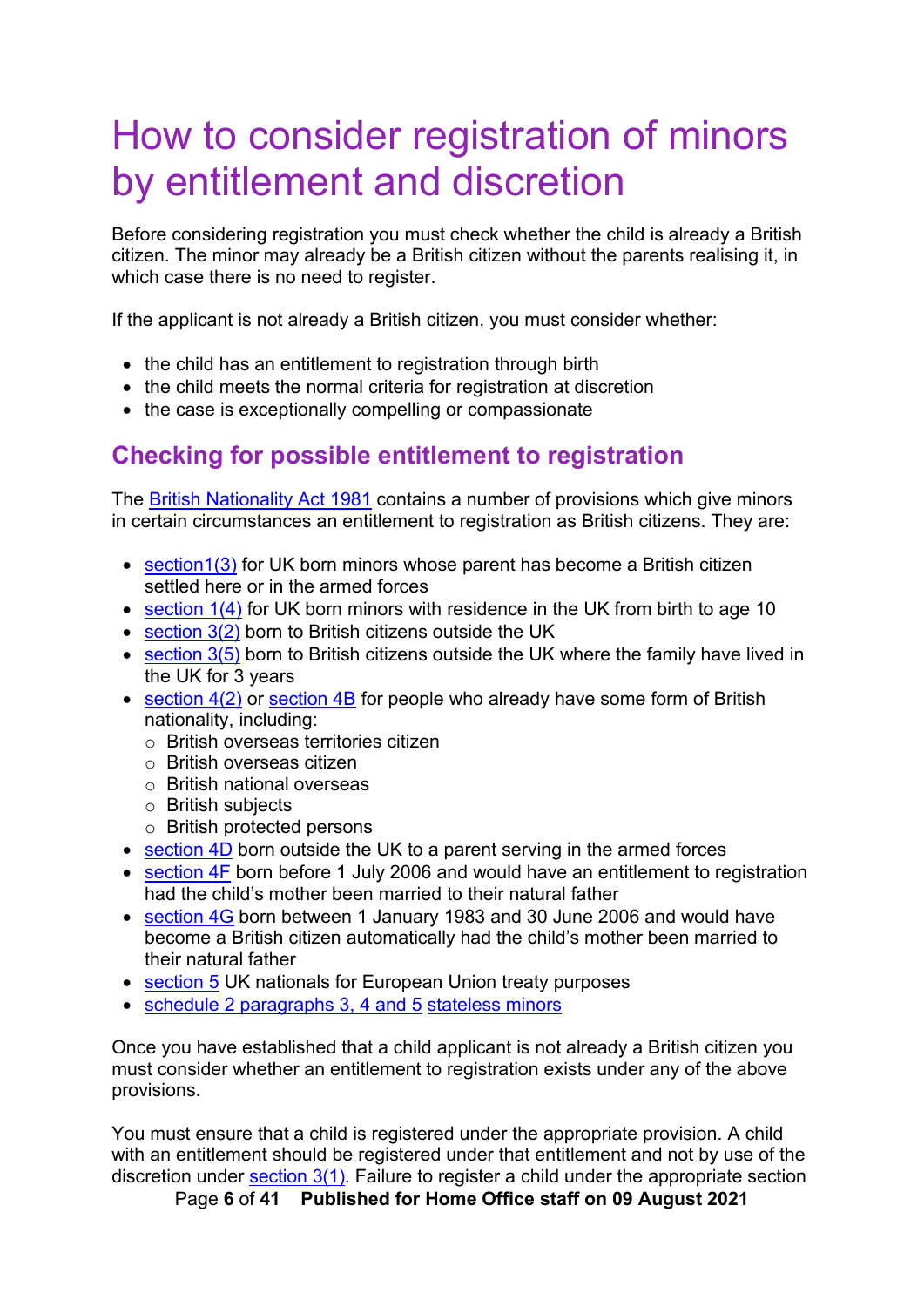could adversely affect future generations. This is because in some cases registration under [section 3\(1\)](http://www.legislation.gov.uk/ukpga/1981/61/section/3) would give British citizenship by descent, whereas registration under an entitlement provision would give British citizenship otherwise than by descent.

It will not normally be possible to tell whether a child has an entitlement just by seeing what form is used. This is because the same form is used for a number of different provisions, or the person making the application may not know whether a child has an entitlement.

### <span id="page-6-0"></span>**Evidence to be supplied**

To guard against the possibility of fraud, we would expect to see the evidence of identity over and above that required to establish an entitlement to registration. You must not accept a birth certificate as evidence of identity. A birth certificate is evidence of an event not the individual's identity.

We should take into account any evidence already on the file. If documents have been seen and noted in the past there is no need to ask to see them again. If the parents' marriage or a parent and child relationship has been accepted as valid by an entry clearance officer, immigration officer, Home Office official or any tribunal or court in the UK, there is no need to ask for further evidence unless there is a reason to doubt the previous decision. For example, in some situations a subsisting relationship is accepted for immigration purposes but for nationality purposes a valid marriage is needed.

# <span id="page-6-1"></span>**Safeguarding**

If you have any safeguarding concerns about a child you must speak to an Executive Officer (EO) or senior caseworker, who will decide if referral to social services or the police is appropriate.

#### **Related content**

#### **[Contents](#page-1-0)**

Registration as British citizen: children of British parents British citizenship: automatic acquisition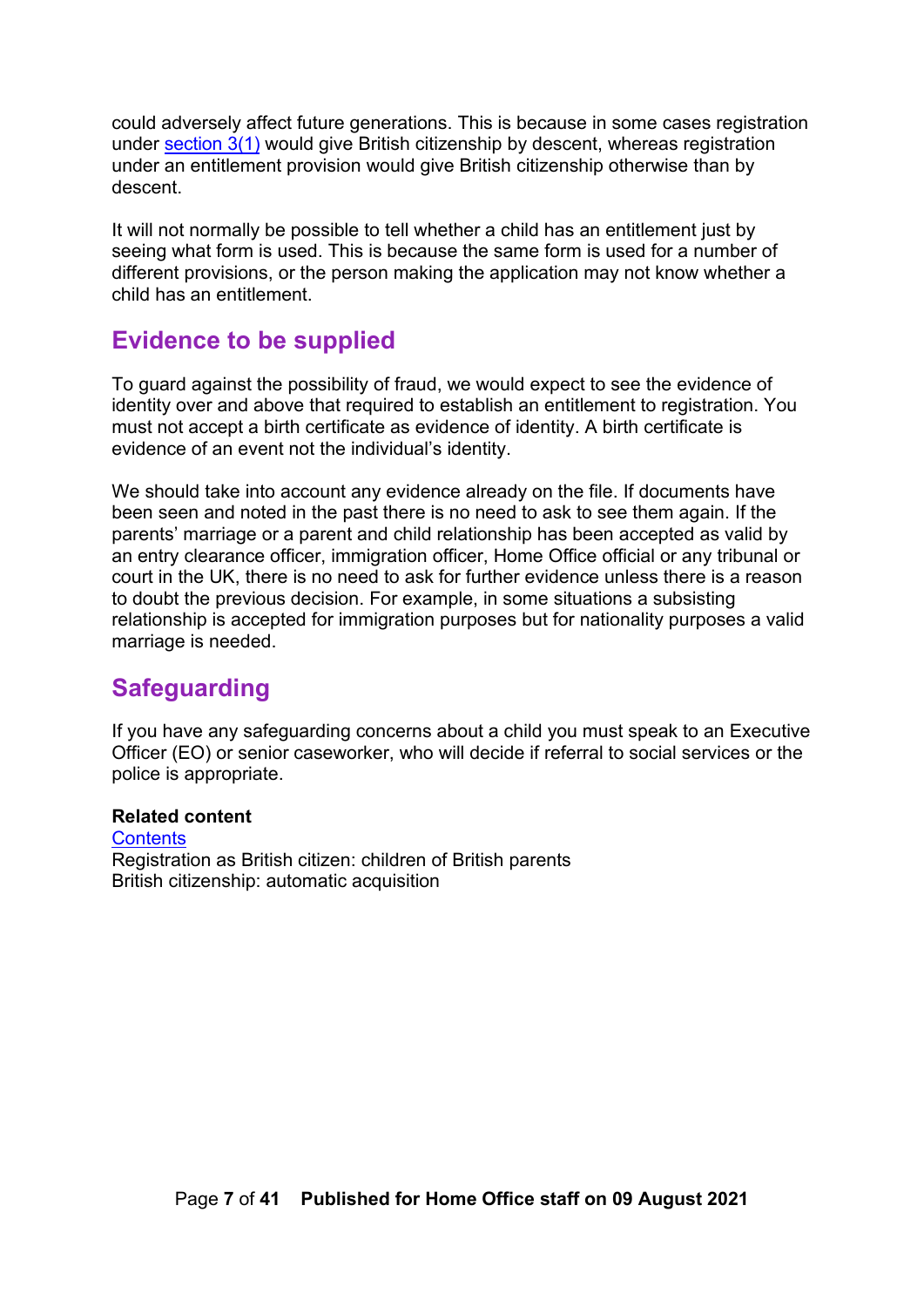# <span id="page-7-0"></span>Children born in the UK

# <span id="page-7-1"></span>**Requirements for registration under section 1(3)**

Children are entitled to registration under section 1(3) [of the British Nationality Act](http://www.legislation.gov.uk/ukpga/1981/61/section/1)  [1981](http://www.legislation.gov.uk/ukpga/1981/61/section/1) if:

- they were born in the UK
- they were not British citizens at birth because at the time neither parent was a British citizen or settled
- while they are minors either of the parents has since become a British citizen or settled in the UK
- they are under the age of 18 on the date the application is received
- they are of good character if over the age of 10

Registration under [section 1\(3\)](http://www.legislation.gov.uk/ukpga/1981/61/section/1) gives British citizenship otherwise than by descent.

## <span id="page-7-2"></span>Evidence required under section 1(3)

Applications under section  $1(3)$  must be supported by the following evidence:

- child's full birth certificate showing birth in the UK, parents details and registration in the 12 month period following birth
- evidence of parent's British citizenship since the applicant's birth, such as:
	- o a British passport
	- o a naturalisation certificate
	- o a registration certificate
- evidence of parent's settled status since the applicants birth, such as:
	- $\circ$  an indefinite leave to remain (ILR) stamp in a passport
	- o a Home Office letter
	- o a no time limit stamp
	- o a biometric residence permit (BRP) confirming ILR
- a marriage certificate, if:
	- $\circ$  the parent on whom the claim is based became a British citizen or settled in the UK after the child was born
	- $\circ$  the child was born prior to 1 July 2006 to a father who is a British citizen.

# <span id="page-7-3"></span>**Requirements for registration under section 1(3A)**

Children are entitled to registration under section 1(3A) [of the British Nationality Act](http://www.legislation.gov.uk/ukpga/1981/61/section/1)  [1981](http://www.legislation.gov.uk/ukpga/1981/61/section/1) if:

- they were born in the UK on or after 13 January 2010
- they were not a British citizen at birth, as at the time neither parent was:
	- $\circ$  a British citizen
	- o settled in the UK
	- o serving in the UK armed forces

Page **8** of **41 Published for Home Office staff on 09 August 2021**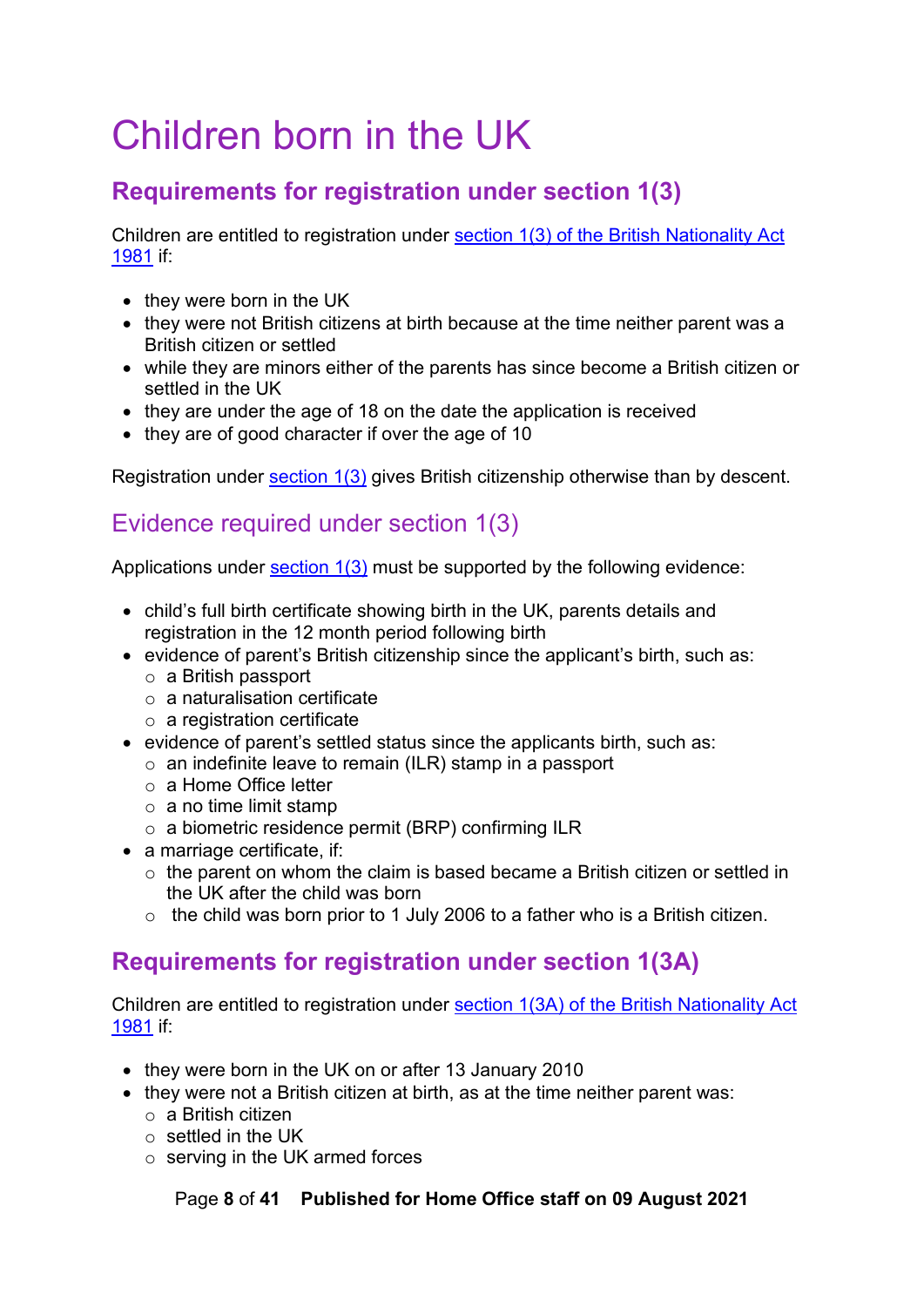- while they are under the age of 18 either parent becomes a member of the UK armed forces
- they are under the age of 18 on the date of application
- they are of good character if over the age of 10

Registration under [section 1\(3A\)](http://www.legislation.gov.uk/ukpga/1981/61/section/1) gives British citizenship otherwise than by descent.

# <span id="page-8-0"></span>Evidence required under section 1(3A)

Applications under section  $1(3A)$  must be supported by the following evidence:

- child's full birth certificate showing birth in the UK on or after 13 January 2010
- evidence of parent's service in the UK armed forces
- a Home Office stamp showing the holder is entitled to exemption under section [8\(4\) of the Immigration Act 1971](http://www.legislation.gov.uk/ukpga/1971/77/section/8)
- a letter from the Ministry of Defence confirming service in the armed forces (including details of the postings at the time of birth and dates of service)

# <span id="page-8-1"></span>**Requirements for registration under section 1(4)**

Children and adults are entitled to registration under [section 1\(4\) of the British](http://www.legislation.gov.uk/ukpga/1981/61/section/1)  [Nationality Act 1981](http://www.legislation.gov.uk/ukpga/1981/61/section/1) if:

- they were born in the UK
- they were not a British citizen at birth as at the time of birth neither parent was a British citizen or settled in the UK
- they are aged 10 years or over on the date of the application
- they have lived in the UK for the first 10 years of their life
- they have not been outside of the UK for more than 90 days in each of the first 10 years of their life
- the Secretary of State is satisfied they are of good character

Registration under [section 1\(4\)](http://www.legislation.gov.uk/ukpga/1981/61/section/1) gives British citizenship otherwise than by descent.

# <span id="page-8-2"></span>Evidence required under section 1(4)

Applications under section  $1(4)$  must be supported by the following evidence:

- applicant's full birth certificate to confirm that they were born in the UK and that they are 10 years or over on the date of application
- evidence of residence to cover the first 10 years of the applicant's life

The evidence of residence will differ for the different periods of a child's life and therefore the following documents must be provided:

- aged up to 5 years:
	- o passport or travel document
	- o medical records

Page **9** of **41 Published for Home Office staff on 09 August 2021**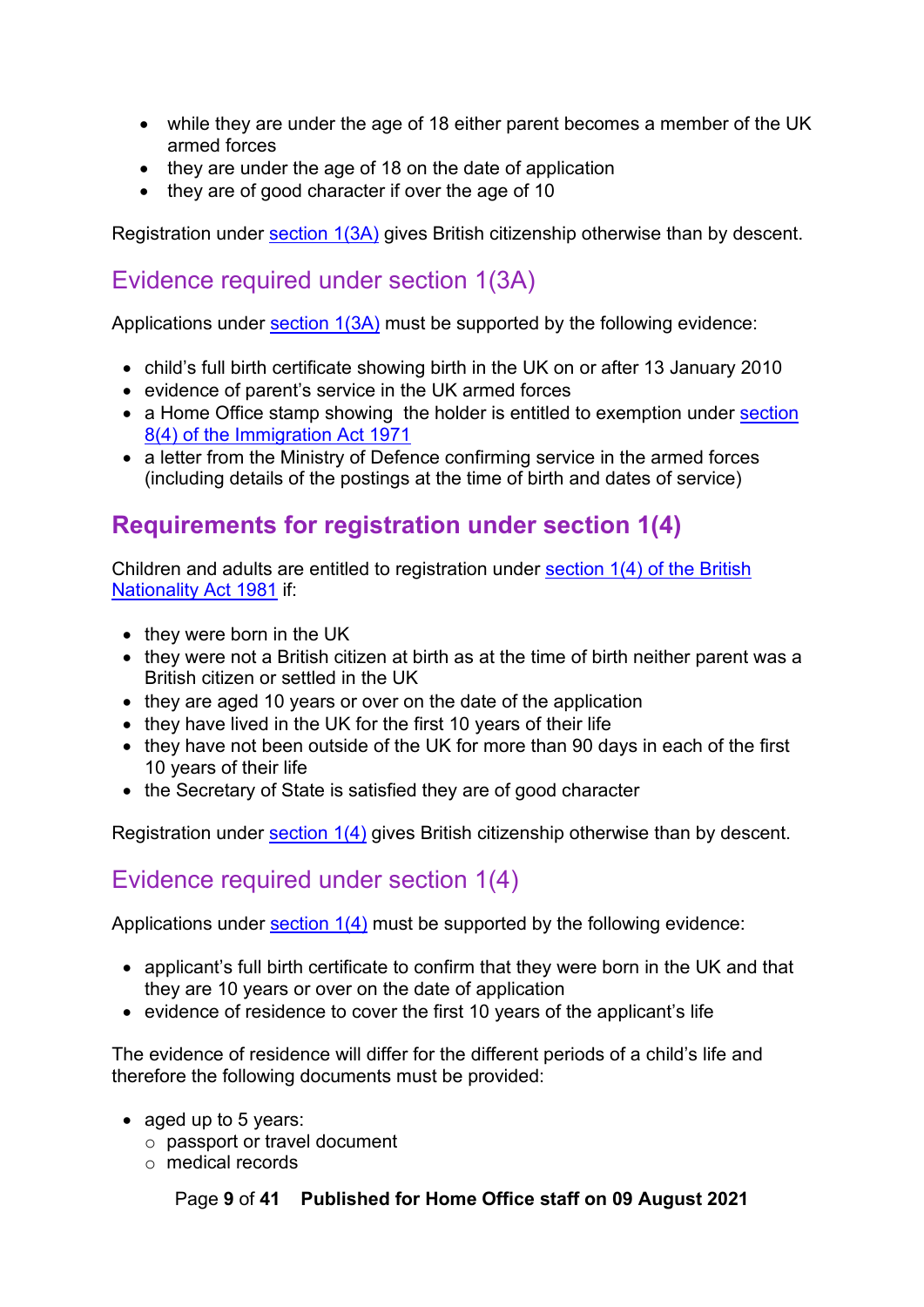- o vaccination records
- o doctors' letters
- o personal child health record (red book)
- $\circ$  letters from child's nursery
- aged 5 to 10 years:
	- o letters from child's school confirming attendance
	- o passport or travel document for the full 10 year period to confirm absences during the period

If no absences were shown you can accept this as the case.

#### <span id="page-9-0"></span>**Parental consent for applications under 1(3), 1(3A) and 1(4)**

As the applicant has an entitlement to be registered as a British citizen if the requirements in sections  $1(3)$ ,  $1(3A)$  and  $1(4)$  are met, the absence of parental consent (in cases where the applicant is a minor) is not a reason for refusal. It is good practice to gain consent of all those with parental responsibility for the child and it should normally be requested, but this is not mandatory. If the [consent](#page-33-0) is not gained it is not a reason for refusing the application.

#### <span id="page-9-1"></span>**Discretion to allow excess absences in the first 10 years of a child's life**

[Section 1\(7\) of the British Nationality Act 1981](http://www.legislation.gov.uk/ukpga/1981/61/section/1) gives discretion to allow absences of more than 90 days in any one or more of the first 10 years of the person's life. You should normally waive excess absences if:

- the number of days absent from the UK in any one of the years does not exceed 180 days and the total number of days over the 10 year period does not exceed 990 days
- the number of days absent exceeds 180 or 990 respectively but was due to circumstances beyond the family's control, such as a serious illness

You must not waive excess absences over 180 days in a single year or 990 days in the 10 year period where:

- the applicant was unaware of the requirements
- the parents' absences with the child were entirely voluntary

### <span id="page-9-2"></span>**Checking for entitlement under paragraph 3 of schedule 2**

If there is no entitlement under section  $1(3)$ ,  $1(3A)$  or  $1(4)$ , the child may have an entitlement under [paragraph 3 of schedule 2](http://www.legislation.gov.uk/ukpga/1981/61/schedule/2) if they are [stateless.](https://horizon.fcos.gsi.gov.uk/file-wrapper/registration-british-citizen-stateless-persons) If there is no entitlement under either section 1(3), 1(3A), 1(4) or paragraph 3 of schedule 2, you must:

• **if under 18,** consider the application under **section 3(1)** if a child on the date of application

Page **10** of **41 Published for Home Office staff on 09 August 2021**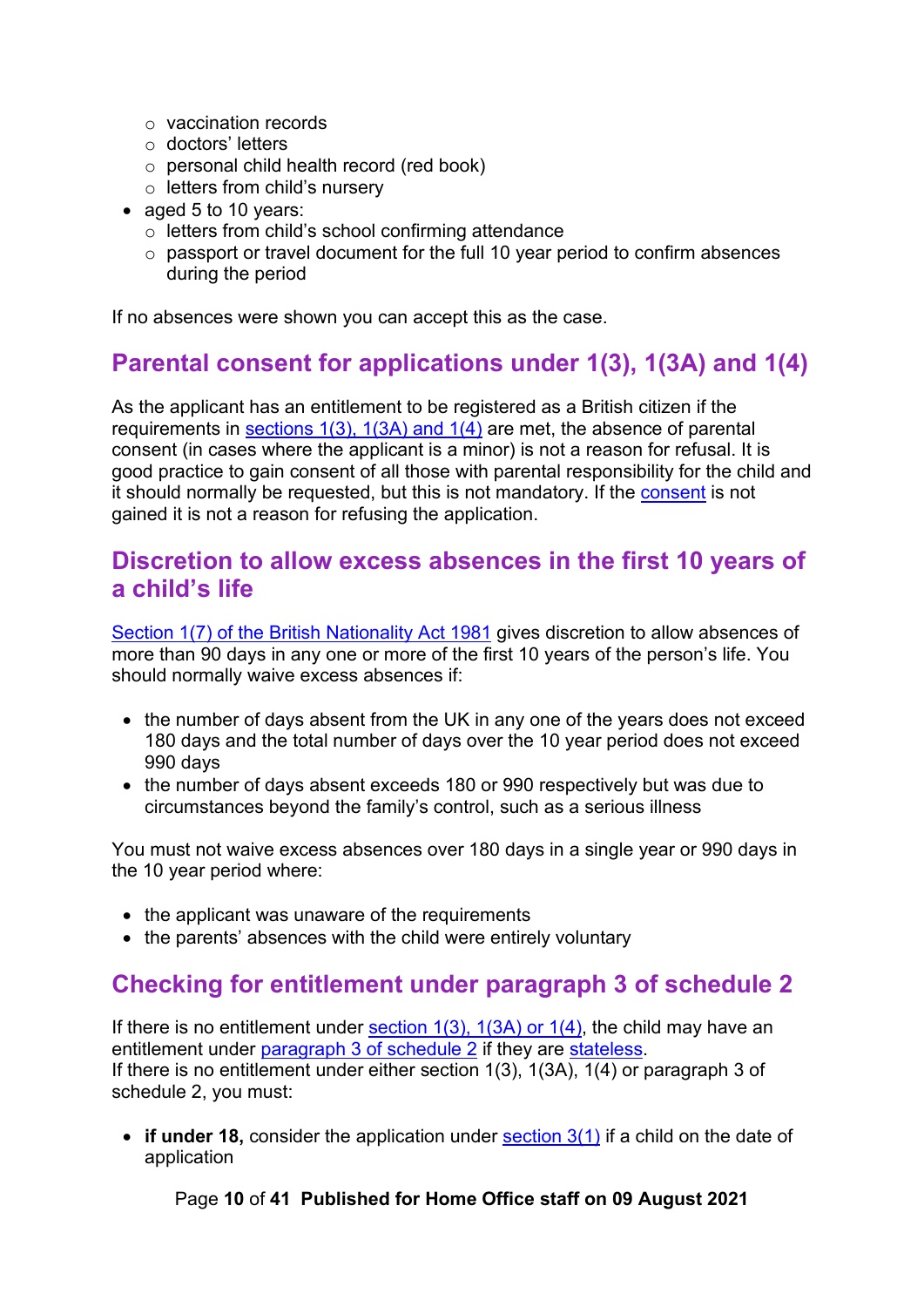• **if over 18,** refuse the application and explain to the applicant that they will need to apply for naturalisation

# <span id="page-10-0"></span>**Parent applying for citizenship**

If a parent is applying for citizenship, and has included a child's application with their application, the child may be entitled to registration under one of the previous entitlement provisions, even if the parent's application is refused.

### <span id="page-10-1"></span>**Parent applying for indefinite leave to remain or confirmation of permanent residence**

It is possible that a parent may apply for indefinite leave to remain (ILR) or confirmation of permanent residence (PR) either at the same time as applying for the registration of a child or before an application has been decided. In these circumstances, the parent's application for ILR or PR must be determined first as the outcome could affect the child's registration application. A senior caseworker should be consulted for advice in this situation.

# <span id="page-10-2"></span>**Parent applying to join the armed forces**

It is possible that a parent may have applied to join the armed forces and is awaiting a decision on whether their application has been accepted. If the parent's recruitment is imminent, (expected within 1 month) you must ask the parent to provide confirmation from the Ministry of Defence that their contract of employment has been completed. If it has, you must regard the child's application as having been made under [section 1\(3A\)](http://www.legislation.gov.uk/ukpga/1981/61/section/1) provided the other requirements are met and have been determined accordingly.

# <span id="page-10-3"></span>**Oath and pledge**

Unlike adults, when children successfully obtain citizenship there is no legal requirement for them to attend a ceremony and take the [oath and pledge.](https://www.gov.uk/government/publications/oath-of-allegiance-and-pledge-of-loyalty) However, if they are part of a successful family application they will receive an invite along with their parents to attend the ceremony and receive their certificate of registration, and if they wish, take the oath and pledge.

An oath of allegiance and pledge may have to be taken at the citizenship ceremony if either of the following applies:

- the applicant applies under  $section 1(4)$  as an adult
- the applicant applies under sections  $1(3)$ ,  $1(3A)$  or  $1(4)$  as a child and becomes an adult by the time the case is decided

**Related content**

**[Contents](#page-1-0)**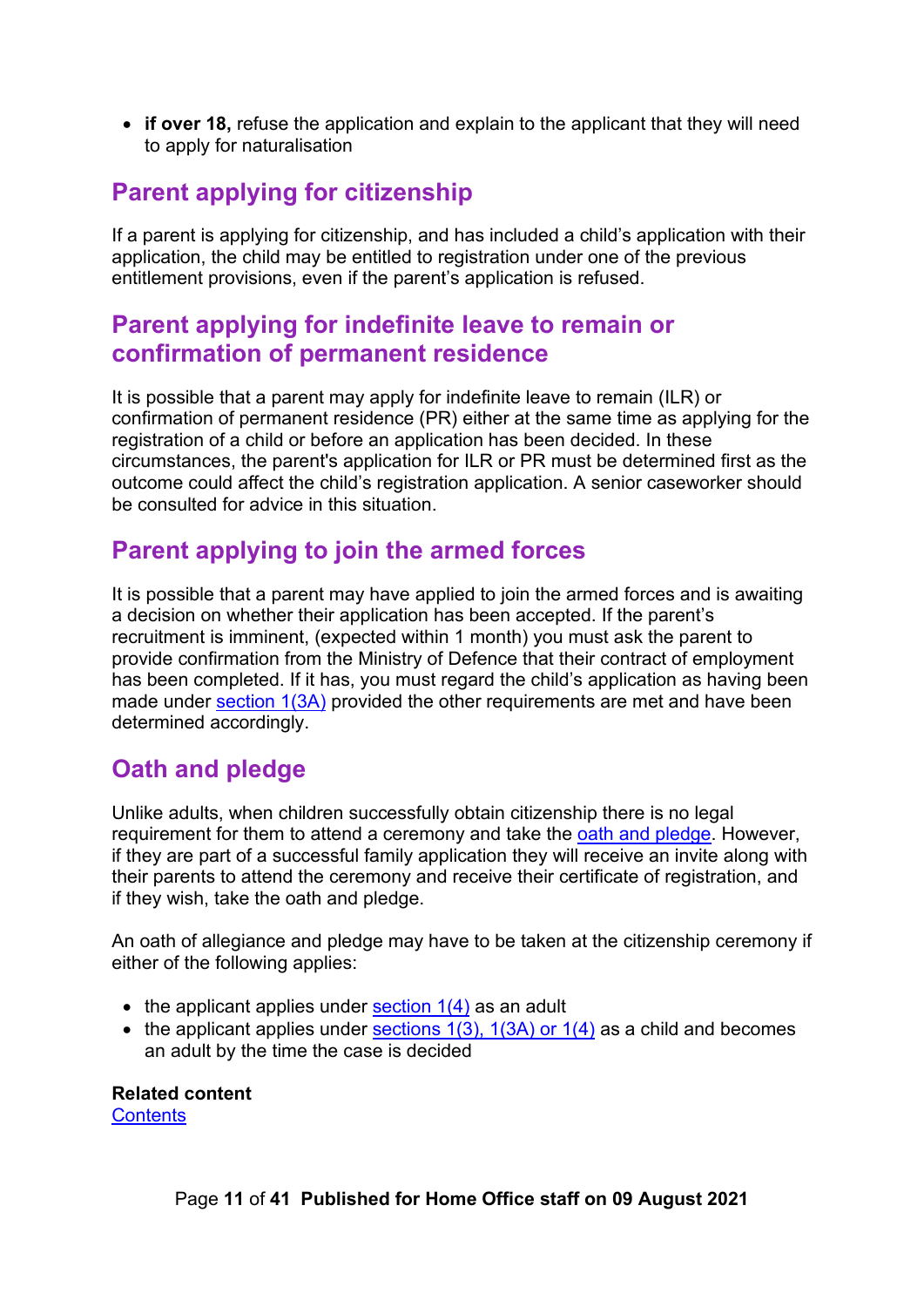# <span id="page-11-0"></span>Children born outside the UK

For children born outside the UK, you must first consider whether the person has an entitlement under [section 3\(5\) of the British Nationality Act 1981,](http://www.legislation.gov.uk/ukpga/1981/61/section/3) which gives British citizenship otherwise than by descent. You must then consider whether there is an entitlement under [section 3\(2\).](http://www.legislation.gov.uk/ukpga/1981/61/section/3) If no entitlement exists, you must consider the application under [section 3\(1\).](http://www.legislation.gov.uk/ukpga/1981/61/section/3)

# <span id="page-11-1"></span>**The law in relation to section 3(5)**

Legitimated children are entitled to registration as a British citizen under [section 3\(5\)](http://www.legislation.gov.uk/ukpga/1981/61/section/3)  [of the British Nationality Act 1981](http://www.legislation.gov.uk/ukpga/1981/61/section/3) if:

- they were born outside the UK
- at the time of the birth they had a parent who was a British citizen by descent
- they are under the age of 18 when the application is made
- the child and both of their parents were in the UK at the beginning of the 3 year period ending with the date of the application
- the child and both of their parents have not been absent from the UK for more than 270 days in that 3 year period
- the consent of both parents is given to the application
- children aged 10 or over on the date of application are of [good character](https://horizon.fcos.gsi.gov.uk/file-wrapper/nationality-policy-good-character)

There is no discretion to accept a longer period of absence than 270 days in the 3 years before the date of the application.

If the child was born before 1 July 2006, and the parents were not married, all references to a parent are references to the mother only, unless the child's birth was legitimated by the parents subsequent marriage.

If the child was born on or after 1 July 2006 and the parents were not married, all references to a parent are references to the mother, and also the father if he satisfies the definition of father.

The residence requirements need be met only by the child and either one of their parents if on or before the date of the application either:

- the child's mother or father has died
- the parents':
	- o marriage or civil partnership had ended in divorce or dissolution
	- o were legally separated on the date of the application

If either one of the parents has died, only the consent of the surviving parent is required. See [parental consent.](#page-33-1)

#### <span id="page-11-2"></span>Evidence required under section 3(5)

Applications under section  $3(5)$  must be supported by the following evidence:

Page **12** of **41 Published for Home Office staff on 09 August 2021**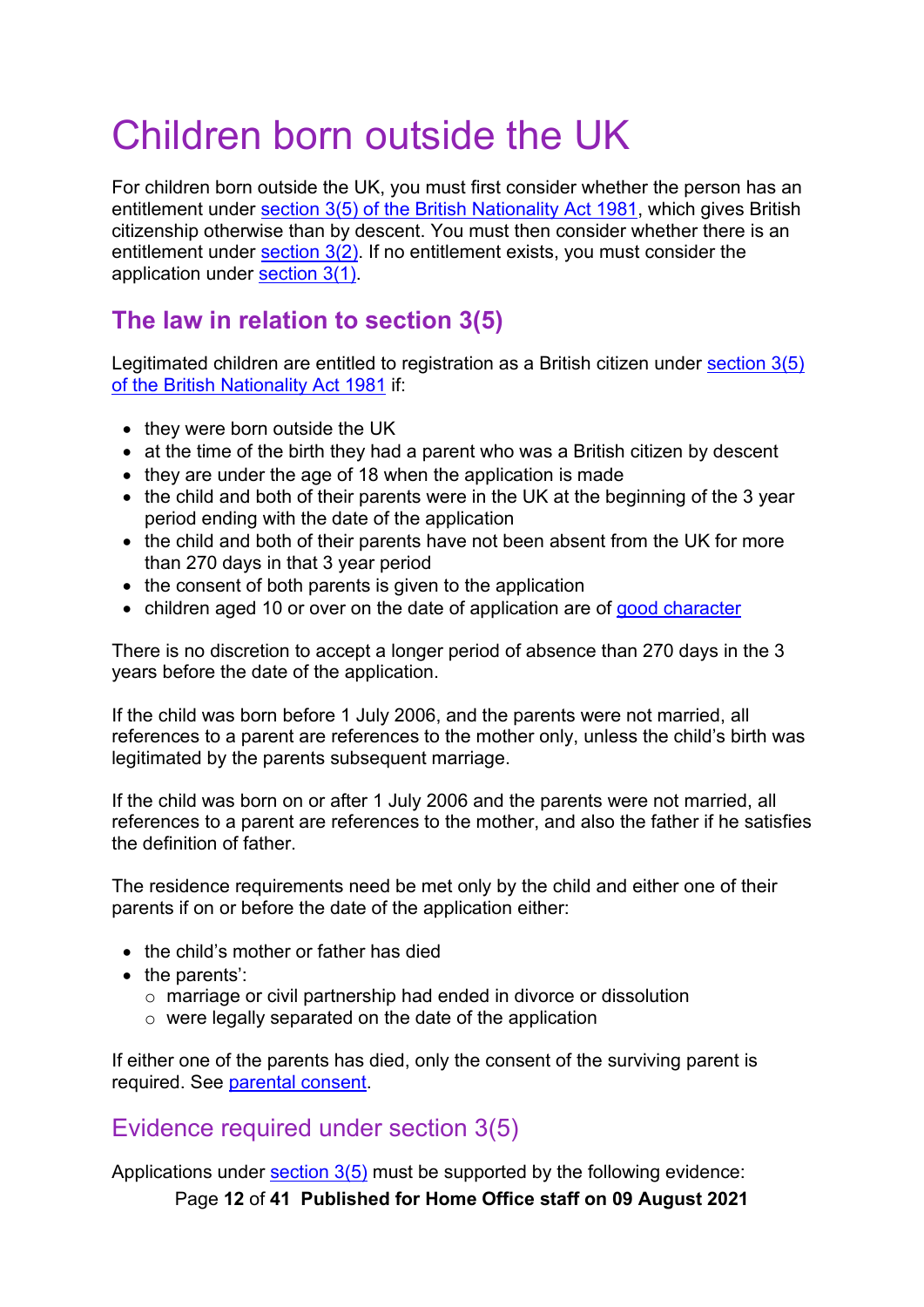- child's full birth certificate showing parents' details
- evidence of the parent's British citizenship by descent at the time of the child's birth
- if the claim is through the father and the child was born before 1 July 2006 the parents' marriage certificate
- passports or alternative evidence of residence for the children and the parents to confirm:
	- $\circ$  residence in the UK for 3 years immediately before the date of application
	- $\circ$  they had not been absent from the UK for more than 270 days in that 3 year period
- if one of the parents has died, the death certificate for the deceased parent
- if the parents' marriage or civil partnership has ended in divorce, either:
	- $\circ$  the parents' divorce certificate
	- $\circ$  a decree of nullity
	- o evidence of dissolution of civil partnership
	- $\circ$  a decree of judicial separation

#### <span id="page-12-0"></span>Parental consent for applications under 3(5)

Parental consent is a statutory requirement for registration under [section 3\(5\).](http://www.legislation.gov.uk/ukpga/1981/61/section/3) There is no discretion to waive this requirement. This means that you cannot register a child under [section 3\(5\)](http://www.legislation.gov.uk/ukpga/1981/61/section/3) unless both parents or one parent [in](#page-11-2) the examples given in [the evidence required section,](#page-11-2) have given their consent to the child's registration, even if all other requirements are met. There is no exception to this rule.

The consent of the parents has to be given in writing and be signed. This requirement is met if the consent section of the form is completed by the parent or parents.

You must request consent where only one parent has given consent, and the consent of both parents is required.

If the appropriate consent cannot be obtained, you must consider an alternative route for citizenship.

# <span id="page-12-1"></span>**[The law in relation to section 3\(2\)](#page-8-1)**

Children are entitled to registration as British citizens under [section 3\(2\) of the British](http://www.legislation.gov.uk/ukpga/1981/61/section/3)  [Nationality Act 1981](http://www.legislation.gov.uk/ukpga/1981/61/section/3) if:

- they are born outside the UK
- either parent (the parent in question) was a British citizen by descent at the time of the child's birth
- the mother or father of the parent in question (the child's grandparent) became or but for their death would have become, a British citizen otherwise than by descent either:
	- o on 1 January 1983
	- $\circ$  at the time of the parent's birth

Page **13** of **41 Published for Home Office staff on 09 August 2021**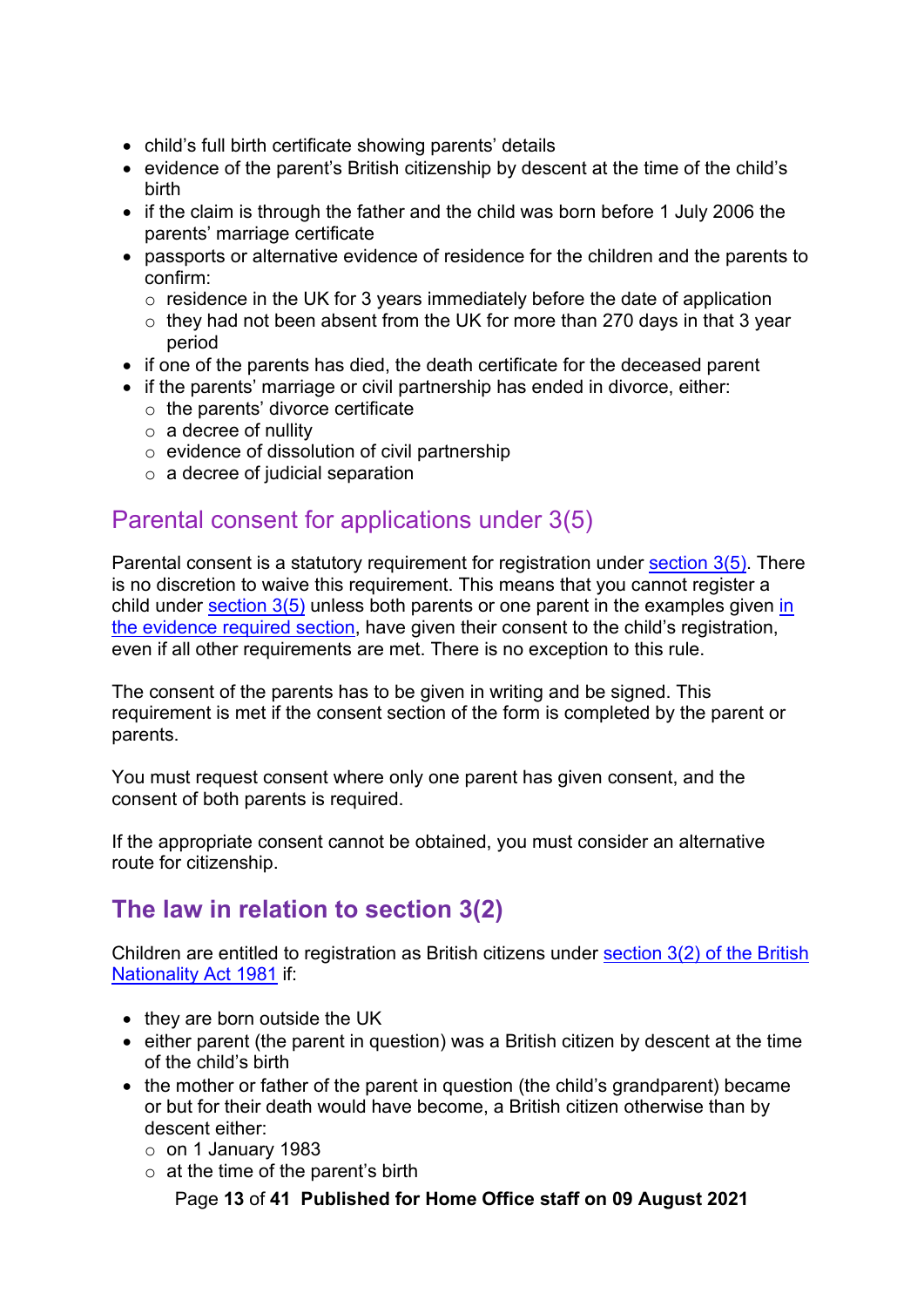The child's parent must meet the residence requirements listed below, unless the child was born stateless.

The parent in question must:

- have lived in the UK for a continuous period of 3 years at any time before the child's birth
- have been in the UK at the beginning of that 3 year period
- not have been absent from the UK for more than 270 days in that 3 year period

If the child was born on or after 21 May 2002 the parent in question can also meet the above residence requirements through residence in a qualifying overseas territory.

The child must also be of good character if over the age of 10.

### <span id="page-13-0"></span>Documentary evidence required under section 3(2)

Applications under section  $3(2)$  must be supported by the following evidence:

- child's birth certificate showing parents' details
- the relevant documentation to establish that the parent in question was a British citizen by descent at the time of the child's birth
- the relevant documentation to establish that the grandparent:
	- o was a British citizen otherwise than by descent at the time of the child's parent's birth
	- o became or would but for their death have become such a citizen on 1 January 1983
- parents' marriage certificate if the claim is through the father
- if the child was not born stateless, passports or other documents to establish that the parent in question:
	- $\circ$  lived in the UK or qualifying territories for 3 years prior to the child's birth
	- $\circ$  was not absent from the UK or qualifying territories for more than 270 days in that 3 year period
- if the child was born stateless:
	- $\circ$  a letter from the authorities of the country of the child's birth confirming the child did not acquire that country's citizenship or nationality at birth
	- $\circ$  if the other parent is neither a British citizen or a national of the country of the child's birth a letter from the authorities of the country of which the parent is a citizen confirming the child did not acquire that country's citizenship or nationality at birth

### <span id="page-13-1"></span>Parental consent for applications under 3(2)

As the child has an entitlement to be registered as a British citizen there is no legal requirement for the parent to consent to the application. However, you must note any information provided about [consent.](#page-33-0)

#### Page **14** of **41 Published for Home Office staff on 09 August 2021**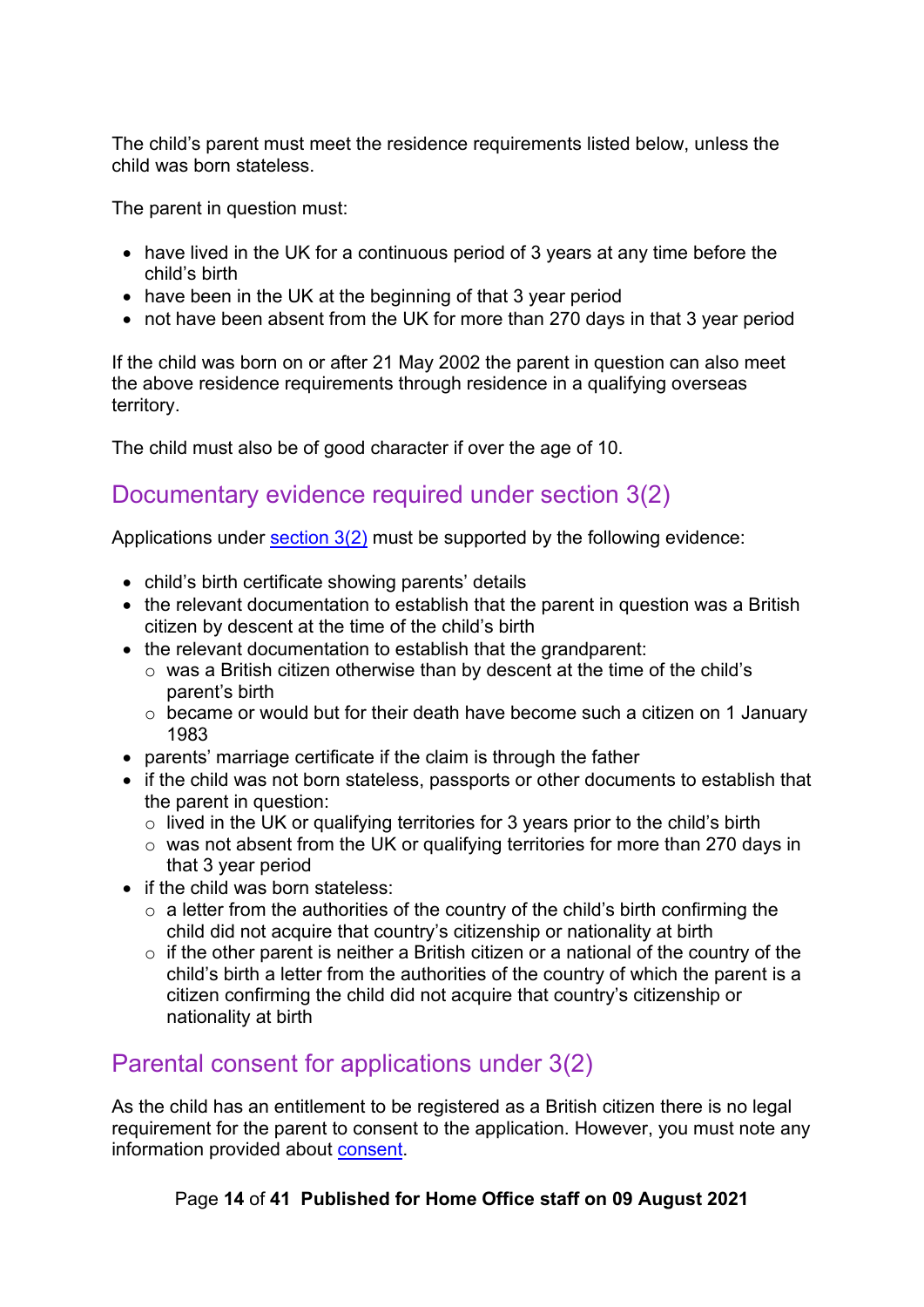# <span id="page-14-0"></span>**Checking for entitlement under paragraph 4 schedule 2**

If the child (but not the parents) has lived in the UK for the 3 years immediately before the application, there may be an entitlement to registration under paragraph 4 of schedule 2 [of the British Nationality Act](http://www.legislation.gov.uk/ukpga/1981/61/schedule/2) 1981, which gives British citizenship otherwise than by descent.

If the child does not have an immediate entitlement under sections  $3(2)$  and  $3(5)$  or paragraph 4 [of schedule 2,](http://www.legislation.gov.uk/ukpga/1981/61/schedule/2) or does not wish to wait for a possible future entitlement under these sections, the application must be considered under the discretionary provision of [section 3\(1\).](http://www.legislation.gov.uk/ukpga/1981/61/section/3)

**Related content [Contents](#page-1-0)**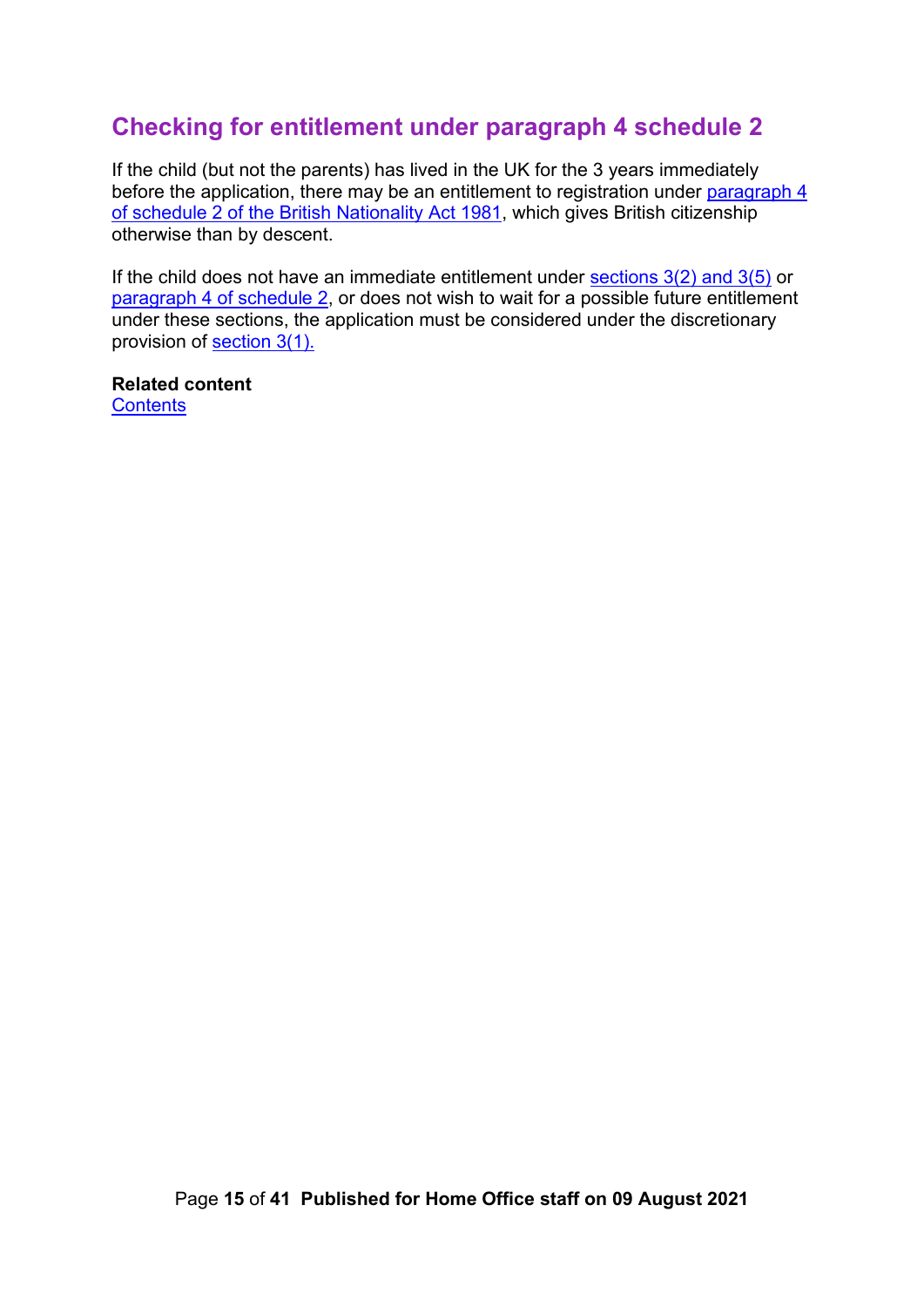# <span id="page-15-0"></span>Discretionary applications under section 3(1)

This section explains the circumstances in which it will normally be appropriate to exercise discretion. There are certain scenarios where you would normally be expected to register a child as a British citizen. In all other cases you must apply the criteria for all other children.

# <span id="page-15-1"></span>**The law in relation to section 3(1)**

This is a discretionary provision for the registration of a child. The Home Secretary may exercise their discretion to register people as British citizens under [section 3\(1\)](http://www.legislation.gov.uk/ukpga/1981/61/section/3)  [of the British Nationality Act 1981](http://www.legislation.gov.uk/ukpga/1981/61/section/3) if:

- the applicant is under 18 at the date of the application
- if aged 10 years or over on the date of application the applicant is of good character see good character requirements
- they think fit to register them

These are the only statutory requirements. This guidance sets out how you must normally use discretion.

It is important to remember that this guidance does not amount to definitive rules. It will enable you to consider the majority of cases, but because the law gives complete discretion, you must consider each case on its merits. All the relevant factors must be taken into account, together with any representations made to us.

It is possible to register a child under circumstances that would normally lead to the refusal of an application if this is justified in the particular circumstances of any case.

Equally, if there is good reason to do so, it is possible to refuse to register a child under circumstances that would usually lead to the grant of an application. In particular, the Home Secretary may refuse to grant a certificate where it would not be in the public interest to grant citizenship. This could be for reasons relating to their actions, behaviour, personal circumstances or associations such as family relationships.

For example citizenship may be refused where:

- granting the application could have an adverse impact on international relations
- a decision to grant would be so perverse as to undermine confidence in the immigration and nationality system

In particular, the applicant's associations, including family relationships, with those who have been or who are engaged in terrorism, or extremist behaviour or who has raised security concerns, will normally warrant a refusal of citizenship. You must give

#### Page **16** of **41 Published for Home Office staff on 09 August 2021**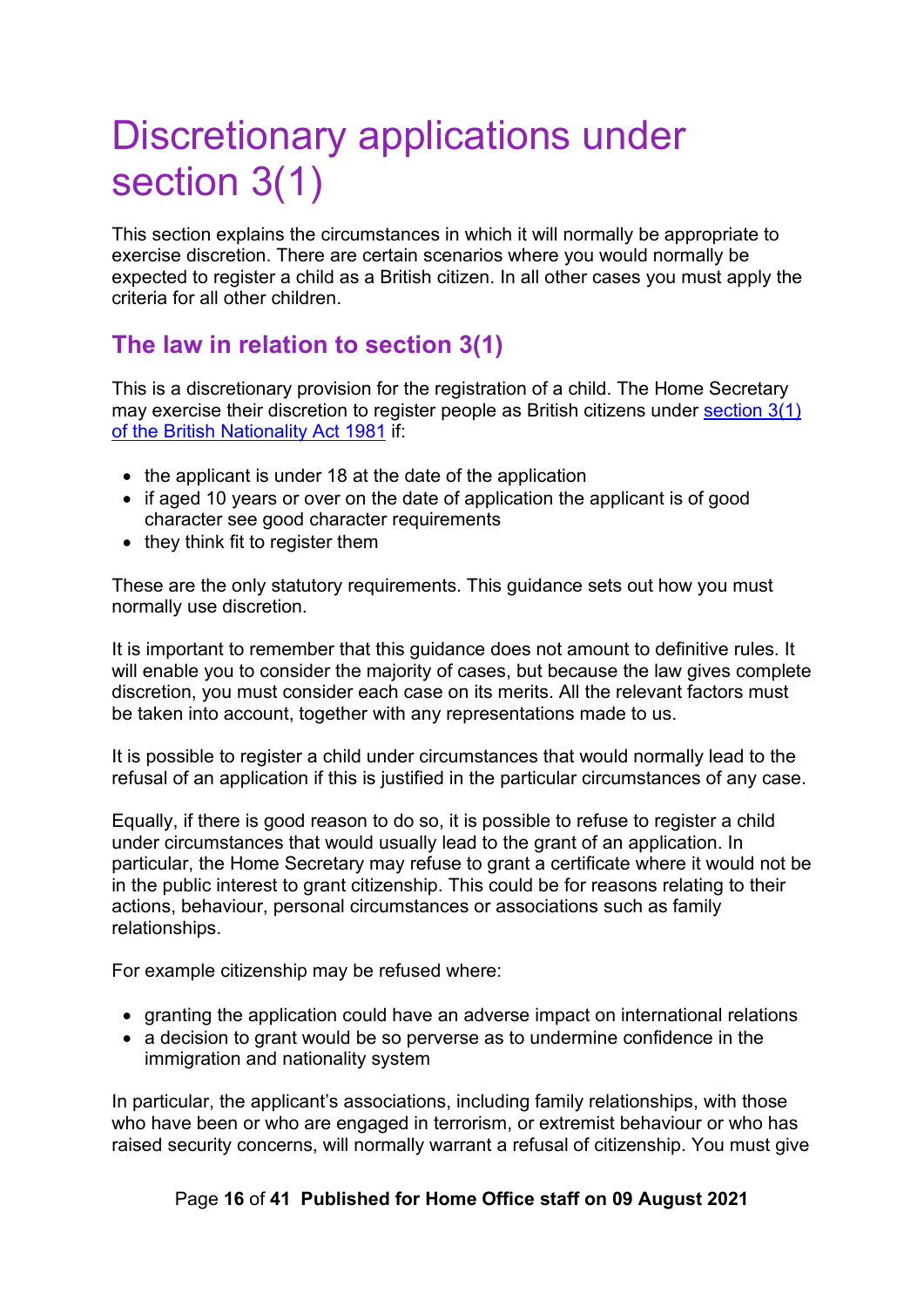due regard to whether an association is current or whether family ties have been severed.

Registration under [section 3\(1\)](http://www.legislation.gov.uk/ukpga/1981/61/section/3) will give British citizenship by descent if the father or the mother was a British citizen at the time of the child's birth.

In all other cases registration gives British citizenship otherwise than by descent.

For the purpose of whether the child is a British citizen by descent:

- the father or mother does not include an adoptive father or mother
- father includes the father of a child whose parents were not married if:
	- $\circ$  the child was born on or after 1 July 2006
	- $\circ$  the mother was not married to another man at the time of the birth
	- $\circ$  the natural father satisfies the prescribed requirements as to [proof of paternity](#page-23-0)

Children registered under [section 3\(1\)](http://www.legislation.gov.uk/ukpga/1981/61/section/3) will therefore be British citizens otherwise than by descent if they were adopted by British citizens.

### <span id="page-16-0"></span>**British parent in service which becomes designated or community institution service**

A child who is born to a parent who is a British citizen in designated or community institution service overseas may be a British citizen, subject to where the parent was recruited.

This section applies to children who were born whilst the parent was in such service, but before the service was designated or admitted as a community institution.

Exercising discretion in this scenario aims to place the child in the same position as a child born to a British parent after the service becomes designated or its admission as a community institution.

You must normally register a child if:

- they born before the date of designation or admission as a community institution
- the mother or father is or was at their death a British citizen by descent
- the parent is or would have been in designated service or community institution service on the date of the application
- at the time of the child's birth the parent was in that service before it was designated or admitted
- where necessary, both parents consent to the registration or any objections by the non applying parent are ill founded
- there is no reason to refuse on character

#### <span id="page-16-1"></span>Documentary evidence to be supplied

The evidence will vary according to the circumstances of the parents. In every case you must expect to see evidence supplied from the documents listed below:

Page **17** of **41 Published for Home Office staff on 09 August 2021**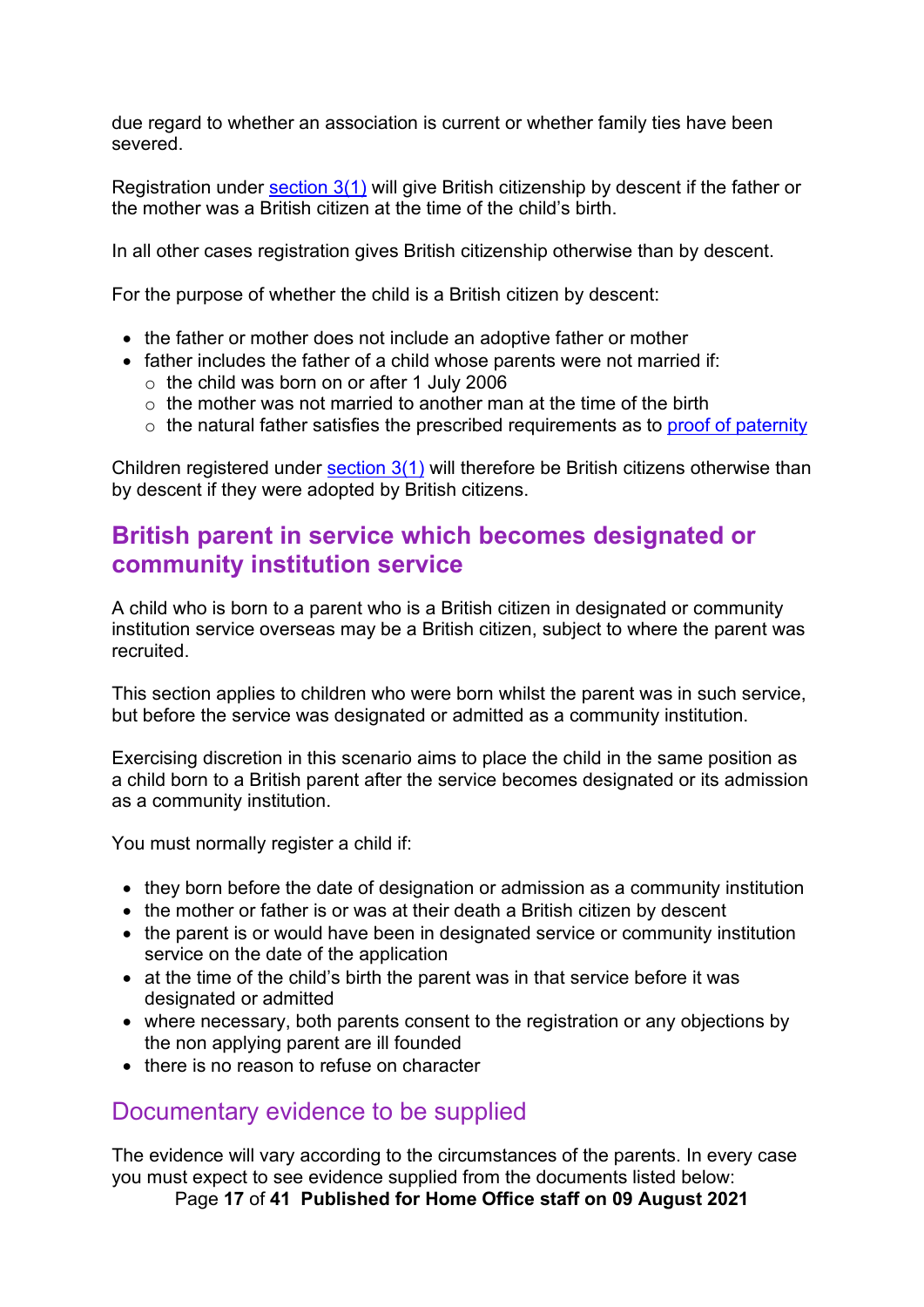- the child's birth certificate showing parents' details
- the relevant parent's birth certificate showing his or her parents' details
- the parents' marriage certificate if appropriate
- the grandparents' birth and marriage certificates if appropriate
- evidence that the parent was in the relevant service at the time of the birth
- evidence of the place of recruitment

#### <span id="page-17-0"></span>**Children born to a parent who has renounced and subsequently resumed British citizenship**

You must normally register a child if:

- the mother or father has renounced and subsequently resumed British citizenship
- the child was born before the date of resumption
- that parent either:
	- o became a British citizen otherwise than by descent on resumption
	- o was a British citizen by descent and the child would have an entitlement to registration [under section 3\(2\) or 3\(5\) of the British Nationality Act 1981](http://www.legislation.gov.uk/ukpga/1981/61/section/3) had the parent not renounced
- where necessary both parents consent to the registration or any objections by the non applying parent are ill founded,
- there is no reason to refuse on character grounds

# <span id="page-17-1"></span>Documentary evidence to be supplied

The evidence will vary according to the circumstances of the parents. In every case you must expect to see:

- the child's birth certificate showing parents' details
- the relevant parent's birth certificate showing his or her parents' details
- the parents' marriage certificate if appropriate
- the grandparent's birth and marriage certificates if appropriate
- evidence of renunciation and resumption (you will find evidence in the applicant's case notes history on CID)

#### <span id="page-17-2"></span>**Children born to a parent registered under section 4C, 4G, 4H, 4I of the British Nationality Act 1981**

[Section 4C of the British Nationality Act 1981](http://www.legislation.gov.uk/ukpga/1981/61/section/4C) allows those born abroad before 1 January 1983 to British mothers to be registered as a British citizen. [Sections 4G, 4H](http://www.legislation.gov.uk/ukpga/1981/61/contents)  [and 4I](http://www.legislation.gov.uk/ukpga/1981/61/contents) are registration provisions for those born before 1 July 2006 who would have become British automatically if their parents had been married. Any child born outside of the UK after the parent who is a British citizen otherwise than by descent will be a British citizen under [section](http://www.legislation.gov.uk/ukpga/1981/61/section/2) 2(1).

#### Page **18** of **41 Published for Home Office staff on 09 August 2021**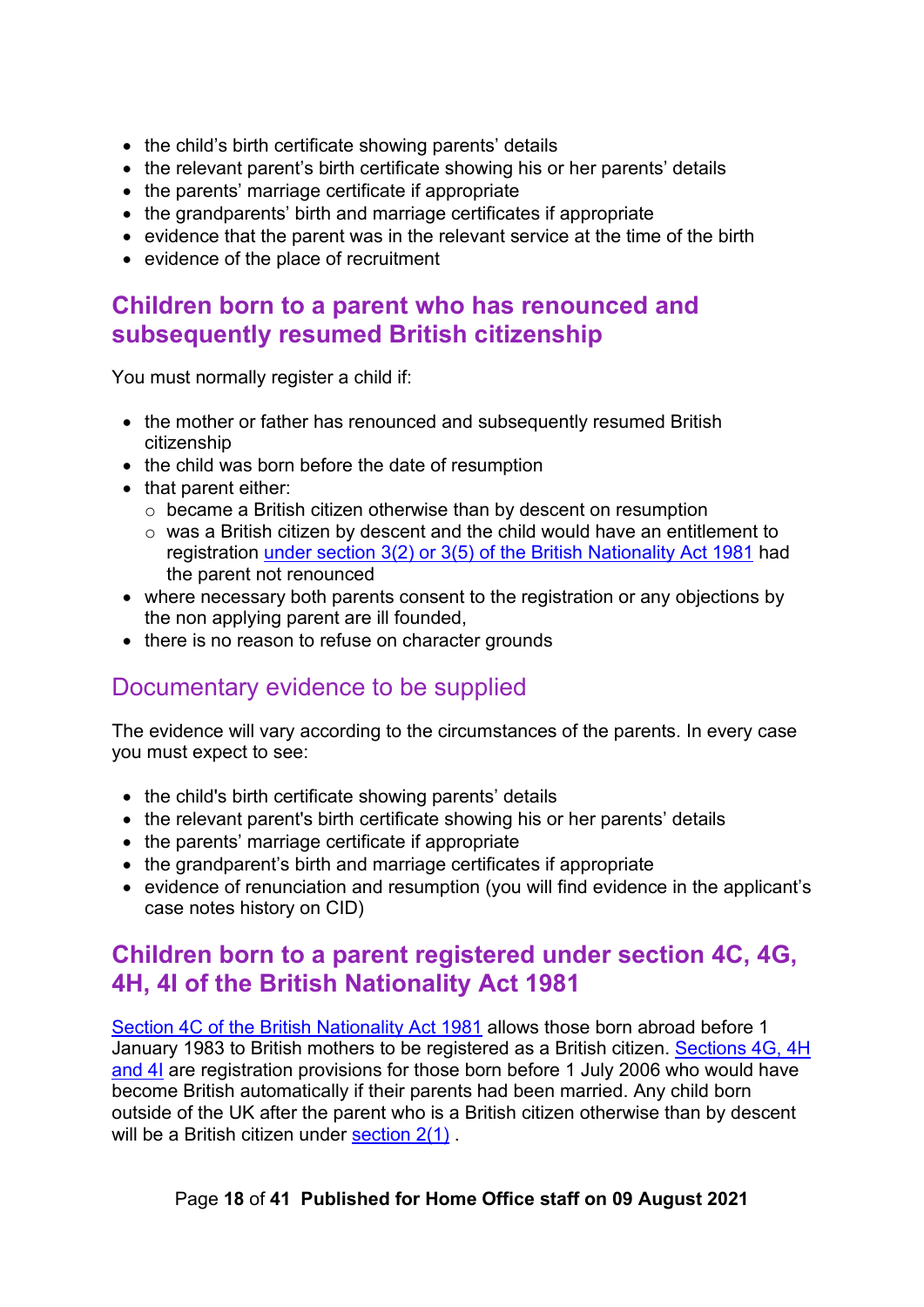You must normally register a child if:

- the child was born before the parent registered under one of the above sections
- the child would be a British citizen or have an entitlement to be registered under [section 3\(2\) or 3\(5\)](http://www.legislation.gov.uk/ukpga/1981/61/section/3)
- where necessary both parents consent to the registration or any objections by the non applying parent are ill founded
- there is no reason to refuse on character grounds

#### <span id="page-18-0"></span>Documentary evidence to be supplied

Applications under [sections 4C, 4G, 4H, and 4I](http://www.legislation.gov.uk/ukpga/1981/61/contents) must be supported by the following evidence:

- the child's birth certificate showing parents' details
- the relevant parent's birth certificate showing their parent's details
- the parents' marriage certificate if appropriate
- the grandparents' birth and marriage certificates if appropriate
- evidence of the parent's registration

# <span id="page-18-1"></span>**Children adopted by British citizens**

Special consideration needs to be given to children adopted abroad, and the decision in such cases will depend very much on the circumstances of the adoption.

The guidance below provides advice on when you should and should not register a child. Children adopted overseas by British citizens may have an automatic claim to British citizenship under [section 1\(5\) of the British Nationality Act 1981](http://www.legislation.gov.uk/ukpga/1981/61/section/1) if the adoption is a [Hague Convention adoption.](https://www.gov.uk/government/publications/guidance-on-how-adopted-children-can-become-british/intercountry-adoption-and-british-citizenship) It will only be necessary to consider the case for registration under section  $3(1)$  if section  $1(5)$  does not apply.

### <span id="page-18-2"></span>Overseas adoptions recognised by UK law

Where [section 1\(5\)](http://www.legislation.gov.uk/ukpga/1981/61/section/1) does not apply you must normally only register children adopted overseas by a British citizen in countries or territories whose adoption procedures are recognised by the UK, and subject to the additional criteria below. Countries and territories whose adoption procedures are recognised by the UK include those listed in:

- [The Adoption \(Recognition of Overseas Adoptions\) Order 2013](http://www.legislation.gov.uk/uksi/2013/1801/made)
- [The Adoption \(Recognition of Overseas Adoptions\) \(Scotland\) Regulations 2013](http://www.legislation.gov.uk/ssi/2013/310/contents/made)
- [the Hague Convention on inter country adoption](https://www.gov.uk/government/publications/guidance-on-how-adopted-children-can-become-british/intercountry-adoption-and-british-citizenship)

The additional criteria are that:

• the adoption is not informal or temporary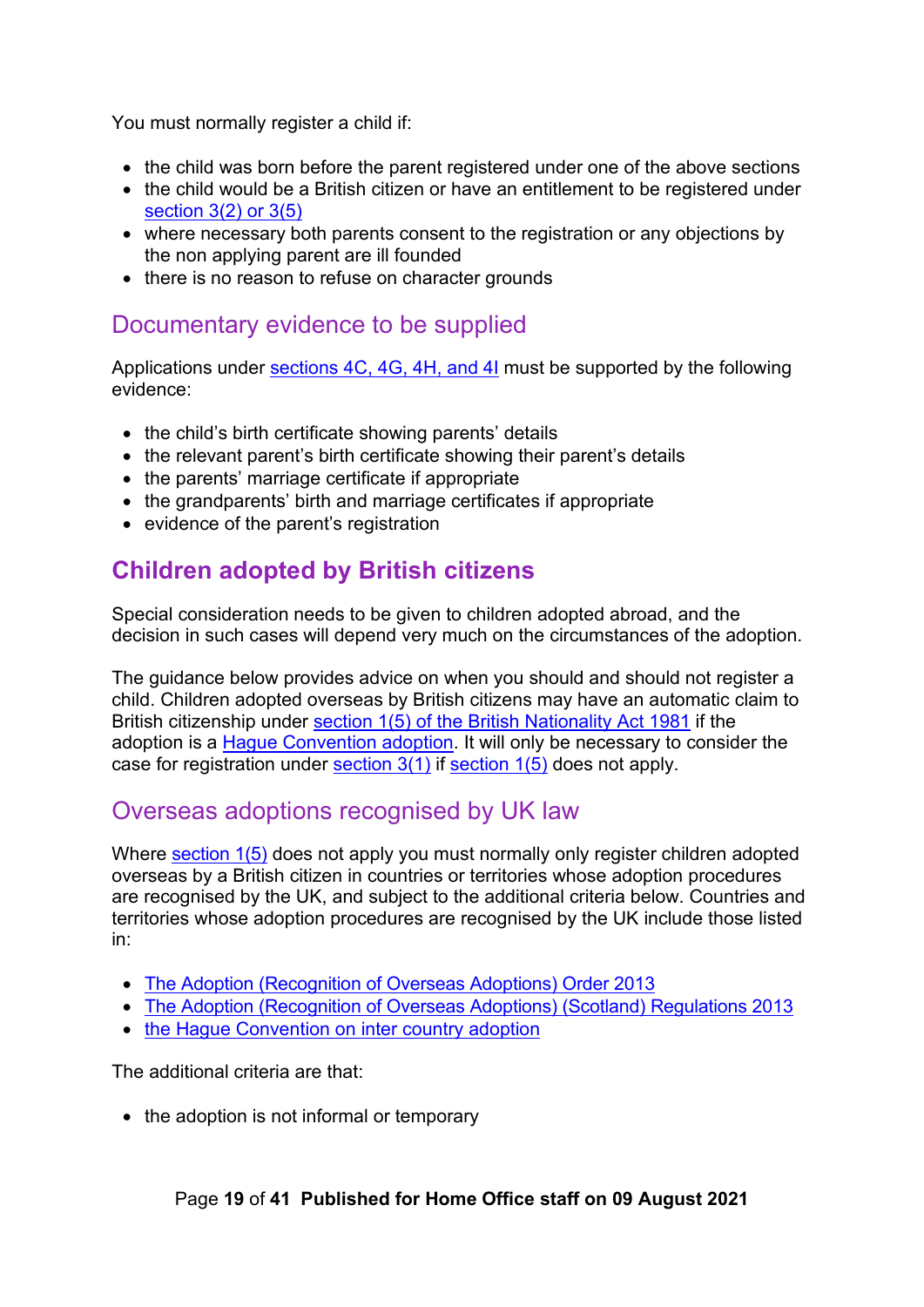- under the law of the country where the adoption took place the child is the child of the adoptive parents alone and the legal relationship with the birth family has been completely terminated
- at least one of the adoptive parents is a British citizen otherwise than by descent
- the current parent(s) have [consented](#page-33-1)
- there is no reason to refuse on character grounds
- you are satisfied that all relevant adoption laws have been adhered to, this includes the laws of the country in which the adoption has taken place, the country of origin of the child and the country in which the adoptive parents are habitually resident
- you are satisfied the adoption is not one of convenience arranged to facilitate the child's admission to the UK

If some or all of the criteria set out in the above paragraph are not met, you must consider the application on its merits and only register the child if there are exceptionally compassionate or compelling circumstances.

Even where the above criteria are met, there may be reasons why the child should not be registered. This could be where there are serious doubts about an adoptive parent's character or suitability to adopt a child, or irregularities in the adoption procedure. To register a child in these circumstances could circumvent measures intended to [safeguard children.](#page-6-1)

You must normally refuse applications for registration under [section 3\(1\)](http://www.legislation.gov.uk/ukpga/1981/61/section/3) made solely on the grounds that the applicant had been adopted by a British citizen in a country or territory whose procedures are not recognised by UK law. However, you must consider all applications on their merits, and you may register the child as a British citizen if there are exceptional, compelling or compassionate circumstances justifying a grant of British citizenship. This may be the case even where there is an intention to remain outside the UK.

### <span id="page-19-0"></span>Children brought to the UK with a view to adoption in the UK

Sometimes British citizens bring children to the UK either having gone through a form of adoption which is not recognised as such in the UK, or sometimes without any formality in the country of origin at all. If permitted to enter the UK, the children will usually be given limited leave to enter pending the completion of adoption proceedings in the UK. You must normally refuse any application for registration until the formal adoption process is complete and the parents have been given formal responsibility by the courts.

# <span id="page-19-1"></span>Adoption in the UK and qualifying territories

By virtue of [section 1\(5\) of the British Nationality Act 1981](http://www.legislation.gov.uk/ukpga/1981/61/section/1) a child will become a British citizen on the date of adoption, where they are:

- not a British citizen at birth
- adopted by order of a court in the UK, on or after 21 May 2002, in a qualifying territory:

Page **20** of **41 Published for Home Office staff on 09 August 2021**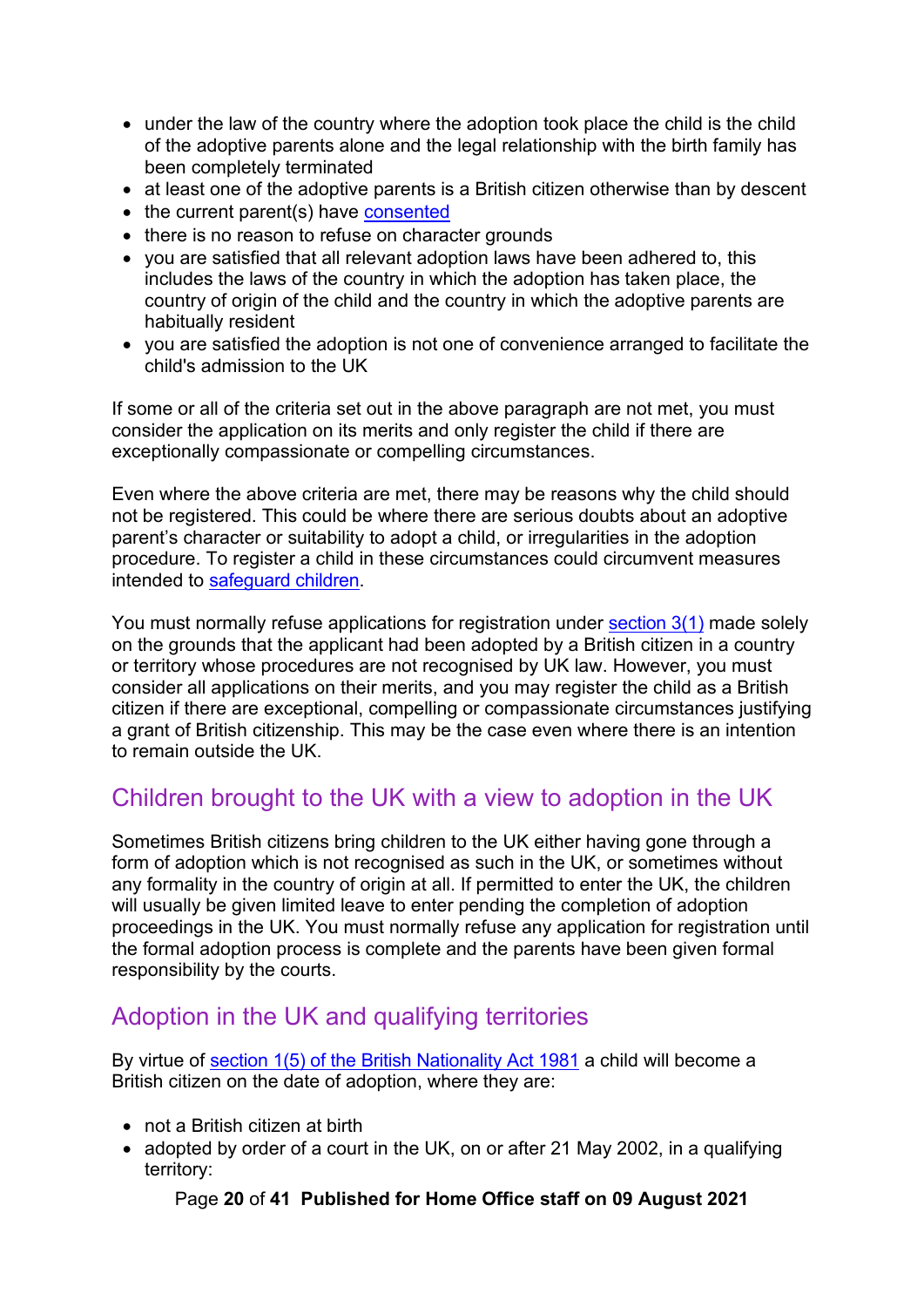$\circ$  provided the adopter, or in the case of joint adoption, one of the adopters is a British citizen.

If an adoption order has been refused and an application for registration is made under section  $3(1)$  you must examine the reasons for refusal to see if they are relevant to the application. You must confirm whether the person making the application on behalf of the child has any parental responsibility or authority to act on the child's behalf.

When someone other than the parent has parental responsibility you would normally expect the usual criteria to be met, including that relating to the citizenship and immigration status of the parents.

### <span id="page-20-0"></span>Evidence to be supplied in adoption cases

In all adoption cases the following evidence is required:

- the child's birth certificate, or where the child has been abandoned, a certificate of abandonment from the authorities previously responsible for the child
- evidence of the relevant adoptive parent's claim to British citizenship otherwise than by descent
- the consent of the adoptive parents to the registration
- the adoption order
- a contemporary report from the overseas equivalent of the social services department which details:
	- $\circ$  the child's parentage and history
	- $\circ$  the degree of contact with the original parents
	- o the reason for adoption
	- o the date, reason and arrangements for the child's entry into an institution or foster placement
	- $\circ$  when, how and why the child came to be offered to the adoptive parents
- evidence of the parents' country of [usual residence](https://www.gov.uk/child-adoption/adopting-a-child-from-overseas)

Where the parents are usually resident in the UK confirmation that they have been assessed and approved as eligible to become an adoptive parent. If there are any doubts about the validity of the documentation provided, the Department for Education (DfE) can be contacted for confirmation that the parents have had the relevant approval. DfE hold details on all approvals not just those in England and Wales from either:

- [DfE](https://www.gov.uk/government/organisations/department-for-education) for those in England and Wales
- the Scottish Government Care and Justice Division (for those parents in Scotland)
- from the Department of Health, Social Services and Public Safety Northern Ireland (for those resident in Northern Ireland)

Where the parents are not usually resident in the UK, evidence from the equivalent of the social services in their country of residence that all relevant adoption laws have been complied with.

#### Page **21** of **41 Published for Home Office staff on 09 August 2021**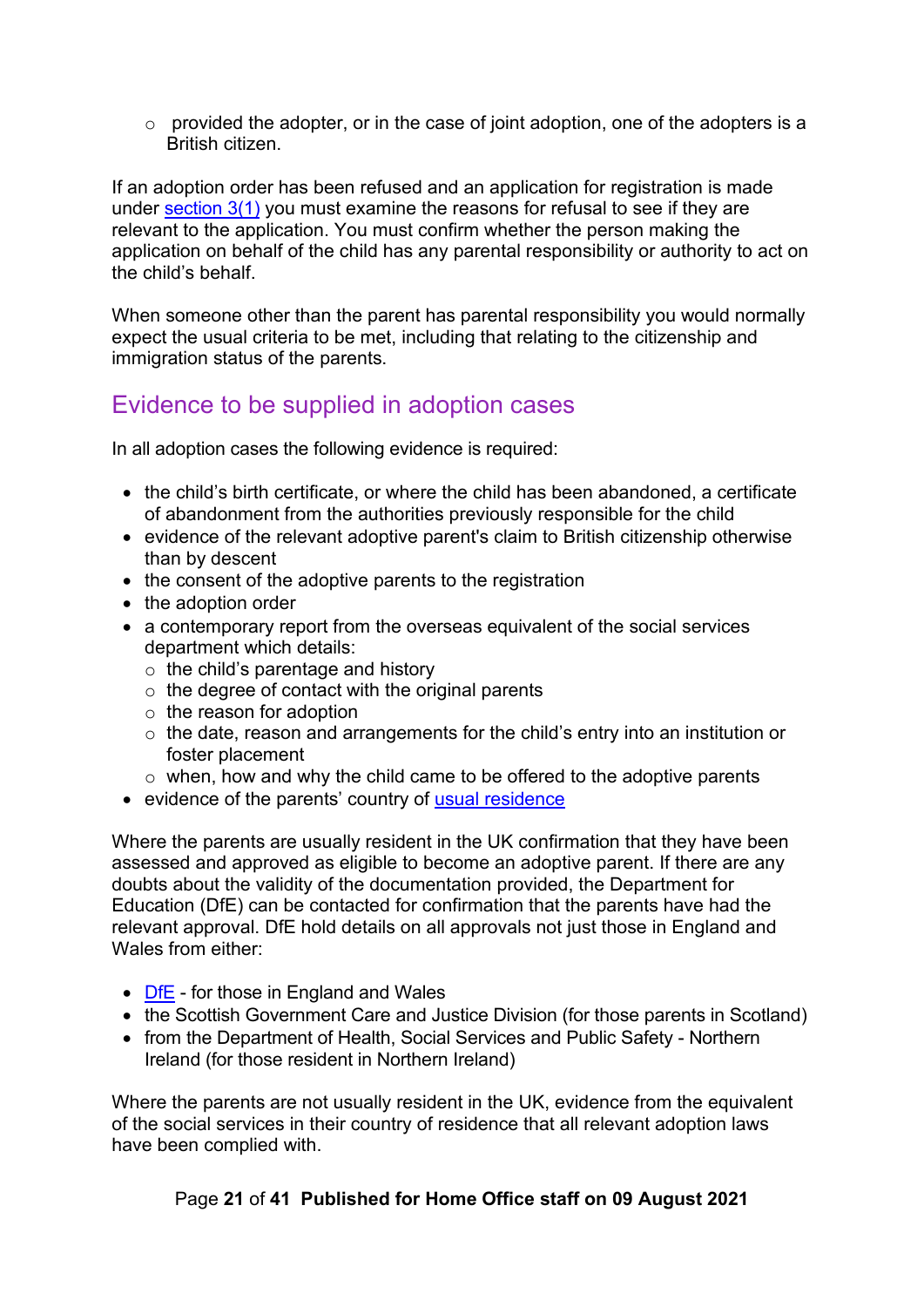If it is clear from Home Office papers that the UK immigration authorities have already seen the adoption order and have accepted the adoption for immigration purposes, you do not need to see it again.

#### **Related content**

**[Contents](#page-1-0)**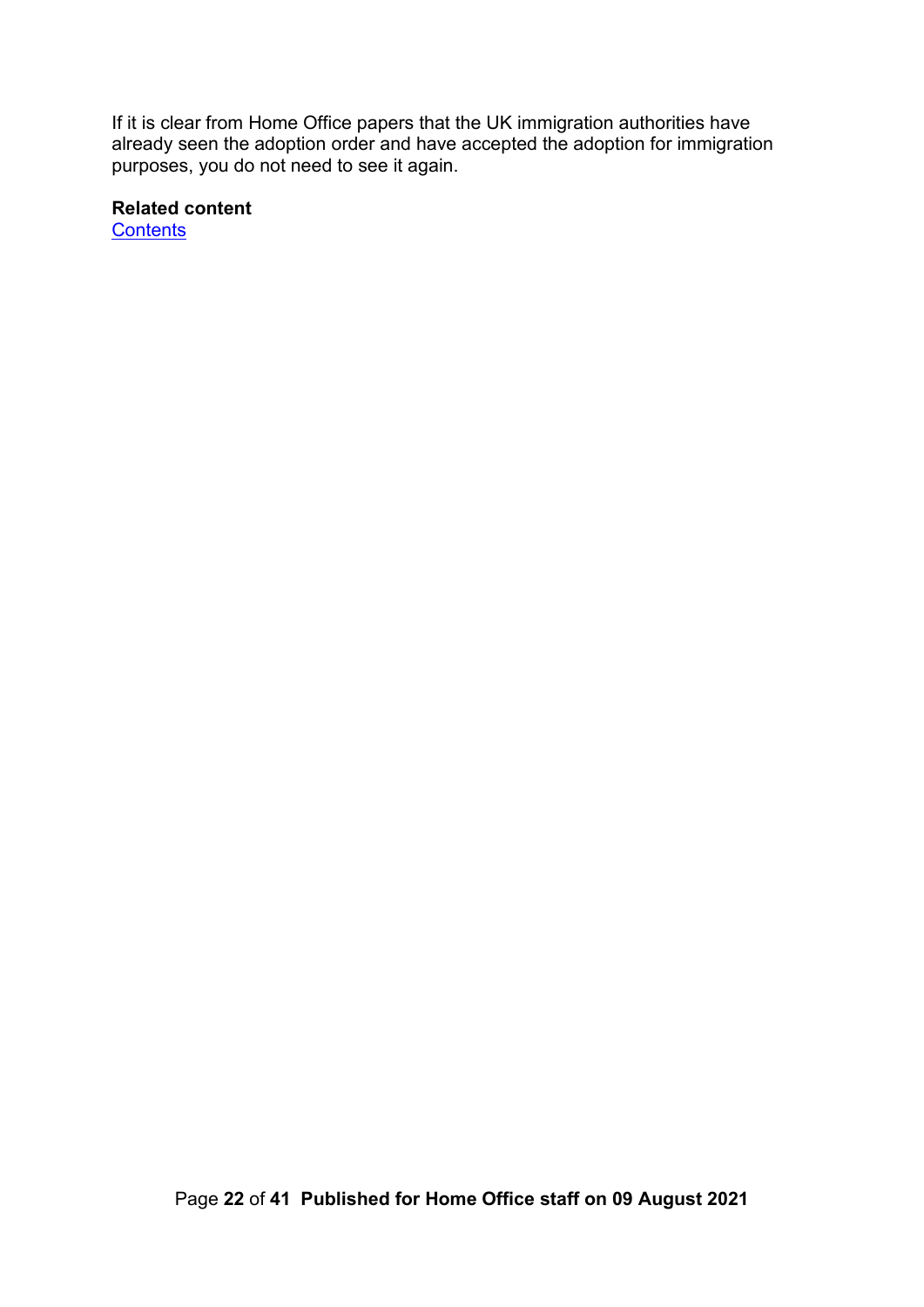# <span id="page-22-0"></span>Children of unmarried British citizen or settled fathers

# <span id="page-22-1"></span>**Children born before 1 July 2006**

Fathers could not transmit British citizenship or the benefits of their settled status to their children born before 1 July 2006, unless they were married to the child's mother at the time of the birth [\(section 50\(9\) of the British Nationality Act 1981](http://www.legislation.gov.uk/ukpga/1981/61/section/50) (BNA 1981). However, a child's birth could be legitimated, if the parents later married and the marriage served to legitimate the child in the law of the place where the father was domiciled at the time of the marriage.

Section 9 of the [Nationality, Immigration and Asylum Act 2002](http://www.legislation.gov.uk/ukpga/2002/41/section/9) amended the British Nationality Act 1981 to allow unmarried fathers to transmit citizenship to their children born on or after 1 July 2006, provided there is satisfactory evidence of paternity. The changes do [not apply to anyone born before that date.](http://www.legislation.gov.uk/ukpga/1981/61/contents)

[Sections 4F to 4I of the British Nationality Act 1981](http://www.legislation.gov.uk/ukpga/1981/61/contents) came into force on 6 April 2015. These provide a number of registration routes for those born before 1 July 2006 who would have automatically become British citizens, or would be entitled to registration under other provisions of the British Nationality Act 1981, had their parents been married at the time of their birth.

If a child has an entitlement to register under [sections 4F to 4I,](http://www.legislation.gov.uk/ukpga/1981/61/contents) they must be registered under that relevant section. However, where a child does not qualify under any of those provisions, you must normally register the child under [section 3\(1\)](http://www.legislation.gov.uk/ukpga/1981/61/section/3) if they were born before 1 July 2006, to a British citizen or settled father, and the criteria below are **all** met:

- you are satisfied about the paternity of the child
- you have the consent of all of those with [parental](#page-37-1) responsibility (see parental [consent guidance\)](#page-37-1)
- had the child's parents been married they would normally have registered under [section 3\(1\)](http://www.legislation.gov.uk/ukpga/1981/61/section/3)
- if the child is 10 years or older there is no reason to refuse on character grounds

# <span id="page-22-2"></span>**Children born on or after 1 July 2006**

Where a child's mother is married at the time of the birth, her husband (and no other man) is regarded as the father of any child born to her on or after 1 July 2006. However, you will normally register the child under [section 3\(1\)](http://www.legislation.gov.uk/ukpga/1981/61/section/3) where there is compelling evidence that someone other than the mother's husband is the child's natural father and you are satisfied: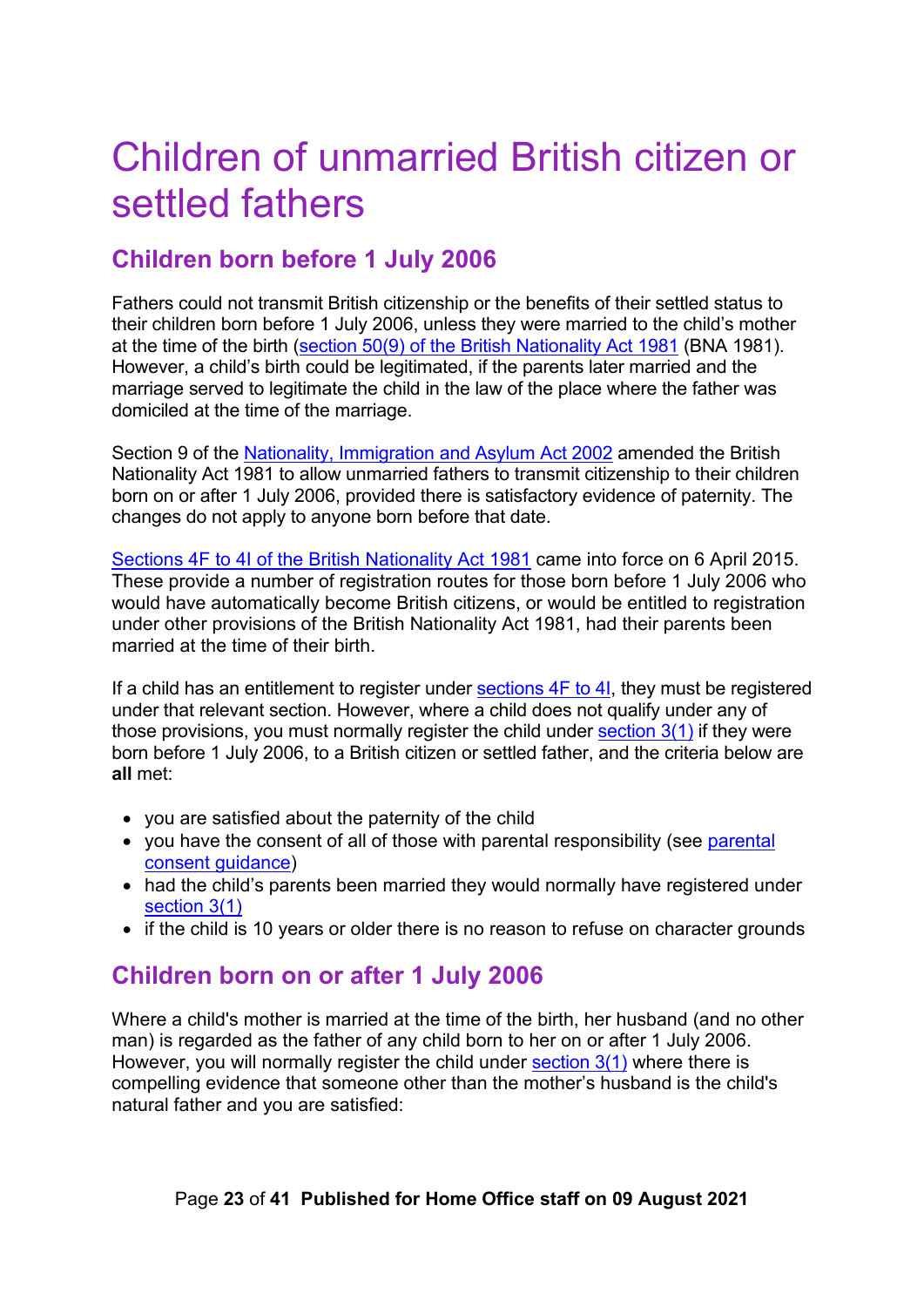- about the paternity of the child, you have the consent of all those with parental [responsibility](#page-35-0) if the child is aged 10 years or older and there is no reason to refuse on character grounds
- that had the child's parents been married the child would have qualified for one of the following:
	- $\circ$  an automatic claim to British citizenship under section 1(1) or 2(1) of the [British Nationality Act 1981](http://www.legislation.gov.uk/ukpga/1981/61/contents)
	- $\circ$  an entitlement to registration under either [section 1\(3\),](http://www.legislation.gov.uk/ukpga/1981/61/section/1) section 3(2) or section [3\(5\)](http://www.legislation.gov.uk/ukpga/1981/61/section/3)
	- $\circ$  registration under [section 3\(1\)](http://www.legislation.gov.uk/ukpga/1981/61/section/3)

The [Immigration and Nationality \(Fees\) \(Amendment\) \(No. 2\) Regulations 2020](https://www.legislation.gov.uk/uksi/2020/294/regulation/9/made) specify that the fee can be waived in these cases. A fee will not therefore be needed for an application where the child would have become a British citizen, but for the fact that the mother was married to someone other than the child's biological father at the time of the birth. If, however, on considering the case you find that the child does not fit into this category, but there are nevertheless grounds to register under section 3(1), you must request the fee.

## <span id="page-23-0"></span>How to decide the paternity of the child

[The British Nationality \(Proof of Paternity\) Regulations 2006](http://www.legislation.gov.uk/uksi/2006/1496/contents/made) (2006 regulations) came into effect on 1 July 2006 and were amended on 10 September 2015. These regulations set out the requirements to be met to prove paternity in cases where:

- the mother was not married at the time of the child's birth
- no provision is made by section 28 of the Human Fertilisation and Embryology [Act 1990,](http://www.legislation.gov.uk/ukpga/1990/37/contents) or sections 35, 36, 42 and 43 of the [Human Fertilisation and](http://www.legislation.gov.uk/ukpga/2008/22/contents)  [Embryology Act 2008](http://www.legislation.gov.uk/ukpga/2008/22/contents) as to the identity of the father, see Surrogacy guidance

In such cases the 'father' will be any person who is shown to be such by either:

- being named before 10 September 2015 as the child's father on the birth certificate issued within 12 months of the birth
- in all other cases any evidence such as DNA test reports, court orders or birth certificates considered by the Secretary of State to establish paternity

You must not mandate DNA evidence as this is not a requirement. Applicants can choose to volunteer DNA evidence, either proactively or in response to an invitation to submit further evidence. Where applicants choose not to volunteer DNA evidence, no negative inferences can be drawn from this. See DNA policy guidance for full instructions on the use and consideration of DNA evidence to prove a biological relationship.

Where a person is named as the child's father on a birth certificate issued within 12 months of the birth before 10 September 2015, he must be recognised as the father, unless there is conclusive evidence that the paternity claim was made fraudulently.

#### Page **24** of **41 Published for Home Office staff on 09 August 2021**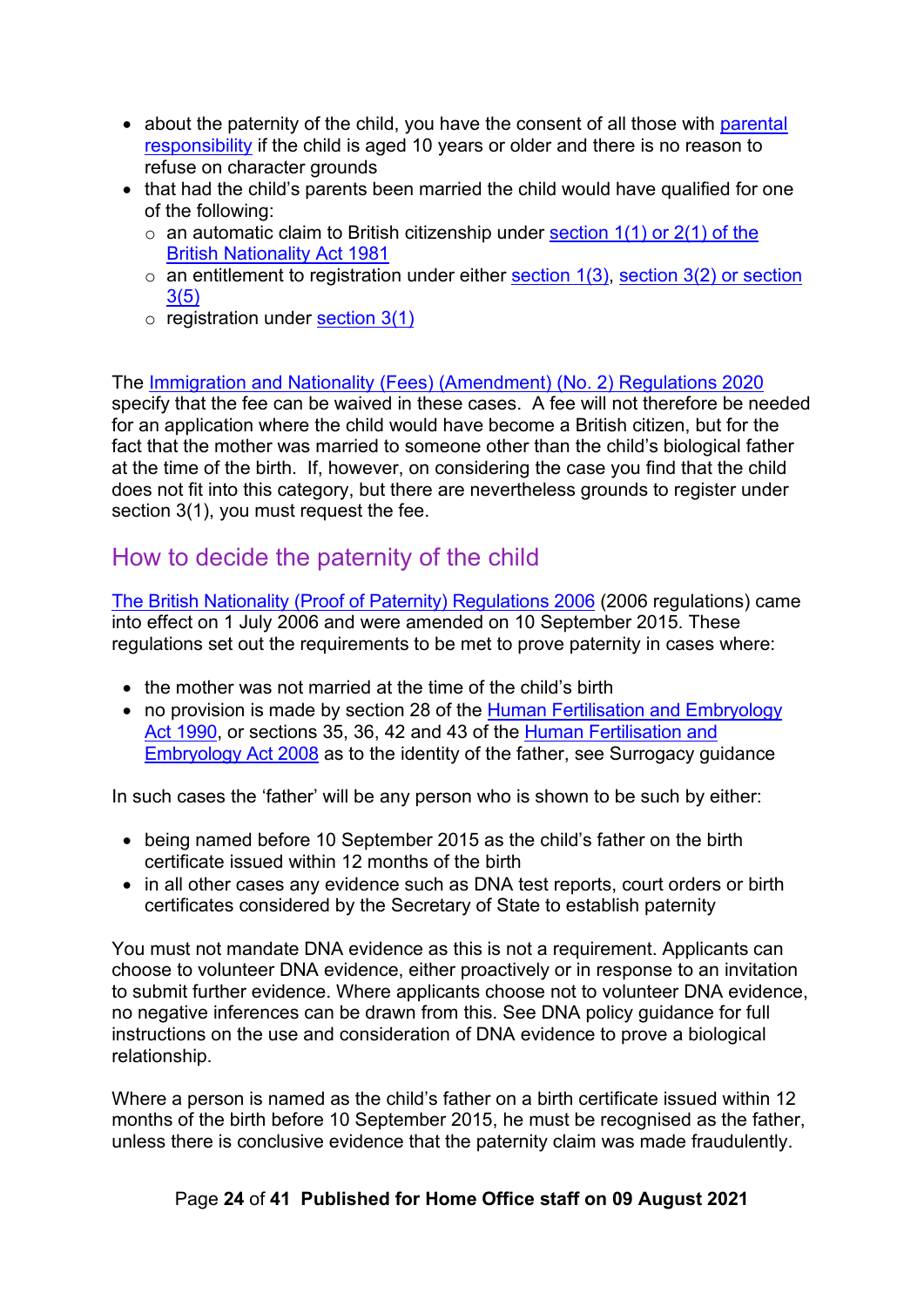Where the child's birth was registered on or after 10 September 2015 you must take into account the fact that a man is named as the father on a birth certificate along with any other evidence that is available. In most circumstances the fact that a father is named on the birth certificate will be sufficient evidence of paternity, unless there is any information to suggest that the details on the birth certificate are not true. This might be where the parents were not in the same country at the time of conception, or another man claims to be the father, or there is DNA evidence to suggest that the child is not related as claimed to the man named on the birth certificate. In such cases the birth certificate can be discounted if there is conclusive evidence to show that another man is in fact the child's natural father.

Although the 2006 regulations only apply to children born on or after 1 July 2006, you should expect to see the same evidence in support of an application for registration under [section 3\(1\).](http://www.legislation.gov.uk/ukpga/1981/61/section/3)

The 2006 regulations do not specify what forms of evidence apart from those specifically mentioned might be acceptable. However, you may normally accept that a man is the father of a child if paternity has been acknowledged in some other official context, for example, if the child was born abroad and the relationship has been accepted for UK immigration purposes.

### <span id="page-24-0"></span>Evidence to be supplied

Applications should be supported by the following evidence:

- father's birth certificate
- child's birth certificate showing parents' details
- evidence of [paternity](#page-23-0)
- if necessary the consent of the non applicant parent
- if the child was born abroad and the father is a British citizen by descent the case meets the criteria for all other minors, see [other applications under section](#page-26-1)  [3\(1\)](#page-26-1)

### <span id="page-24-1"></span>**Children born to surrogate mothers**

General guidance on surrogacy and how to identify the legal parents in such cases may be found in the surrogacy guidance. In most cases the commissioning couple will have no legal relationship to the child and, will therefore be unable to pass on the benefits of British citizenship or settled status automatically.

### <span id="page-24-2"></span>Where a man is the biological father of the child

In some cases a commissioning father who is biologically related to the child will be able to pass on citizenship automatically to a surrogate child, where the mother is not married and proof of paternity can be produced. However, where the surrogate mother was married to someone else at the time of the birth, her husband is the 'father' for nationality purposes.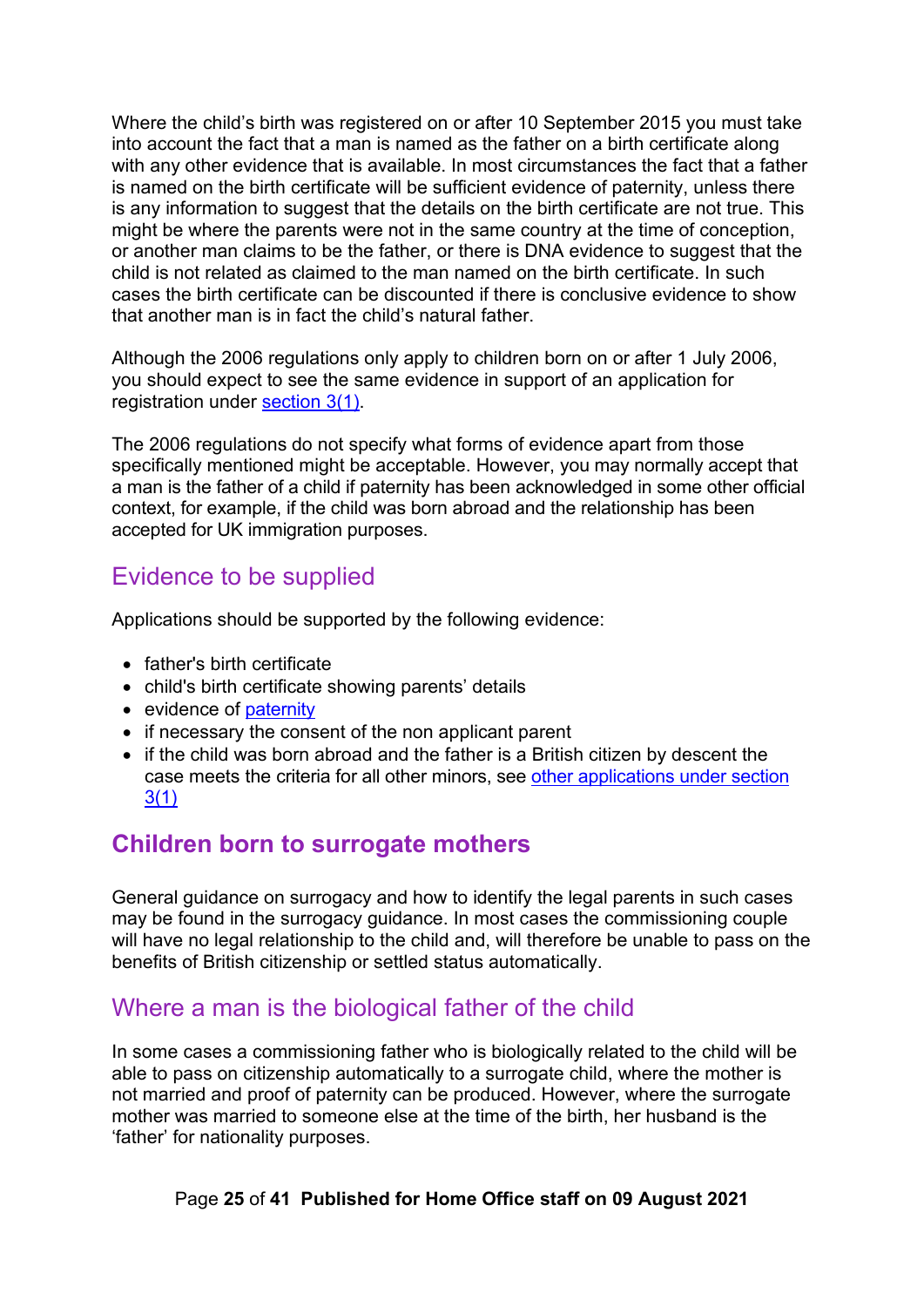You must normally register the child where:

- you are satisfied about the [paternity of the child](#page-23-0)
- you have the consent of all those with [parental responsibility](#page-33-0)
- had the child's parents been married the child would have qualified for one of the following:
	- $\circ$  an automatic claim to British citizenship under either section 1(1) or 2(1) of the [British Nationality Act 1981](http://www.legislation.gov.uk/ukpga/1981/61/contents)
	- $\circ$  an entitlement to registration under either [section 1\(3\),](http://www.legislation.gov.uk/ukpga/1981/61/section/1) [section 3\(2\)](http://www.legislation.gov.uk/ukpga/1981/61/section/3) or section [3\(5\)](http://www.legislation.gov.uk/ukpga/1981/61/section/3)
	- $\circ$  registration under [section 3\(1\)](http://www.legislation.gov.uk/ukpga/1981/61/section/3)
- there is no reason to refuse on good character grounds if the applicant is over the age of 10 years

### <span id="page-25-0"></span>Where a man is not the biological father of the child and cannot meet the definition of 'father' in the BNA 1981

You must normally register the child if:

- you have the consent of all those with [parental responsibility](#page-33-0) including a notarised statement of consent from the surrogate mother
- you are satisfied that had the child's parents been married:
	- $\circ$  the child would have had an automatic claim to British citizenship under either [section 1\(1\)](http://www.legislation.gov.uk/ukpga/1981/61/section/1) or section [2\(1\) of the British Nationality Act 1981](http://www.legislation.gov.uk/ukpga/1981/61/section/2)
		- o the child would have had an entitlement to registration under either [section](http://www.legislation.gov.uk/ukpga/1981/61/section/1)   $1(3)$ , section  $3(2)$  or section  $3(5)$
	- $\circ$  we would normally have registered under [section 3\(1\)](http://www.legislation.gov.uk/ukpga/1981/61/section/3)
- there is no reason to refuse on good character grounds if the applicant is over the age of 10 years
- the man has either:
	- o an order under section 30 of the Human Fertilisation and Embryology Act 1990 or section 54 of the Human Fertilisation and Embryology Act 2008, directing that he be treated as the child's father

or:

- $\circ$  a legal document confirming that he has been recognised as the child's father within the jurisdiction of the child's birth, such as a court order or being named on the birth certificate and
- $\circ$  evidence that the surrogate mother consented to the arrangement after the birth (this is not needed if a post-birth order has been obtained) - this should be dated at least 6 weeks after the birth

#### <span id="page-25-1"></span>Where a woman (whether the child's biological mother or not) falls outside the definition of 'mother' in the BNA 1981

You must normally register the child if:

• you have the consent of all those with [parental responsibility](#page-33-0) including a notarised statement of consent from the surrogate mother

Page **26** of **41 Published for Home Office staff on 09 August 2021**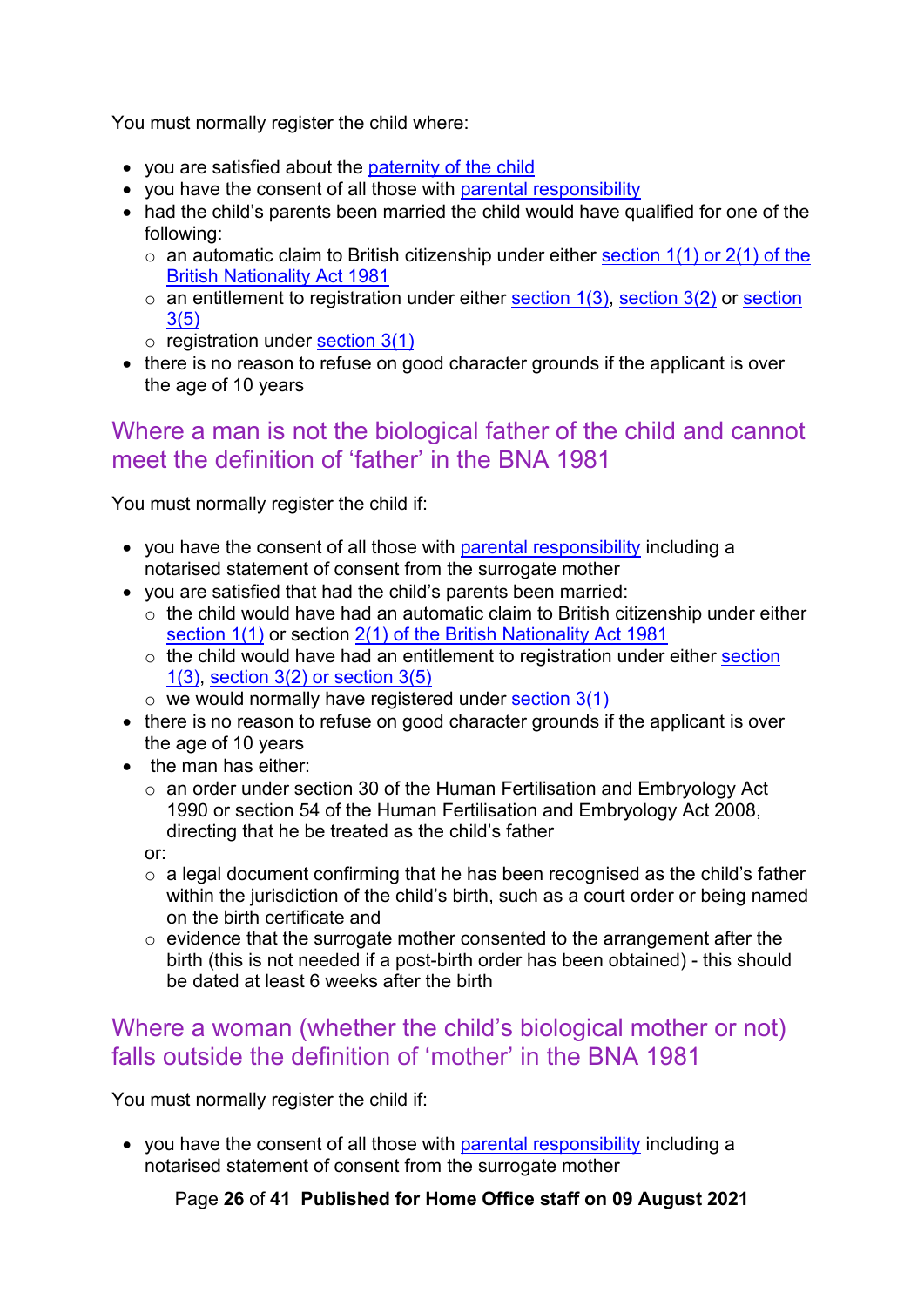- you are satisfied that had the woman been the child's mother for BNA 1981 purposes:
	- $\circ$  the child would have an automatic claim to British citizenship under either [section 1\(1\)](http://www.legislation.gov.uk/ukpga/1981/61/section/1) or [section 2\(1\) of the BNA 81](http://www.legislation.gov.uk/ukpga/1981/61/section/2)
	- $\circ$  the child would have had an entitlement to registration under either section [1\(3\),](http://www.legislation.gov.uk/ukpga/1981/61/section/1) [section 3\(2\)](http://www.legislation.gov.uk/ukpga/1981/61/section/3) or [section 3\(5\)](http://www.legislation.gov.uk/ukpga/1981/61/section/3)
	- $\circ$  we would normally have registered under [section 3\(1\)](http://www.legislation.gov.uk/ukpga/1981/61/section/3)
- there is no reason to refuse on character grounds
- the woman has either:
	- o an order under section 30 of the Human Fertilisation and Embryology Act 1990 or section 54 of the Human Fertilisation and Embryology Act 2008, directing that she be treated as the child's mother

or:

- $\circ$  a legal document confirming that she has been recognised as the child's mother within the jurisdiction of the child's birth, such as a court order or being named on the birth certificate and
- $\circ$  evidence that the surrogate mother consented to the arrangement after the birth (this is not needed if a post-birth order has been obtained) - this should be dated at least 6 weeks after the birth

## <span id="page-26-0"></span>**Children born to a woman who is the civil partner of a British citizen**

The mother of a child for British nationality purposes is the woman that gives birth to that child. From 6 April 2009, the [Human Fertilisation and Embryology Act 2008](http://www.legislation.gov.uk/ukpga/2008/22/contents) provides for the mother's female partner to be treated as the parent of the child. If a child was conceived before the act came into force, and the mother's civil partner is a British citizen, irrespective of whether or not she is biologically related to the child you must consider registering if:

- you have the consent of all those with [parental responsibility](#page-33-0)
- you are satisfied that had the woman been the child's mother for British Nationality Act 1981 purposes:
	- o the child would have an automatic claim to British citizenship under either [section 1\(1\)](http://www.legislation.gov.uk/ukpga/1981/61/section/1) or [section 2\(1\) of the BNA 81](http://www.legislation.gov.uk/ukpga/1981/61/section/2)
	- $\circ$  the child would have had an entitlement to registration under either section [1\(3\),](http://www.legislation.gov.uk/ukpga/1981/61/section/1) [section 3\(2\)](http://www.legislation.gov.uk/ukpga/1981/61/section/3) or [section 3\(5\)](http://www.legislation.gov.uk/ukpga/1981/61/section/3)
	- $\circ$  we would normally have registered under [section 3\(1\)](http://www.legislation.gov.uk/ukpga/1981/61/section/3)
- there is no reason to refuse on character grounds

### <span id="page-26-1"></span>**Other applications under section 3(1)**

This section deals with all other applications under [section 3\(1\) of the British](http://www.legislation.gov.uk/ukpga/1981/61/section/3)  [Nationality Act 1981.](http://www.legislation.gov.uk/ukpga/1981/61/section/3) In all cases, the application must be considered on its individual merits taking into account the following considerations when deciding whether or not to exercise discretion.

The expectation is that registration should normally only take place where an applicant satisfies the criteria set out elsewhere in this guidance. However, under

Page **27** of **41 Published for Home Office staff on 09 August 2021**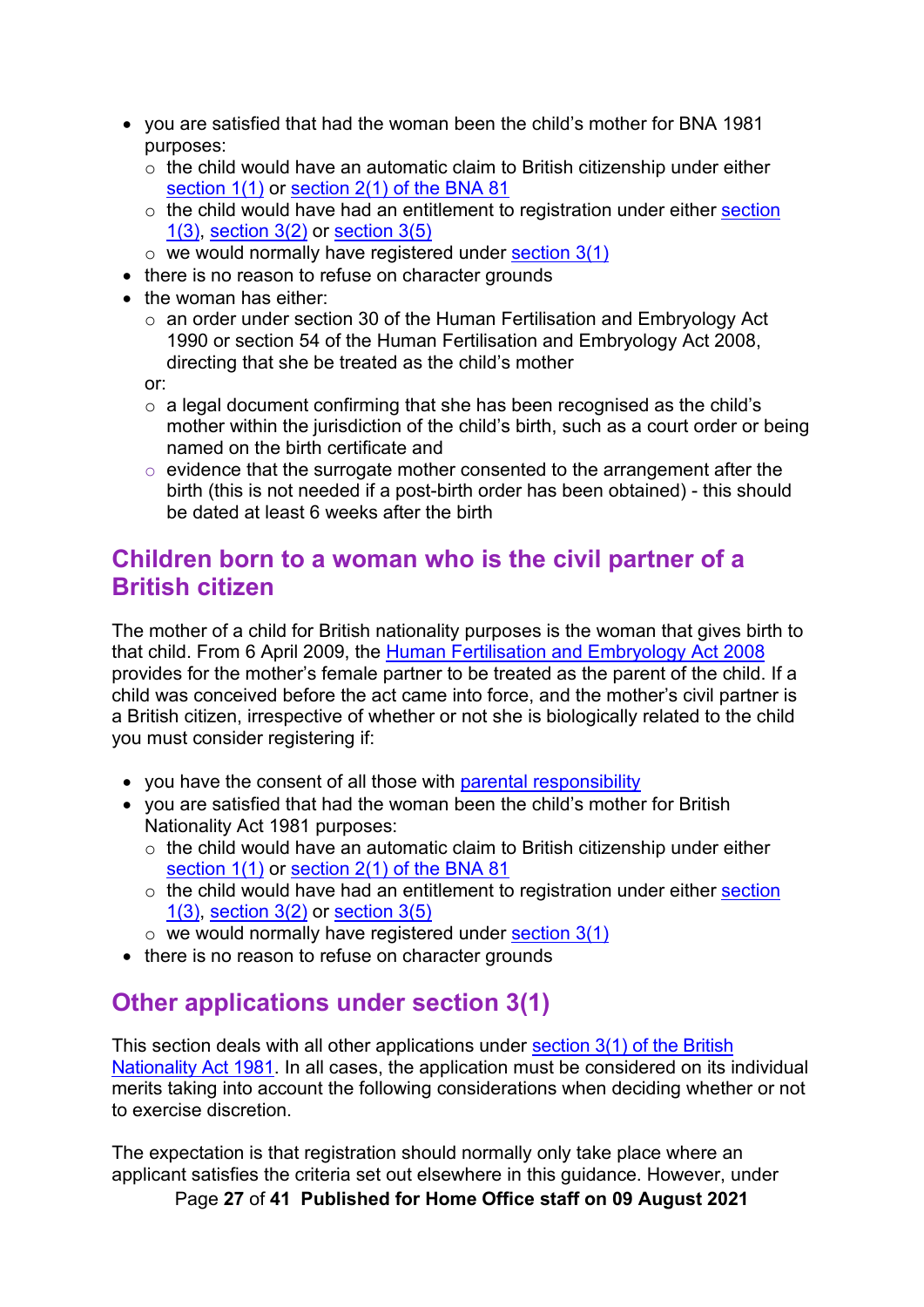section 3(1) of the BNA 1981 the Home Secretary has discretion to register a person under the age of 18 at the date of application where it is fit to do so. This provision should only be used where it is in the child's best interests to be registered and the child has a strong connection with the UK. It is not intended to provide individuals with a route around the requirements of the Immigration Rules.

In considering whether it is appropriate to register a child on this basis, you must take the following factors into account:

- [the child's future intentions](#page-27-0)
- the child's parents' circumstances
- residence in the UK
- the [child's immigration status](#page-29-3)
- any compelling compassionate circumstances raised as part of the application

### <span id="page-27-0"></span>Child's future intentions

You must be satisfied that a child's future is clearly seen to lie in the UK before you register them under this provision.

You should normally accept that a child's future lies in the UK where this is stated in their application unless there is information to cast doubt on this, such as:

- the child, or one or both of their parents, has recently left the UK for a period of more than 6 months
- the child is about to leave the UK
- one or both parents are resident abroad

Where you have reason to doubt a child's future lies in the UK you must seek further clarification before refusing the application. If you are still not satisfied that the child's future is in the UK you should refuse the application.

Where the child is in the UK at the time of application you should normally accept that they meet this expectation if:

- their future intentions are confirmed on the application form
- they meet the [residence criteria](#page-28-1)
- they have an established home in the UK

Where the child is outside the UK at the time of their application an application for registration should normally be refused unless it meets the criteria set out in this guidance or if either:

- the child is abroad with a parent in Crown service such as the armed forces
- the child had an established home in the UK before going abroad and: o they meet the [residence criteria](#page-28-1)
	- o their absence was, or will not be, more than 6 months
	- $\circ$  you are satisfied that the child intends to return to live in the UK no later than 6 months after the date of their departure

Page **28** of **41 Published for Home Office staff on 09 August 2021**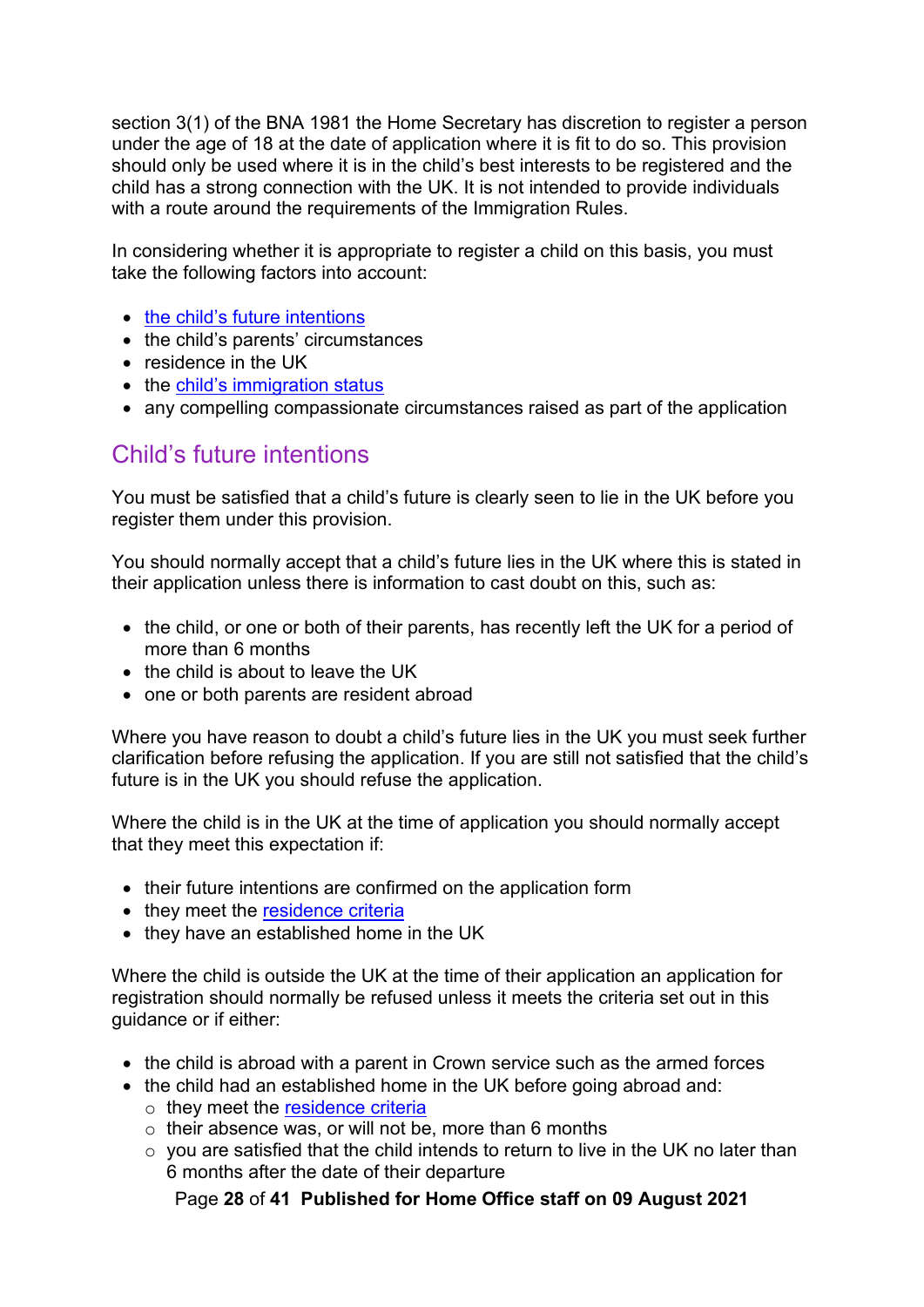# <span id="page-28-0"></span>Child's parents' circumstances

To register a child under this provision you should normally be satisfied that one of the parents is either a British citizen or has applied to be registered or naturalised as a British citizen and the application is going to be granted, and either:

- the other parent is settled in the UK
- the other parent is unlikely in the short or medium term to be returnable to their country of origin and there is no other reason to believe that the child's future lies outside the UK

If the child's parents have divorced or separated and the child does not have ongoing contact with the other parent you should be satisfied that either:

- the parent having day-to-day responsibility for the child is, or is about to become a British citizen
- the parent having day-to-day responsibility is settled here but there are strong reasons why registration would be appropriate

It will rarely be right to register a child neither of whose parents is or is about to become a British citizen. However, each case must be considered on its individual merits and there may be exceptional circumstances to justify registration in a particular case such as:

- older children (16 and above) who have spent most of their life in the UK or children who require citizenship to follow a particular career such as in the Armed Forces
- the child's future clearly lies in the UK
- the person making the application has day-to-day responsibility for the child's upbringing and is, or is about to become, a British citizen

Any section 3(1) application where we are proposing to refuse an older teenager who has spent most of their life in the UK (at least 10 years) must be signed off by DCCW. This applies in all cases, including where neither of the child's parents is a British citizen or settled in the UK. An older teenager should be considered to be at least 16 years old at the date of consideration.

A proposal to refuse should be sent direct to DCCW by EO(CW) with the usual background summary.

# <span id="page-28-1"></span>Residence in the UK

A child seeking registration as a British citizen under [section 3\(1\) of the British](http://www.legislation.gov.uk/ukpga/1981/61/section/3)  [Nationality Act 1981s](http://www.legislation.gov.uk/ukpga/1981/61/section/3)hould normally have completed a period of residence in the UK because:

- it is consistent with the majority of other provisions under which a child can be registered
- it enables a child to establish personal connections with this country

Page **29** of **41 Published for Home Office staff on 09 August 2021**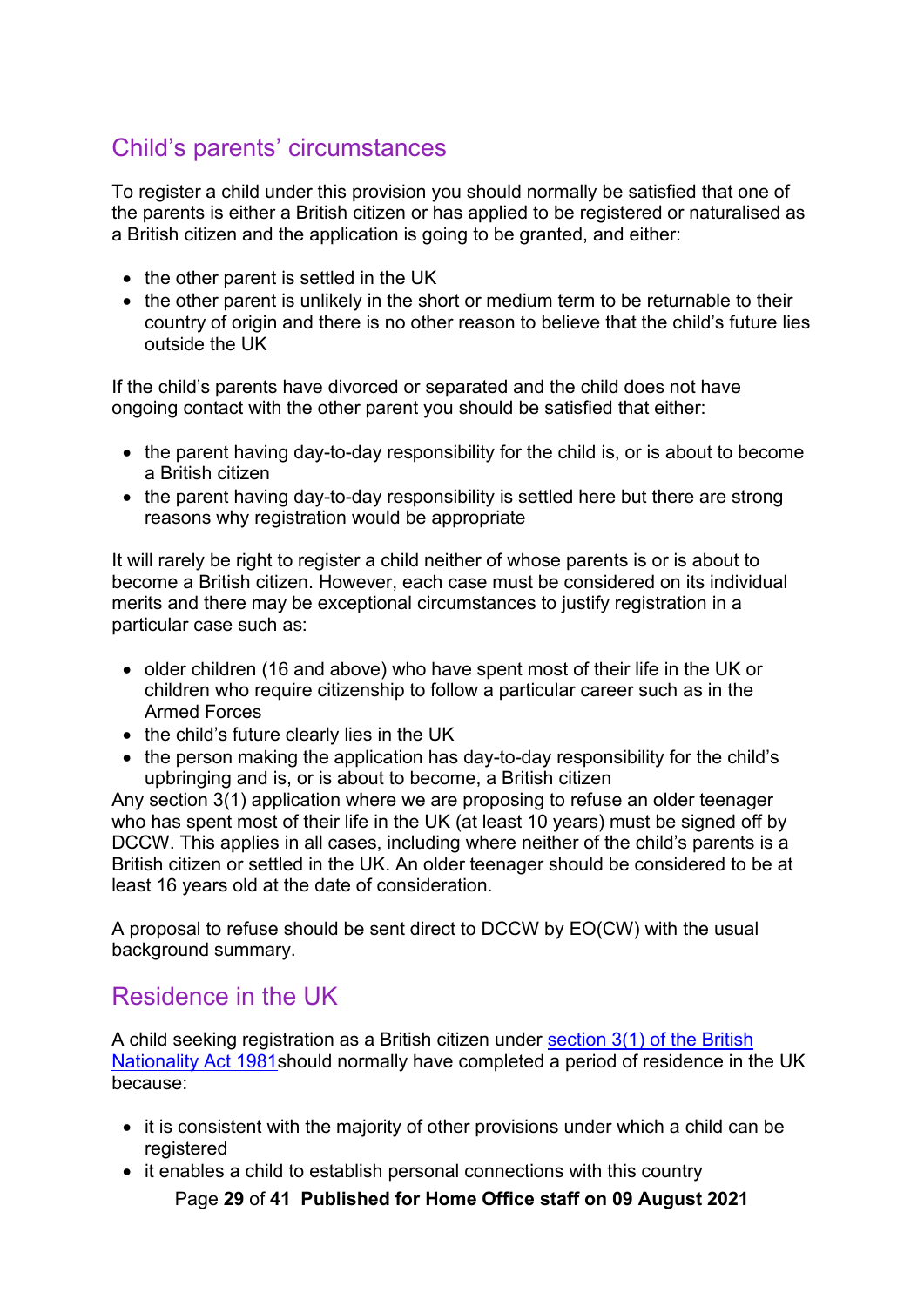• it helps confirm that a child's future clearly lies here

#### <span id="page-29-0"></span>**Children under 13**

The length of residence in the UK is less important where the child is under the age of 13. If you are satisfied that their future lies in the UK and that registration is otherwise appropriate you do not need to take into account the length of residence.

#### <span id="page-29-1"></span>**Children aged 13 or over**

A child aged 13 or over should normally have completed at least 2 years residence in the UK before being registered.

Where a child was aged 16 or over when they arrived in the UK, you should normally refuse an application to register them as they will have had too short a period to establish personal connections with this country at a time when their future plans are unclear. However, each case must be considered on its individual merits and a child in these circumstances may be registered if there are grounds for doing so.

Examples of when it might be appropriate to register a child with less than 2 years residence include:

- where they have a firm offer of a job in the UK which depends on British citizenship, particularly with HM forces, the police or the Civil Service
- if the child is no more than 2 months short of 2 years residence at the date of consideration and either:
	- $\circ$  they would still be a minor at the end of the 2 month period
	- $\circ$  they would reach the age of 18 before the end of the 2 month period but were prevented from coming to the UK earlier due to circumstances beyond the family's control
	- $\circ$  there are compelling compassionate reasons for accepting a shorter period of residence or a refusal would cause the child considerable hardship
	- $\circ$  the child would be the only member of the family who would not become a citizen
	- o applications have been made on behalf of more than one child and at least one is under 13 - there may be a case for registering the older ones despite less than 2 years residence in the UK
	- $\circ$  the child's residence is broken but aggregated periods exceed the 2 years

It will not necessarily be appropriate to register everyone who falls into one of the above scenarios, even where they meet the other expectations.

### <span id="page-29-3"></span><span id="page-29-2"></span>Child's immigration status

As a general principle, the expectation is that there should be a staged approach to permanent residence and citizenship. This means that the child will first achieve one of the following before being considered for British citizenship:

• indefinite leave (IL)

#### Page **30** of **41 Published for Home Office staff on 09 August 2021**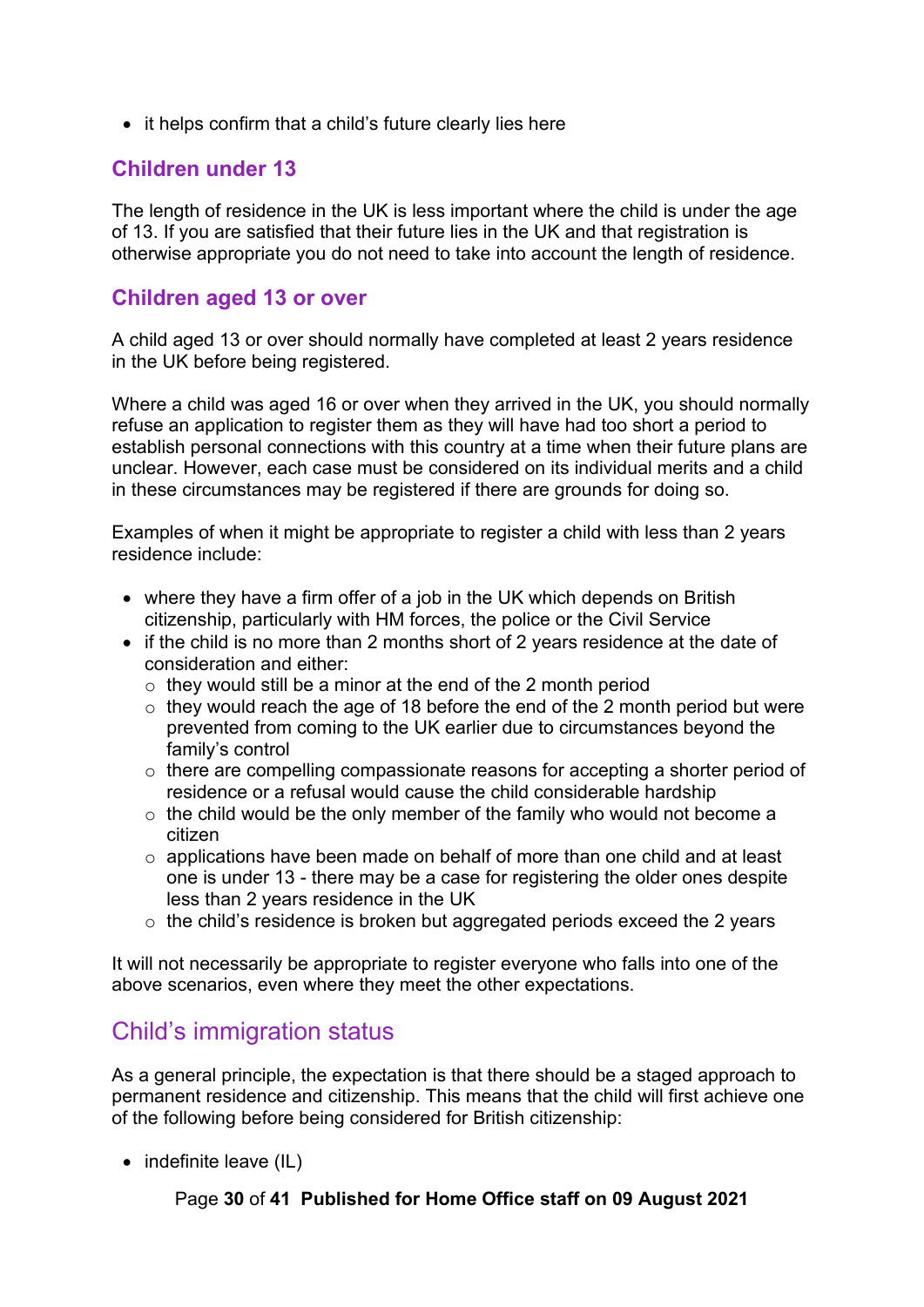• permanent residence under the European Economic Area (EEA) regulations

Given this you should normally only register a child under section 3(1) who has not been granted ILR or permanent residence where there are strong compelling compassionate circumstances to do so, taking into account any representations put forward as to why it is important for the child to become a British citizen now.

Being free from immigration restrictions will be less important where one or both parents are British citizens who have come to the UK to live permanently and:

- the child satisfies the other expectations for registration
- the [parents meet the expectations with regard to their circumstances](#page-28-0)

If the child is subject to immigration restrictions but otherwise meets the other expectations for registration, you must refer the application to a senior caseworker to make a decision on whether the circumstances outweigh the expectation that the child be free of restrictions.

### <span id="page-30-0"></span>Compelling circumstances

There may be circumstances where the normal expectations for registration are not met but there are exceptional circumstances which mean that it is appropriate to register a child. You must be satisfied that there are compelling circumstances which mean that registration is in the child's best interest before you register a child under [section 3\(1\) of the British Nationality Act 1981.](http://www.legislation.gov.uk/ukpga/1981/61/section/3)

You must therefore consider any representations made as part of an application and consider whether these are sufficient to mean that discretion should be exercised in their favour.

An example of this could be where an orphaned child, whose parents were not British is coming to the UK to be cared for by British family members and the safety of the child would be better achieved through a grant of British citizenship, rather than immigration leave.

# <span id="page-30-1"></span>Evidence to be supplied

The evidence to be supplied will depend on the circumstances of the case. Applications should therefore be supported by as much of the following documentary evidence as may be necessary in each case:

- child's birth certificate
- birth certificates of parents or those with [parental responsibility](#page-33-0)
- marriage certificates of parents or those with parental responsibility
- child's passports or travel documents
- passports or travel documents for parents or those with parental responsibility
- school letters/ reports and employment letters (providing evidence of residence and future intentions where necessary)
- divorce documents

Page **31** of **41 Published for Home Office staff on 09 August 2021**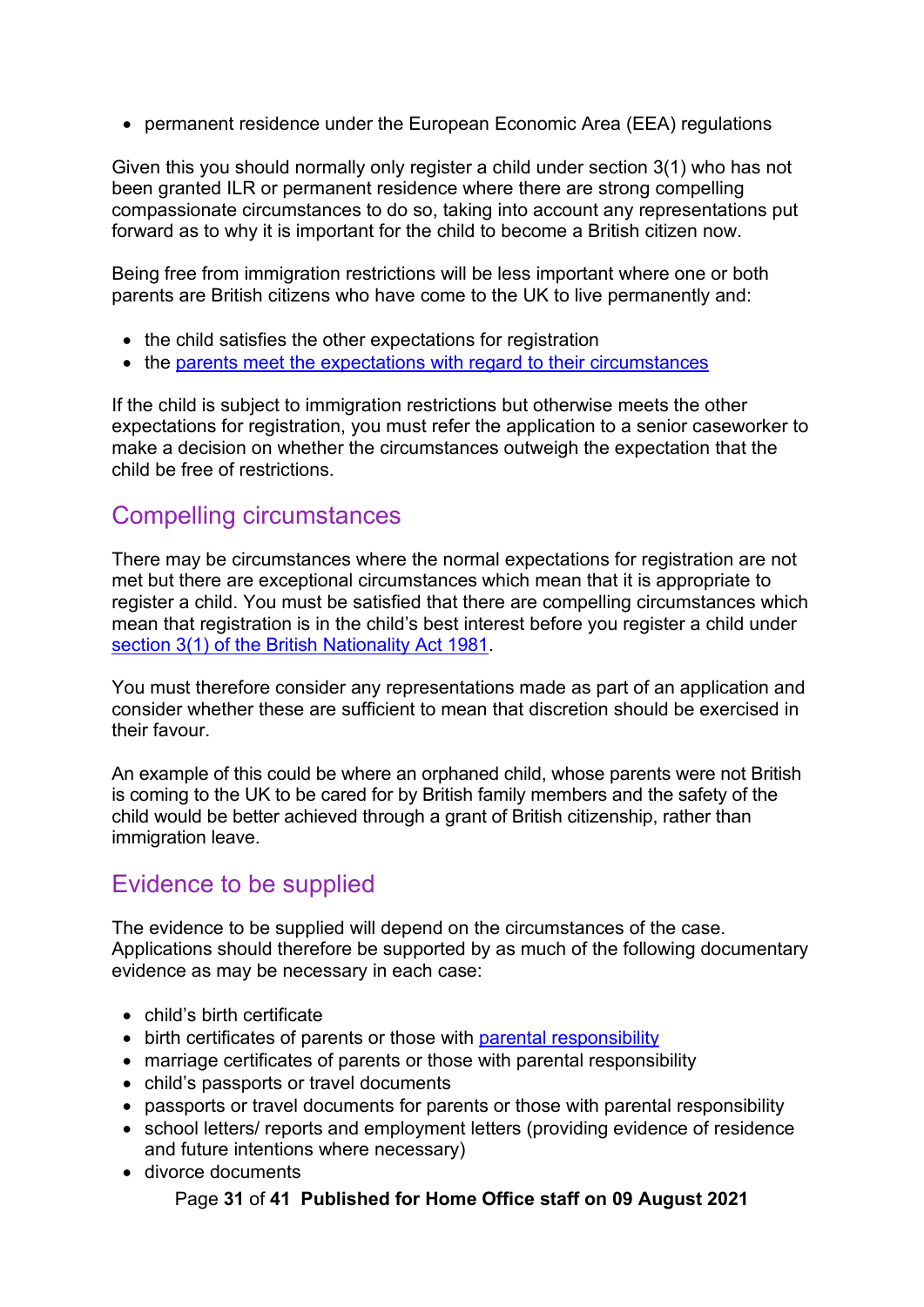- court orders concerning:
	- o wardship
	- o guardianship
	- o adoption
	- o custodianship
	- o parental responsibility
- citizenship of parents
- parents' immigration status
- child's immigration status
- child's spouse/ civil partner's citizenship or immigration status
- any other evidence, such as medical reports relied on to establish the exceptionally compelling or compassionate nature of the application

# <span id="page-31-0"></span>**Section 55 and Article 8 considerations**

This section tells you about section 55, [Borders, Citizenship and Immigration Act](http://www.legislation.gov.uk/ukpga/2009/11/contents)  [2009](http://www.legislation.gov.uk/ukpga/2009/11/contents) and Article 8 of the [European Convention on Human Rights.](http://www.echr.coe.int/Documents/Convention_ENG.pdf)

# <span id="page-31-1"></span>Section 55

[Section 55 of the Borders, Citizenship and Immigration Act 2009](http://www.legislation.gov.uk/ukpga/2009/11/section/55) places an obligation on the Secretary of State to take account of the need to safeguard and promote the welfare of children when carrying out immigration, asylum and nationality functions.

In practice this requires a consideration to be made of the best interests of a child in casework decisions that have an impact on that child. All decisions must demonstrate that the child's best interests have been considered as a primary, but not necessarily the only consideration. Arguments for why the child requires British citizenship need to be weighed against the wider requirements to ensure a fair, consistent and coherent immigration and citizenship policy. Including the requirements for the vast majority of migrants to complete a qualifying period of limited leave before being eligible for settlement and have to have settlement before applying for citizenship.

In some cases, it may become clear that the child does not wish to be registered as a British citizen. The [section 55](http://www.legislation.gov.uk/ukpga/2009/11/section/55) consideration should take account of any views expressed by the child and whether, in the light of those views, it would be right to refuse the application. You must make a judgement on whether the child is of sufficient intelligence and understanding to make an informed decision on this. The older the child is, the more appropriate a refusal is likely to be.

[Section 55](http://www.legislation.gov.uk/ukpga/2009/11/section/55) does not have to be taken into account once a child has turned 18. This means that where the applicant turns 18 on or before the date of decision you do not need to consider section 55. This may be particularly relevant where an application is made shortly before the 18th birthday.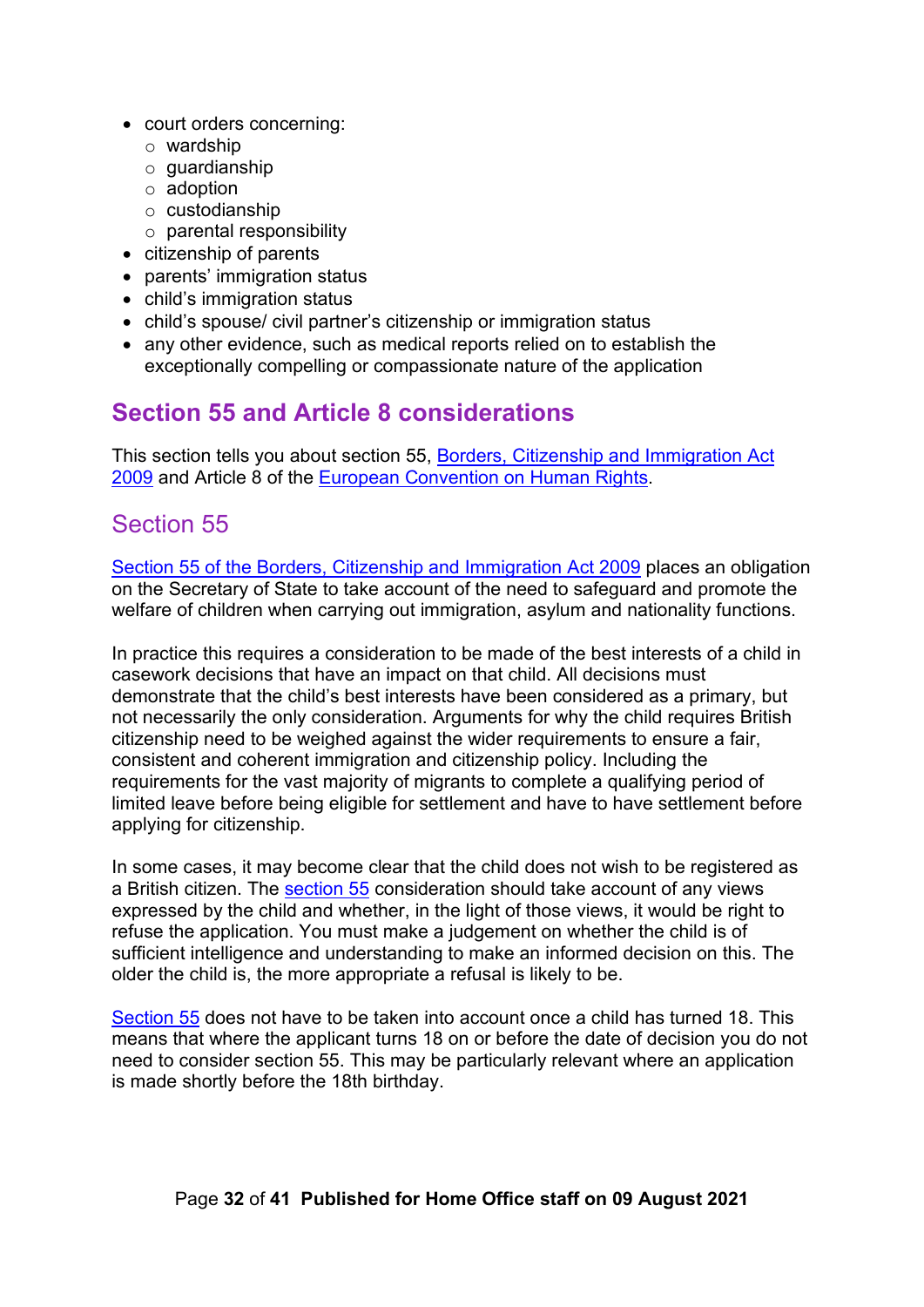#### <span id="page-32-0"></span>Article 8

The European Court of Human rights held in **Genovese v Malta** that the arbitrary denial of citizenship may in certain cases raise an issue under article 8 because of its impact on the private life of an individual. You must ensure that any decision to refuse citizenship is made in accordance with this policy not on arbitrary or discriminatory grounds.

#### <span id="page-32-1"></span>**Character**

Children and young people over the age of 10 at the date of application are required to be of good character to be registered [under section 3\(1\) of the British Nationality](http://www.legislation.gov.uk/ukpga/1981/61/section/3)  [Act 1981.](http://www.legislation.gov.uk/ukpga/1981/61/section/3)

In considering applications you must take into account the standards of character required for the grant of citizenship to an adult at the Secretary of State's discretion.

# <span id="page-32-2"></span>Refusing section 3(1) applications

You must explain the reason why the applicant has failed to meet the normal expectations and why you have decided not to exercise discretion in their favour. Where the applicant or someone acting on their behalf has raised exceptional circumstances you must address these in the refusal letter and explain why, in view of these, it is still not appropriate to exercise discretion.

Where Human Rights are raised as part of the application you must include the following paragraph in your letter:

You have stated that refusal to register you/your client/your child as a British citizen under section 3(1) of the British Nationality Act 1981 will breach your/their human rights under Article XX of the HRA, however as you do not need to hold British citizenship to remain in the UK I am satisfied that your rights have not been enfringed.

Where issues such as qualifying as a 'home student' have been raised you must include the following paragraph:

You have stated that you need to register as a British citizen in order to (insert reason), however there is no requirement to hold British citizenship to do this. As a child, British citizenship does not directly confer any further access than those held by other nationals legally resident in the UK. Given this it is open for you to achieve your stated aims through the Immigration Rules/as a European national and it is not therefore appropriate to exercise discretion on this basis.

#### **Related content [Contents](#page-1-0)**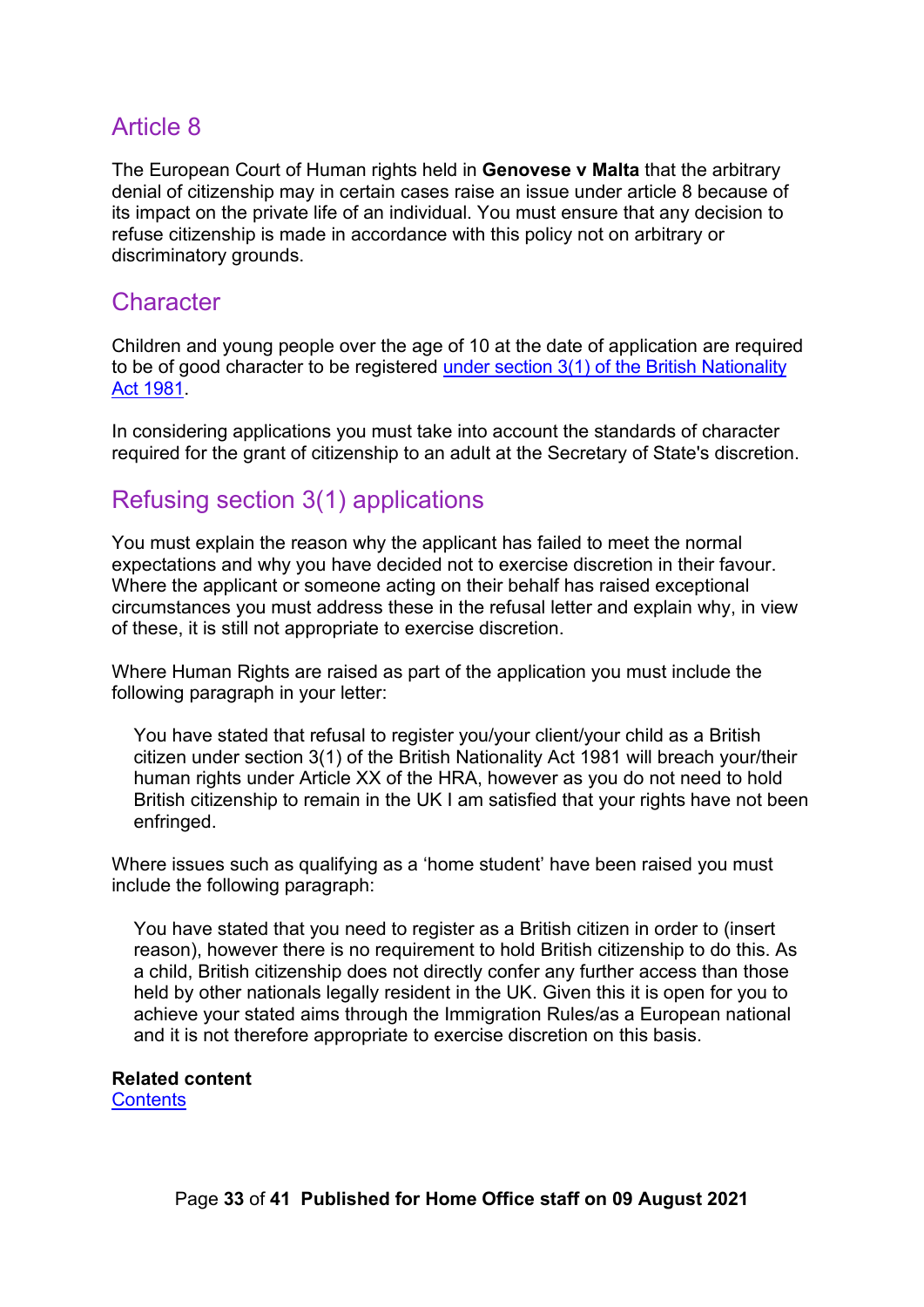# <span id="page-33-0"></span>Parental arrangements

# <span id="page-33-1"></span>**Parental consent**

You must normally expect the consent of both parents to a child's registration irrespective of where the child or the parents are living, or whether the child is natural or adopted. Further information can be found in the [consent section.](#page-33-0)

# <span id="page-33-2"></span>**Applications made by people other than parents**

We normally expect applications to be made by one or both parents, or by someone with parental responsibility for the child. You must normally refuse an application made by others on behalf of the child, unless there are special circumstances, which could include:

- the child's parents are deceased and the child is living permanently with the person making the application
- the child's parents have gone abroad long term and the child has been left in permanent care of the person making the application

We would normally expect the applicant to provide evidence of their appointment as guardian by the parents, or by a court, such as a will or residence order and a statutory declaration confirming:

- why they assumed parental responsibility for the child
- when they assumed that parental responsibility
- whether there are any others who have parental responsibility for the child, if so are they aware of and do they consent to the application

If you have evidence that the application was made in order to avoid refusal because, for example, the parents or, where appropriate, the person or people making the application were not British citizens, then you must normally refuse it.

# <span id="page-33-3"></span>**Guardianship orders**

In the UK a guardian is a person appointed to take over the responsibility for a child's upbringing where nobody has parental responsibility for the child. A guardian may make an application for the registration of a child as a British citizen.

It is important to remember that, in guardianship cases, we should normally expect the usual criteria to be met, including, where appropriate, those relating to the citizenship and immigration status of the parents and their consent to the registration.

A guardian may be appointed by either:

- any parent with parental responsibility
- Page **34** of **41 Published for Home Office staff on 09 August 2021** • any guardian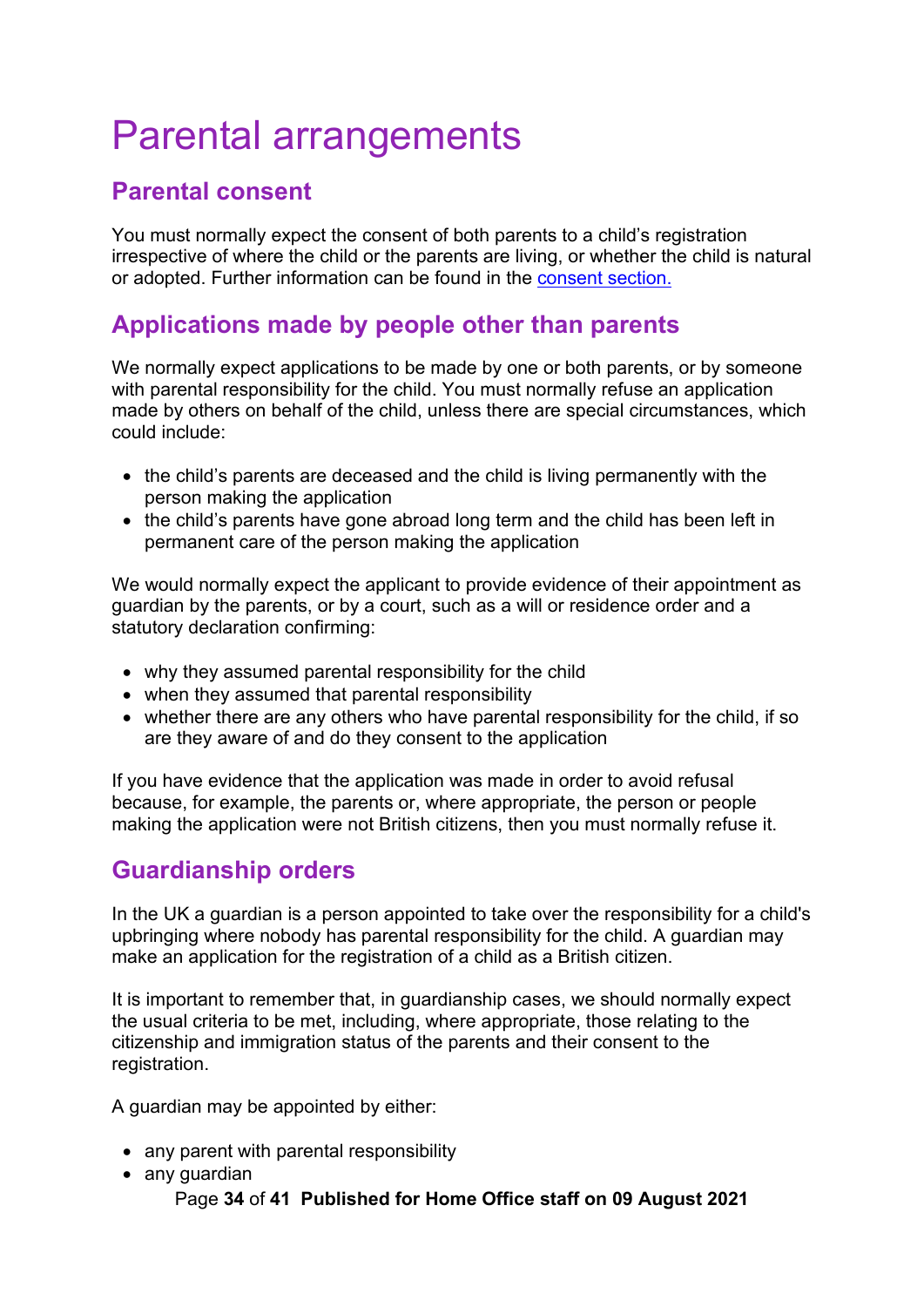• a court

A guardian may act:

- jointly with a surviving parent
- jointly with another quardian or quardians
- alone

The appointment as guardian needs to be in writing, dated and signed by the person making the appointment. The guardian must supply evidence of his or her right to act as such by, for example, producing a deed, will or court order. You will normally also need the consent of any other guardians or the surviving parent.

If it is for the welfare of the child the High Court may remove a guardian or guardians, whether appointed by a parent or by a court and may appoint a replacement.

Where 2 or more people act as joint guardians, and cannot agree on any question affecting the welfare of the child (such as registration as a British citizen), any of them may apply to a court for an order resolving the matter.

If a guardianship order has been made abroad, you must consider what checks should be made (if necessary, with the assistance of the Foreign and Commonwealth Office) on its acceptability.

You must carefully examine applications made by a guardian to ensure that the guardianship is not simply a device to avoid refusal because, for example, the parents are not British citizens, or are resident abroad, or to get around immigration control. If there is evidence that this is the case, you must normally refuse the application.

However, you must normally exercise discretion in the child's favour and register them where:

- the child's parents have died
- at least one of the child's parents was a British citizen
- the guardians are British citizens
- the child meets the residence and other normal expectations

This is to fulfil an undertaking by ministers to Parliament that we would do all we could to relieve hardship in such cases.

# <span id="page-34-0"></span>**Special guardianship orders**

Special guardianship orders were introduced in December 2005. Special guardianship is an alternative legal status for children for whom adoption is not appropriate. It provides greater security than long term fostering but without the absolute legal severance from birth parents that stems from an adoption order. Special guardians have parental responsibility for the child to the exclusion of all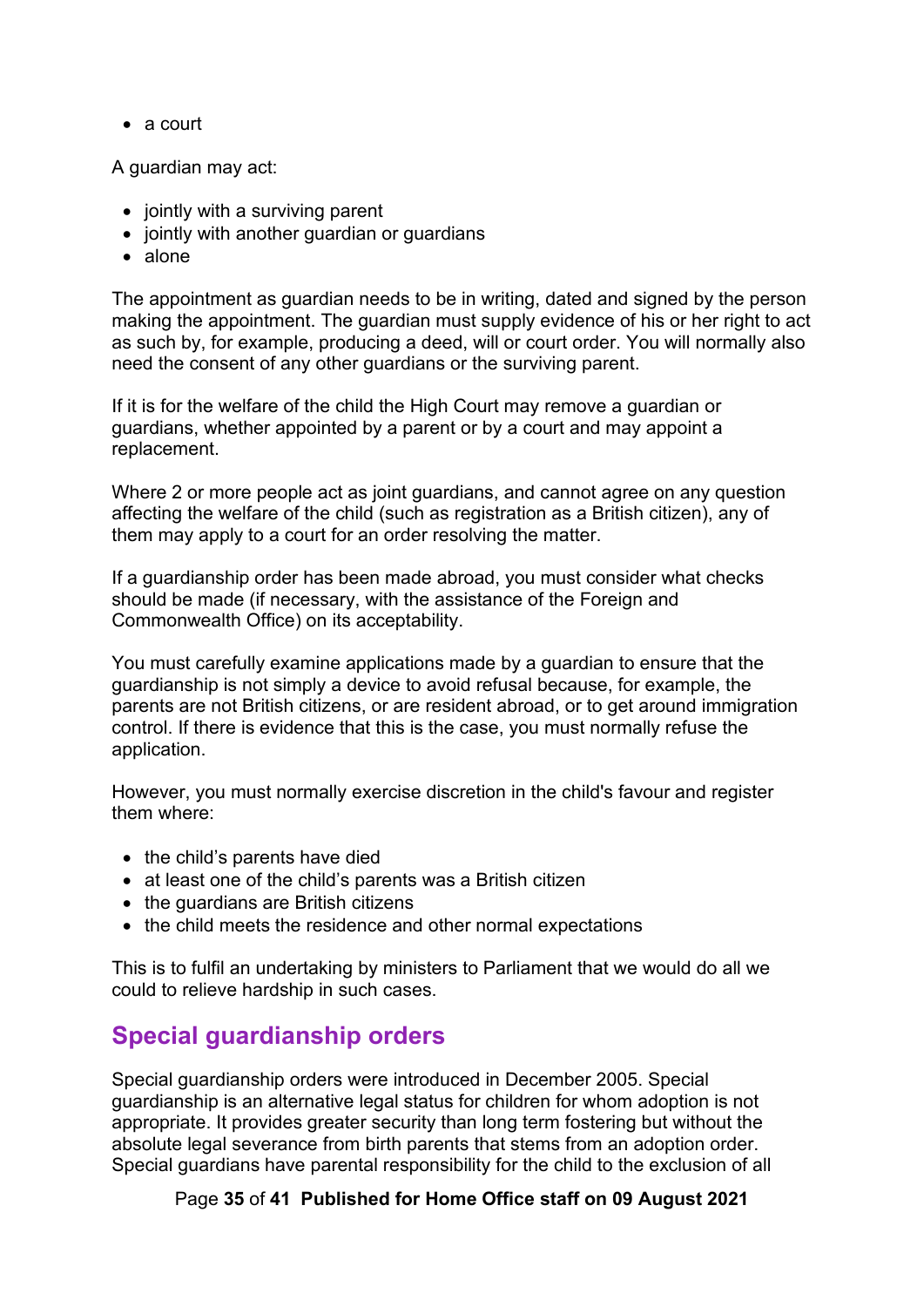others with parental responsibility, but they cannot consent to the child being adopted. Special guardianship orders have effect until the child is 18, unless the courts decide to discharge the order. In such cases you must normally expect the usual criteria to be met, including, where appropriate, those relating to the citizenship and immigration status of the parents and their consent to the registration.

# <span id="page-35-0"></span>**Registration of children by those sharing parental responsibility with the parents**

An application for the registration of a child as a British citizen may be made by anyone sharing parental responsibility for a child with the parents. You must seek the consent of all those with parental responsibility.

The following people have parental responsibility for a child in England and Wales:

- the mother
- the father if he was married to the mother
- the father if he was not married to the mother and has either:
	- $\circ$  jointly registered the birth with the mother
	- $\circ$  a parental responsibility order
	- $\circ$  a formal parental responsibility agreement with the mother
	- $\circ$  since married the mother
- a guardian of the child
- someone who holds a custody or residence order
- a local authority which has a care order
- someone who holds an emergency protection order
- someone who has adopted the child

Those sharing parental responsibility with the natural parents do not take the parents' place for the purposes of registration of the child as a British citizen under [section 3\(1\) of the British Nationality Act 1981.](http://www.legislation.gov.uk/ukpga/1981/61/section/3) You must normally therefore expect the usual criteria to be met including, where appropriate, those relating to the citizenship and immigration status of the parents and the parents' consent to registration.

### <span id="page-35-1"></span>**Parental responsibility orders**

Parental responsibility orders were introduced in England and Wales by the [Children](http://www.legislation.gov.uk/ukpga/1989/41/contents)  [Act 1989.](http://www.legislation.gov.uk/ukpga/1989/41/contents) Someone holding a parental responsibility order may make an application for registration of the child, but you must seek the consent of all those with parental responsibility.

Unlike an adoption order a UK parental responsibility order:

- does not cut a child's legal ties with the natural parents
- does not involve a change of name
- does not confer British citizenship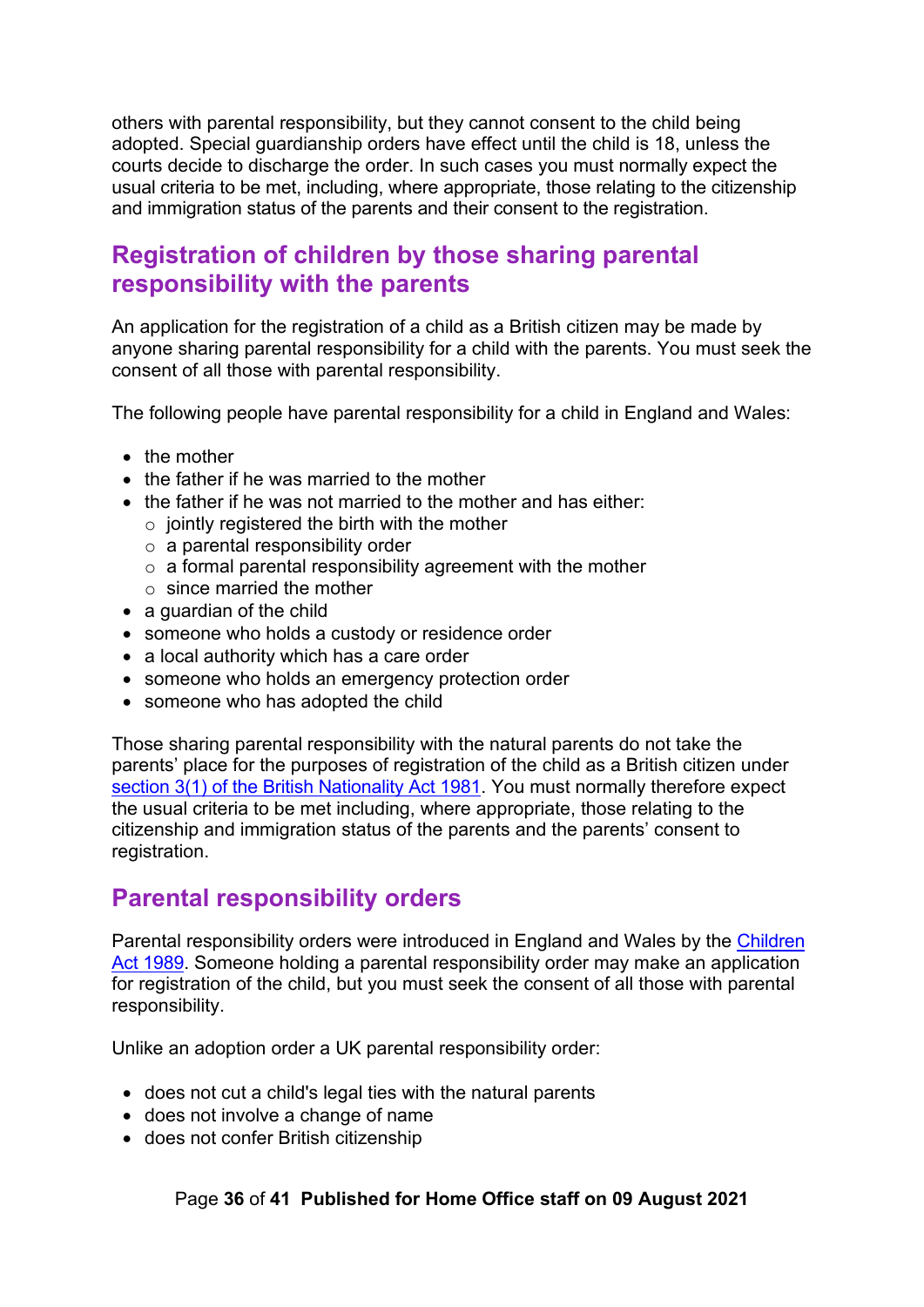The courts may bring a parental responsibility order to an end on an application by a person having parental responsibility, or by the child with the leave of the court. Otherwise an order has effect until the child is 18.

### <span id="page-36-0"></span>**Children in care**

An application may be made on behalf of a child who is being looked after by a local authority. If the local authority is providing the child with accommodation, but the child is not in the authority's care, the local authority's consent is not required. If the child is in the local authority's care, the local authority shares parental responsibility for the child with the parents, and consent is therefore required. The following paragraphs apply whenever the local authority shares parental responsibility with the child's parents.

## <span id="page-36-1"></span>**Application made by the parents**

If the normal criteria for registration appear to be met, you must ask the local authority concerned for a report on the background to the case and for its views on the application. If the authority supports the application, we may normally register the child provided that the normal criteria are met. If the authority does not recommend registration, you must not register the child while the care order remains in force.

# <span id="page-36-2"></span>**Applications made by the local authority**

You must ask the local authority for a background report, including details of the parents. If the normal criteria for registration appear to be met, and both parents consent, you must normally register.

If the normal criteria are not met, but the parents consent, you should consider, in the light of the local authority's report, whether there are exceptionally compelling and compassionate circumstances to justify an exception to our normal practice.

If one or both parents object, you must only register the child if the local authority is satisfied that it is necessary to safeguard or promote the child's welfare.

# <span id="page-36-3"></span>**Applications made by children themselves**

There is nothing in law to prevent children making their own applications. However, in practice, you should normally refuse such an application if you do not have the consent of the parents or the person with legal responsibility for the child. However, if children are 17 or over and have good reason for making the application themselves, you can consider it in the normal way. This may be appropriate, for example, where children have no contact with their natural parents and have been in the care of the local authority but the care order has now been discharged.

If the child is married or in a civil partnership, and the relationship is recognised as valid in UK law, less weight should be attached to the parental views than would otherwise be the case.

Page **37** of **41 Published for Home Office staff on 09 August 2021**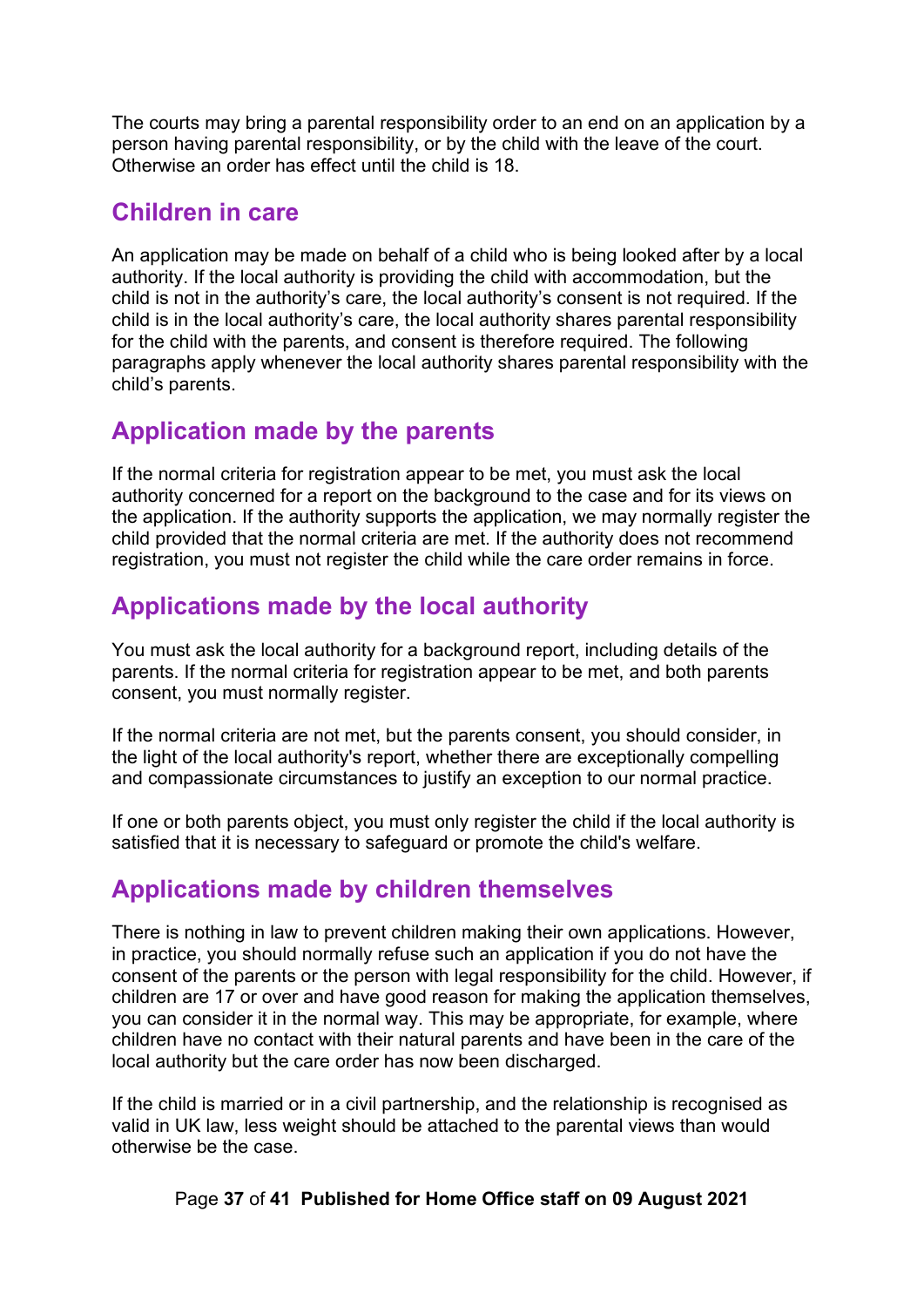## <span id="page-37-0"></span>**The child's views**

If the application is made on Form MN1, the child may well have signed consent to the application but this is not normally essential. If it becomes apparent during the consideration of the application that the child does not wish to become a British citizen, you should consider whether it would be right to refuse the application. It is a matter of judgement whether a child is of sufficient intelligence and understanding to make an informed decision on this. The older the child is, the more appropriate a refusal is likely to be.

# <span id="page-37-1"></span>**The parent's consent**

While it is not a legal requirement for applications under section 3(1) of the British [Nationality Act 1981,](http://www.legislation.gov.uk/ukpga/1981/61/section/3) it is reasonable that the view of both parents should be considered, as it is consistent with the assumptions which now lie behind much of UK family law. Where there is a conflict between the parents, the courts will put the welfare of the child first. This may be relevant in cases where a parent objects to registration.

On marriage/ civil partnership, children are assumed to have family status on their own account and to have become less a part of their parents' family. In these cases you must give less weight to the parents' circumstances or their views of the child's registration, provided the marriage or civil partnership is valid in UK law.

It is usually a straightforward matter to secure the consent of both parents where the child is legitimate or legally adopted and living with the parents. Difficulty may arise when the marriage has temporarily or permanently broken down, or the child's parents were never married.

Where the parents are legally separated or divorced, it will have been decided who the child should live with. If the parents could not agree on this, a court will normally have granted a child arrangement order or residence order. This will usually be to one parent, but it could be to both, in which case the order will specify the periods the child will spend with each parent. Both parents will retain parental responsibility for the child, and so both should be consulted regarding any major changes in the child's life. You therefore need to take reasonable steps to obtain and consider the views of both parents.

The way in which consent is given may vary according to the circumstances in which the application is made either:

- both parents should have signed the relevant section of the application form
- there should be an accompanying letter of consent from the non applicant parent

You may also judge that consent has been given if the other parent has good reason for not putting it in writing. For example, if by formally giving consent, the child would lose their existing nationality but we are nevertheless satisfied from the circumstantial evidence that the other parent is willing for the child to be registered.

#### Page **38** of **41 Published for Home Office staff on 09 August 2021**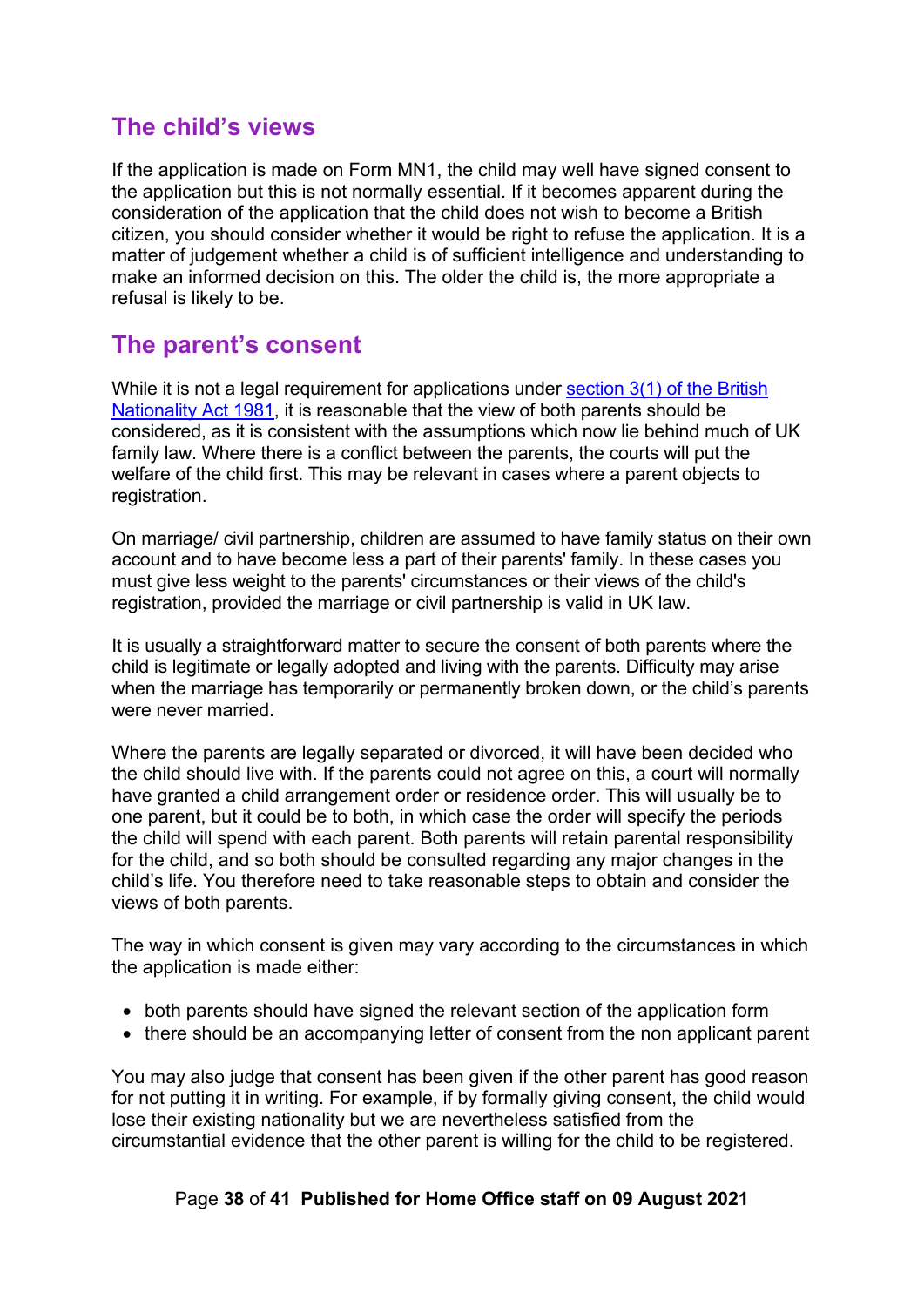Where a court has awarded a residence order or child arrangements order solely to one parent (or other individual), you must request the consent of the other parent (or parents) retaining or having parental responsibility.

Where separation has not been formalised by a court, you must request the consent of both parents, or any other person having parental responsibility.

In England and Wales, the mother will automatically acquire parental responsibility.

The father will acquire it if he:

- is married to the mother
- is named on the birth certificate as the father
- has a parental responsibility agreement with the mother
- has a parental responsibility order granted by a court

In Scotland, the mother will automatically acquire parental responsibility. The father will acquire it if he:

- was married to the mother when the child is conceived or marries her at any point afterwards
- is named on the child's birth certificate (from 4 May 2006)

In Northern Ireland, the mother will automatically acquire parental responsibility. The father will acquire it if he:

- was married to the mother at the time of the child's birth
- is married to the mother after the child's birth (if he lived in Northern Ireland at the time of the marriage)
- is named on the child's birth certificate (from 15 April 2002)

Where we are informed that the father has parental responsibility in one of these ways, or under the equivalent provisions of foreign law, we should seek the father's consent. There is no need to ask the mother to confirm that a parental responsibility order does not exist.

#### <span id="page-38-0"></span>**Steps to be taken to obtain the other parent's views**

We should invite the applicant's parent to obtain the consent of the other parent to the child's registration, unless it is clear that the circumstances as set out in the section on [dispensing with other parent's view.](#page-39-0)

If the applicant parent refuses, we should seek agreement to our approaching the other parent, as set out below, asking for that parent's address if we do not have it. You must abide by the requirements of the Data Protection Act 1998. You must not give third parties (other than those we have authority for under the act) any information held on our files or computer systems without the permission of the applicant. This means that in cases covered by this section you cannot write to the other parent or to their solicitor without the express permission of the applicant parent.

#### Page **39** of **41 Published for Home Office staff on 09 August 2021**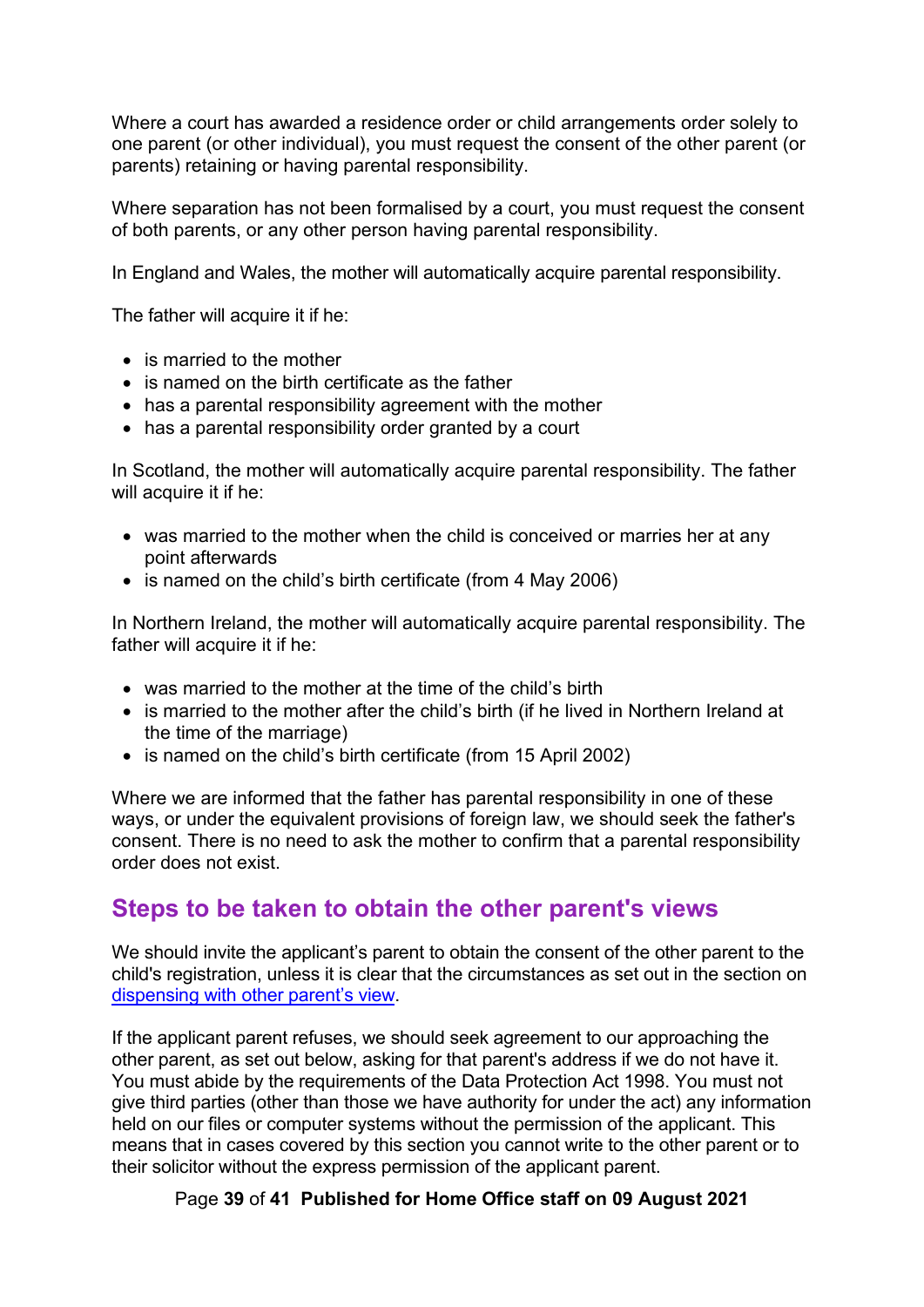You must not draw adverse conclusions from the applicant parent's reluctance to contact the other parent. This could arise from many personal factors unknown to us, including fear.

# <span id="page-39-0"></span>**Dispensing with the other parent's views**

You can normally dispense with the other parent's consent or views where:

- the applicant parent has been given sole custody by a court
- the child was born before 1 July 2006, the child's parents were not married, the applicant parent is the mother and we have no reason to believe that the father has parental responsibility (or overseas equivalent)
- the applicant parent or solicitor states that the other parent has abandoned the child (for example there has been no contact for many years)
- the applicant parent or solicitor states that the other parent's whereabouts are not known and he or she cannot reasonably be traced
- despite our efforts the other parent does not respond to our or the applicant parent's letter seeking his or her views

If you decide you do not need to seek the other parent's views this does not mean that you can ignore them if they are given. You must always consider any views offered by the other parent, whatever the circumstances and take full account of them before deciding the application.

If the parent with sole custody of the child is making the application and has remarried, we do not need to obtain the step-parent's consent.

# <span id="page-39-1"></span>**What to do if the other parent objects to registration**

You must consider any objections raised by the other parent on their merits. You must normally refuse registration where the other parent objects and one or more of the following circumstances exist:

- the child's home is in the country of existing nationality which would be lost by registration as a British citizen
- there is evidence that the child has been or is likely to be brought here in contravention of a court order
- there are outstanding court proceedings (whether here or abroad) over custody of the child
- there is reason to believe that registration would not be in the child's best interests

It may, however, be reasonable to override the other parent's views if:

- the child is living in this country with the applicant parent
- registration would normally be considered appropriate

Other reasons for overriding a parent's objections would be:

Page **40** of **41 Published for Home Office staff on 09 August 2021**